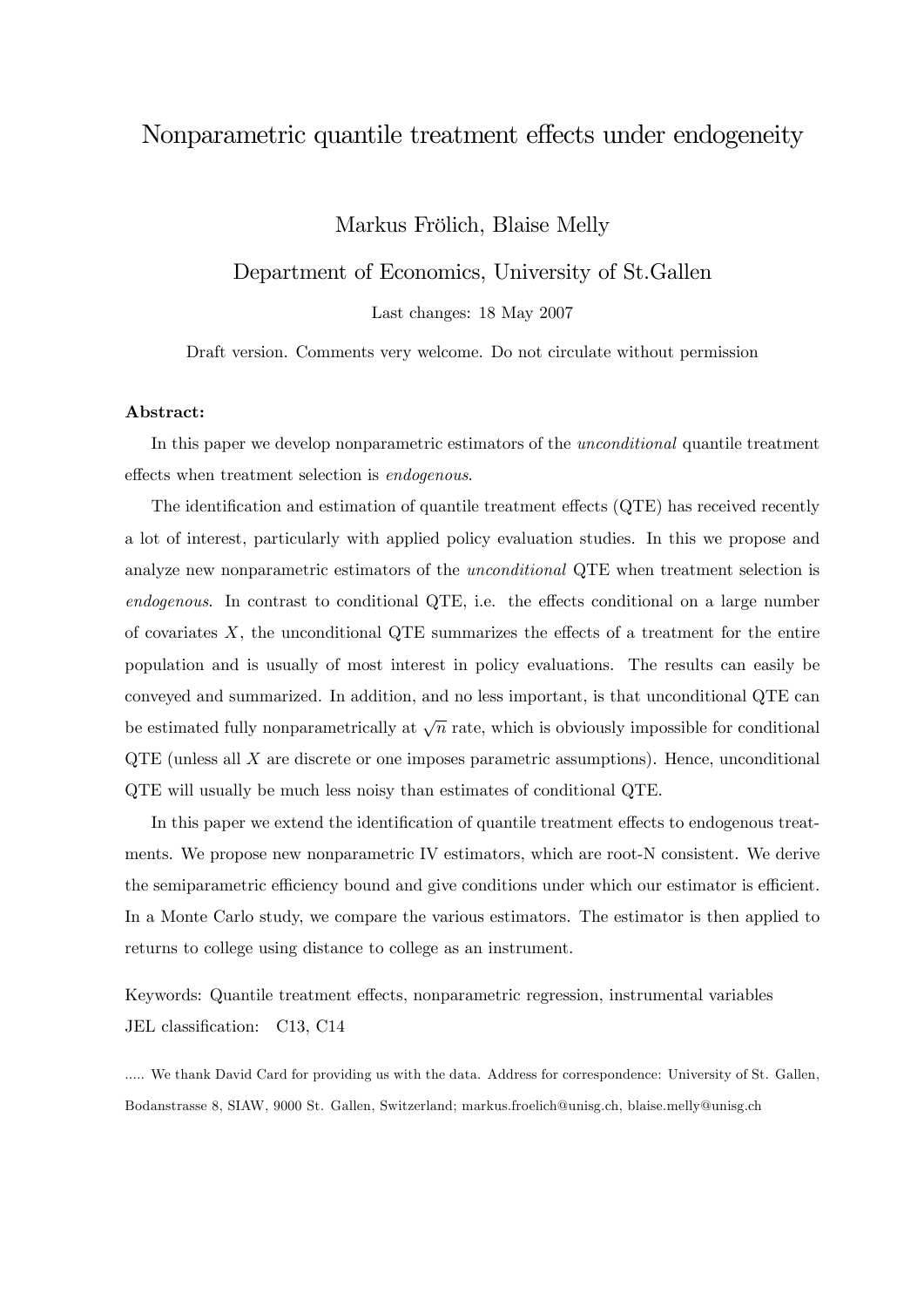## 1 Introduction

The identification and estimation of quantile treatment effects  $(QTE)$  has received recently a lot of interest, particularly with applied policy evaluation studies. In this we propose and analyze new nonparametric estimators of the unconditional QTE when treatment selection is  $endogenous.$  In contrast to conditional QTE, i.e. the effects conditional on a large number of covariates  $X$ , the unconditional QTE summarizes the effects of a treatment for the entire population and is usually of most interest in policy evaluations. The results can easily be conveyed and summarized. In addition, and no less important, is that unconditional QTE can be estimated fully nonparametrically at  $\sqrt{n}$  rate, which is obviously impossible for conditional  $QTE$  (unless all  $X$  are discrete or one imposes parametric assumptions). Hence, unconditional QTE will usually be much less noisy than estimates of conditional QTE.<sup>1</sup>

For the case where treatment selection is exogenous, conditional on  $X$ <sup>2</sup>Koenker and Bassett  $(1978)$  analyzed estimation of quantile effects in a parametric framework, whereas Chaudhuri (1991) analyzed nonparametric estimation of conditional QTE. Nonparametric estimation of unconditional QTE was recently examined in Firpo  $(2007)$ , Frölich  $(2007)$  and Melly  $(2006)$ .

If treatment selection is *endogenous*, different instrumental variable type approaches have been considered. Abadie, Angrist, and Imbens (2002), Chernozhukov and Hansen (2005) and Chernozhukov and Hansen  $(2006)$  pursue a parametric approach,<sup>3</sup> whereas Chernozhukov, Imbens, and Newey (2007) and Horowitz and Lee (2007) examine nonparametric estimation of conditional QTE. In this paper, we analyze nonparametric identification and estimation of unconditional QTE.

A further distinction to Chernozhukov, Imbens, and Newey (2007) and Chernozhukov and Hansen (2005) is that our identification approach relies on a monotonicity assumption in the treatment choice equation, whereas they require monotonicity in the outcome equation. Which of these two assumptions is more appropriate clearly depends on the particular empirical ap-

<sup>&</sup>lt;sup>1</sup>By conditional QTE we refer to conditioning on a higher dimensional vector X, which is often needed to make certain instrumental variables assumptions plausible. If one were interested in estimating the QTE separately for men and for women, we would subsume this as unconditional QTE since distinction by gender does not introduce any dimensionality problems. This will become more clear below.

 $2$ Also callsed "selection on observables".

<sup>&</sup>lt;sup>3</sup>Ist das Chernoz Econometrica Papier wirklich parametrisch, oder nur nichtparametrisch aber für conditional QTE ???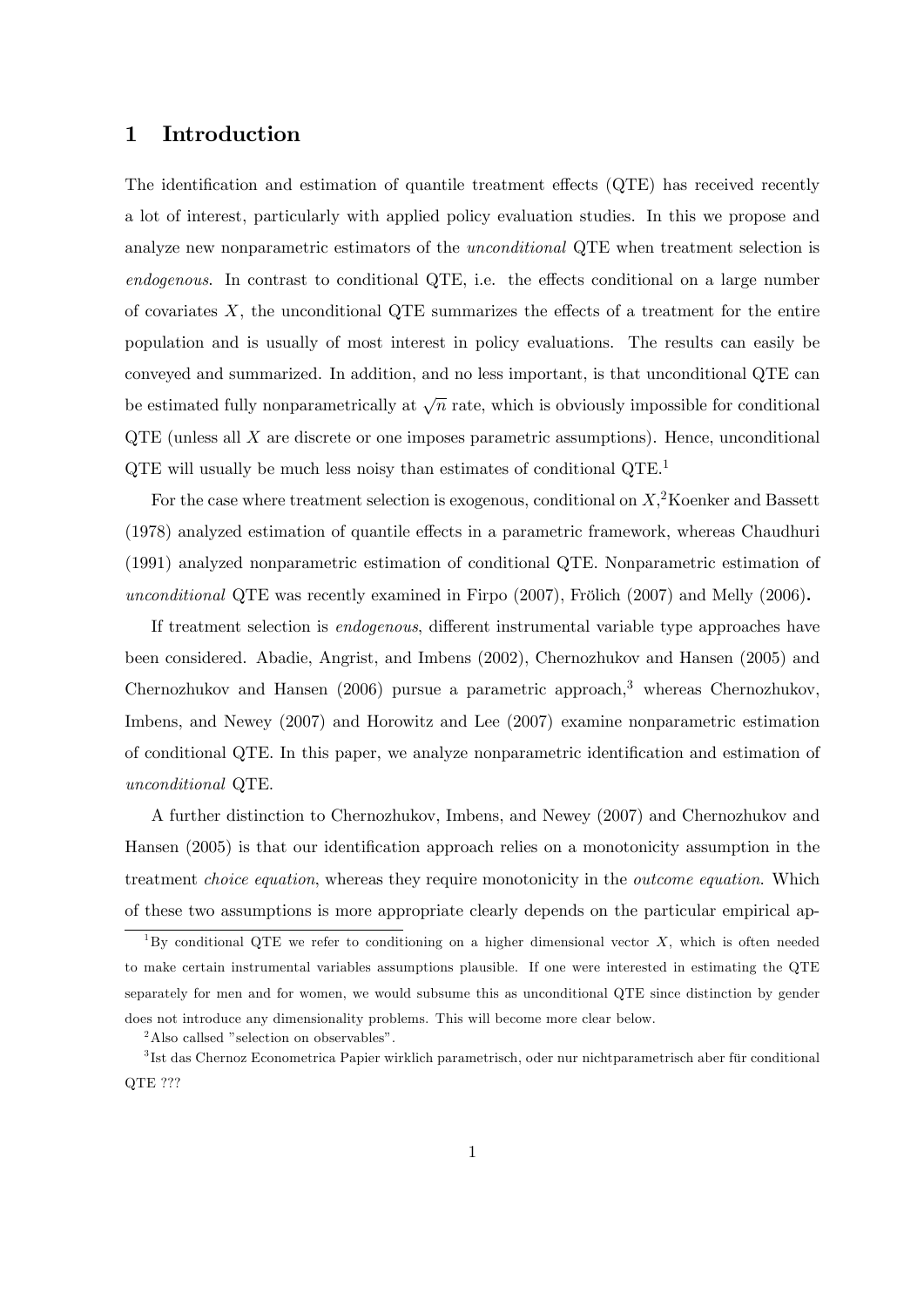plication. In some applications, the former assumption may be more plausible, in other applications the latter assumption may be more appropriate.<sup>4</sup> Apart from that, our estimators also appear to be easier to implement.

In a sense, our approach is thus more in the spirit of Abadie, Angrist, and Imbens (2002) in that we estimate effects for compliers. We show, however, that their approach is not applicable for estimating unconditional QTE.

We also derive results for the entire process of quantile effects. This will allow us to do tests for treatment effect heterogeneity and the like.

In this paper, we first propose several new nonparametric instrumental variable type estimators of the quantile treatment effect  $(QTE)$  when treatment choice is endogenous. We compare then the Önite sample properties of these estimators in a Monte Carlo study and subsequently derive the asymptotic properties, showing  $\sqrt{n}$ -consistency, asymptotic normality and semiparametric efficiency.

Finally, in the last section, we apply these estimators to estimate the returns to college in the USA, an important issue in the debate on inequality. (See e.g. Smith (??) for returns to college in the USA.) We find .....

## 2 Nonparametric Quantile Treatment Effect

### 2.1 QTE matching estimator

In this section we consider the effect of a *binary* treatment variable  $D$  on a continuous outcome variable Y. (Extensions are considered in the next subsection). Let  $Y_i^1$  and  $Y_i^0$  be the potential outcomes of individual *i*. Hence,  $Y_i^1$  would be realized if individual *i* were to receive treatment 1 and  $Y_i^0$  would be realized otherwise. Most interest has focussed on the estimation of average treatment effects

$$
E[Y^1 - Y^0]
$$

or average treatment effects on the treated

$$
E[Y^1 - Y^0 | D = 1].
$$

<sup>&</sup>lt;sup>4</sup>In future work, we are going to examine the combination of both assumptions.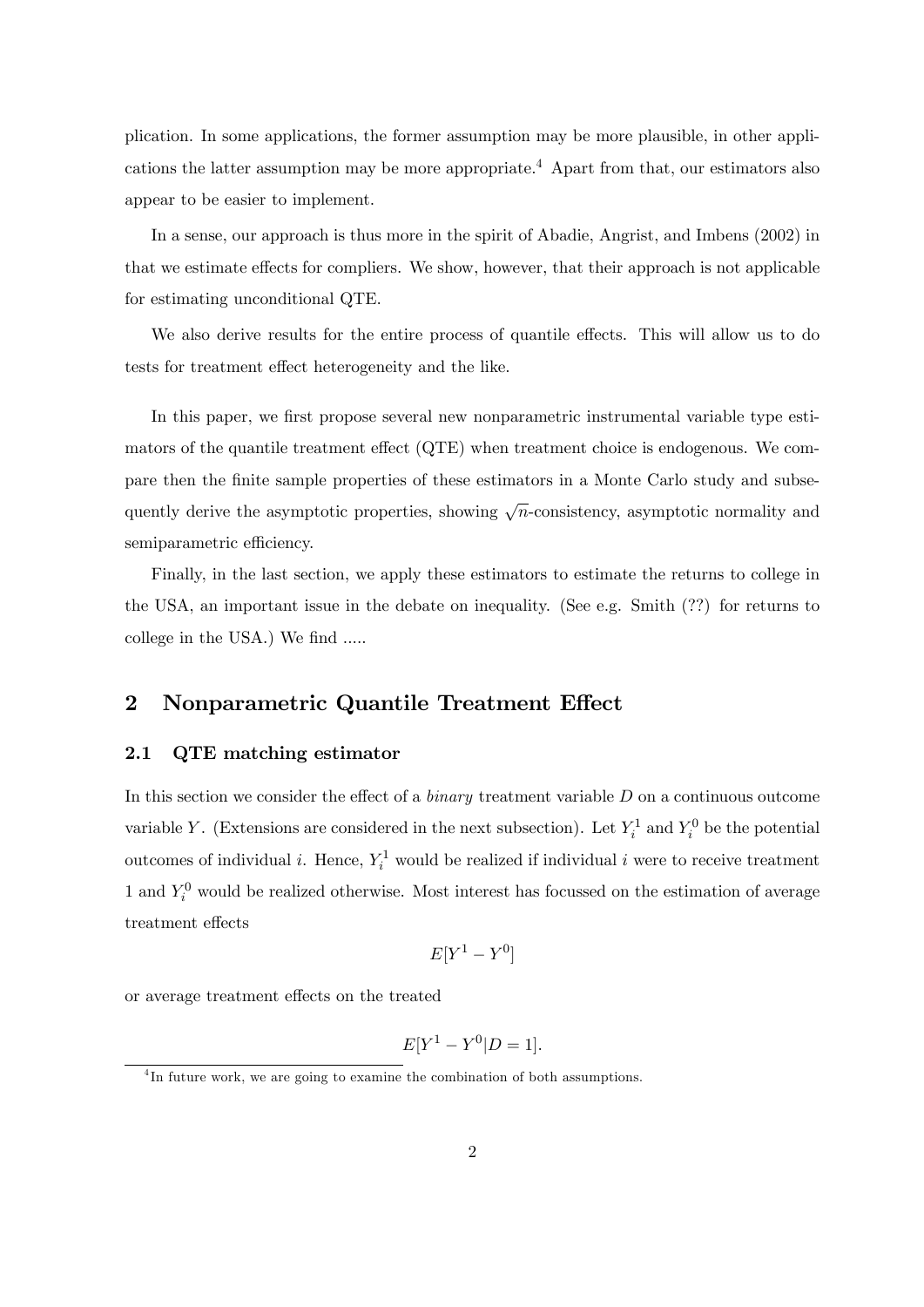Instead of considering only average effects, it is often considerable interest to compare the distributional effects of the treatment as well. A standard example may be the impact of some treatment on income inequality. Another example which has received considerable public interest is *educational equality*, where many societies would prefer to provide every child with a fair chance into adult live. Here,  $Y$  is a measure of cognitive ability (e.g. obtained from Math and language tests) and D may be the introduction of computers in classroom (teaching).

In this paper, we will identify and estimate the entire distribution functions of  $Y^1$  and  $Y^0$ , but will focus our attention on *quantile treatment effects*  $(QTE)$ :

$$
\Delta^{\tau} = Q_{Y^1}^{\tau} - Q_{Y^0}^{\tau},
$$

where  $Q_{Y^1}^{\tau}$  is the  $\tau$  quantile of  $Y^1$ . In the earnings example,  $\Delta^{0.9}$  would be the impact of  $D$  on the high income part of the distribution. In fact, we will identify the entire processes  $Q_{Y^1}^{\tau}$  and  $Q_{Y^0}^{\tau}$  for  $\tau \in (0,1)$ , which will also to derive estimates and inference e.g. for the treatment effect on *inequality measures* such as the interquantile spread. For example, a typical inequality measure would be the ratio of earnings at the upper decile and the lower decile and the treatment effect could be defined as

$$
\frac{Q^{0.9}_{Y^1}}{Q^{0.1}_{Y^1}}-\frac{Q^{0.9}_{Y^0}}{Q^{0.1}_{Y^0}}
$$

or as

$$
\frac{Q^{0.9}_{Y^1}}{Q^{0.1}_{Y^1}} \frac{Q^{0.1}_{Y^0}}{Q^{0.9}_{Y^0}}.
$$

Our main focus is on *unconditional* treatment effects, i.e. the effects of  $D$  in the population at large. We might also be interested in the effects in subpopulations defined by some, usually broadly defined, set  $A$ , e.g. women below the age of 25, which we define as

$$
\Delta_A^\tau=Q_{Y^1|A}^\tau-Q_{Y^0|A}^\tau
$$

where  $Q_{Y^1|A}^{\tau}$  is the quantile in the subpopulation A. Notice that this focus differs from AAI, who focus on *conditional* treatment effects, i.e. conditional on a set of variables  $X$ . We call our effects unconditional in the sense that  $A$  usually contains a very broadly defined set, while X usually consists of a large set of covariates often including continuous variables as well.<sup>5</sup>

 ${}^{5}$ In our analysis, we will also need in a first step to condition on a large set of regressors X to make the instrumental variables conditions hold, but then average over the support of  $X$  to obtain unconditional effects.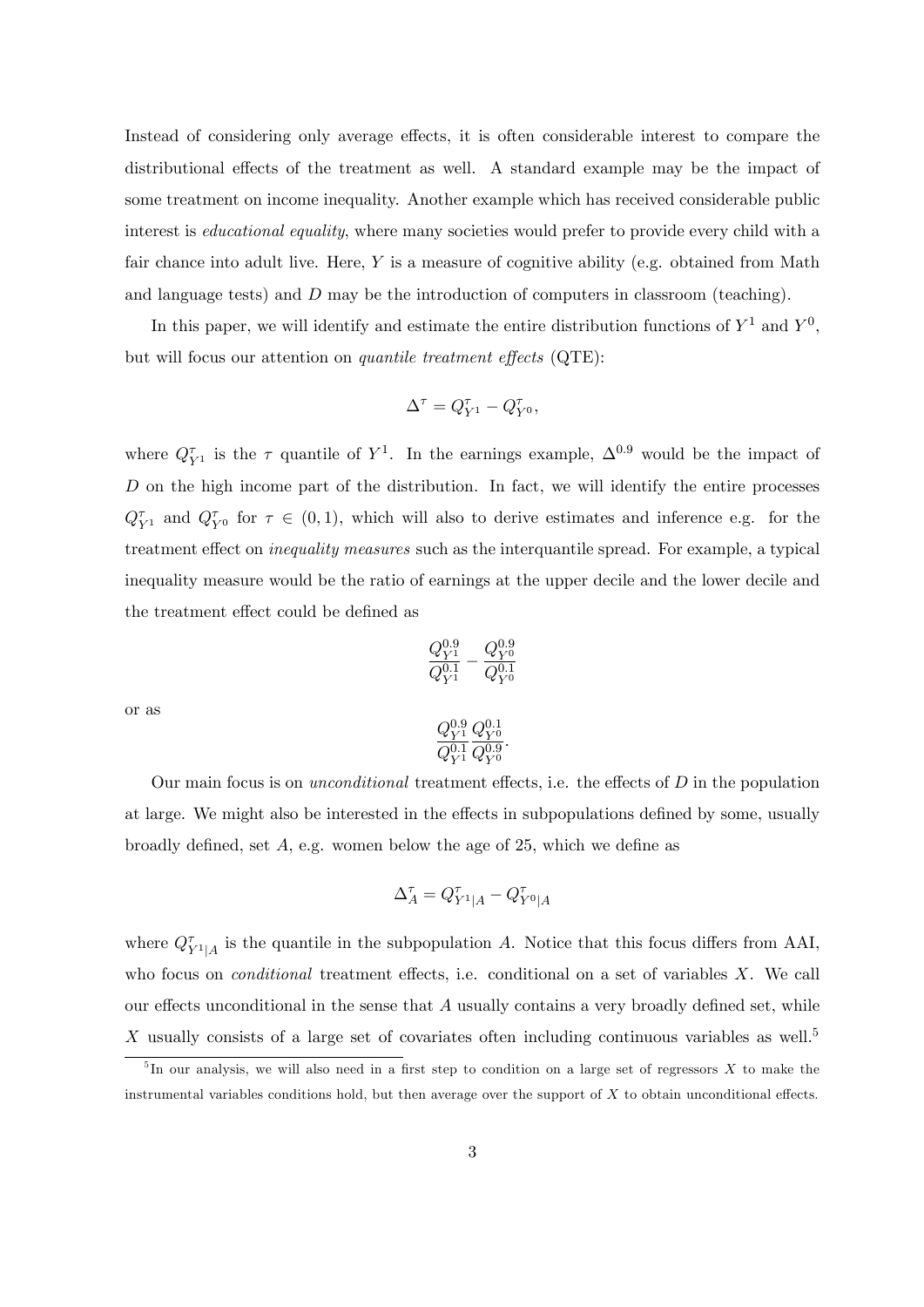Conditional and unconditional effects are interesting in their own rights. Whereas conditional effects may be more interesting in economic analysis of effects heterogeneity, for public policy unconditional effects will usually be more relevant. The reason for this is not only that policy and the public need more aggregated results for decision making, but also that unconditional effects can be estimated (nonparametrically) much more precisely than conditional effects. We can achieve  $\sqrt{n}$ -consistency for *unconditional* QTE, whereas nonparametric estimation of conditional QTE will always be estimated at a lower rate (unless all X are discrete).

The usual concern with estimating treatment effects is endogeneity of  $D$  and we will rely on exclusion restrictions for some variables Z. Our setup is related to the recent literature on nonparametric identification of nonseparable models. Consider a nonparametric nonseparable model:

$$
Y_i = \varphi(D_i, X_i, U_i)
$$
  
\n
$$
D_i = \zeta(Z_i, X_i, V_i),
$$
\n(1)

where U and V are, possibly, related unobservables and X are additional covariates. We will assume that, after having included X in the model, that Z is excluded from the function  $\varphi$ . The corresponding potential outcomes are

$$
Y_i^d = \varphi(d, X_i, U_i)
$$
  

$$
D_i^z = \zeta(z, X_i, V_i).
$$

In contrast to Chernozhukov and Hansen (2005), Chernozhukov, Imbens, and Newey (2007) and Chesher (2007), we impose triangularity, i.e. assume that Y does not enter in  $\zeta$ . On the other hand, we do not need to assume any kind of monotonicity or rank invariance about  $\varphi$ .<sup>6</sup>

We do impose, on the other hand, that the function  $\zeta$  is (weakly) monotonous in its first argument, i.e. assume that an exogenous increase in  $Z_i$  can never decrease the value of  $D_i$ . This is the monotonicity assumption of Imbens and Angrist (1994). This assumption may be more plausible than monotonicity in  $\varphi$  in some applications, whereas in other applications it may be less appealing.

 $6$ Chernozhukov and Hansen (2005), Chernozhukov, Imbens, and Newey (2007) and Chesher (2007) assume that  $\varphi$  is monotonous in its third argument.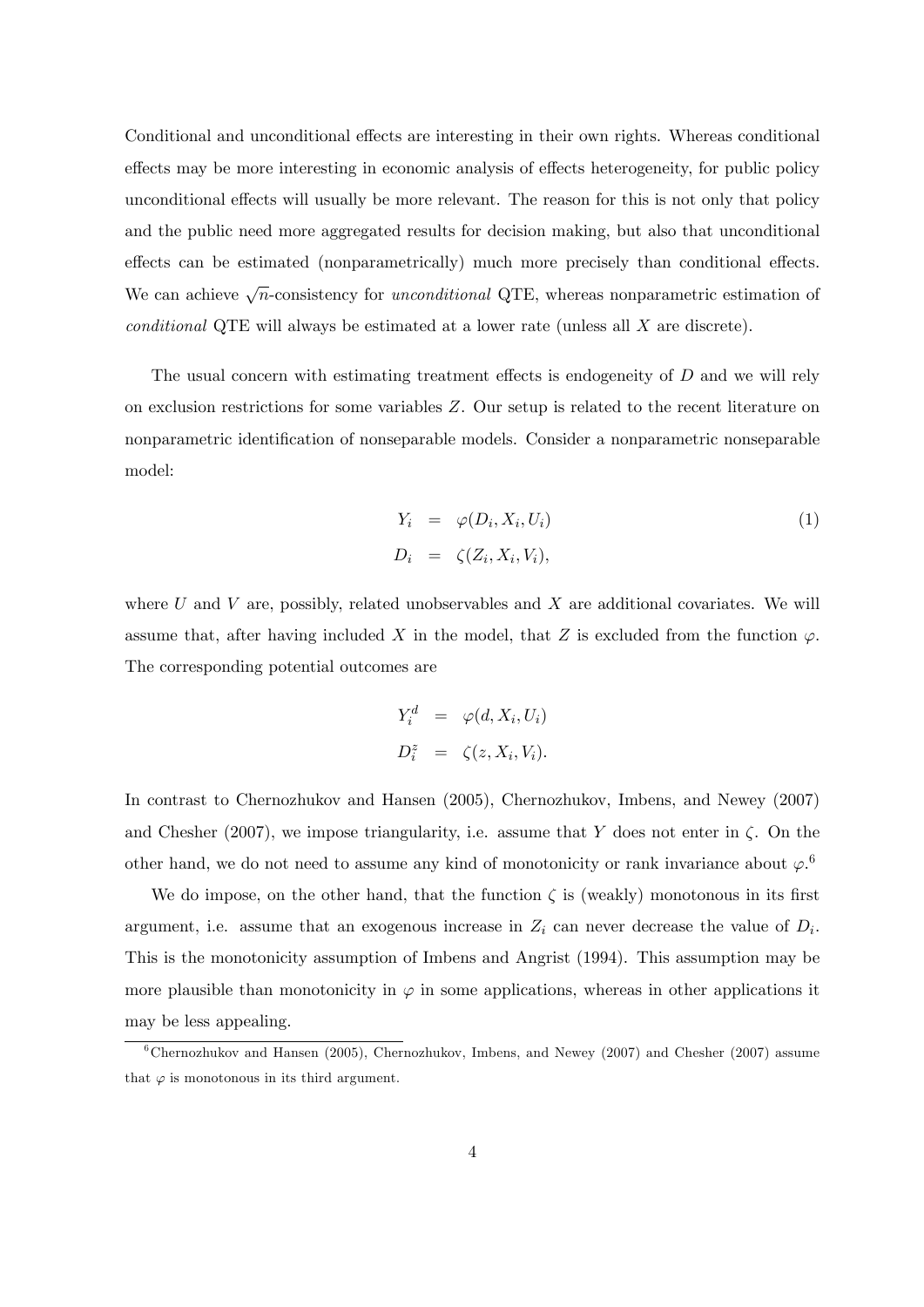Our method is well suited for  $D$  binary and, with some qualifications, for discrete  $D$  with few mass points. Imbens and Newey  $(2003)$  and Chesher  $(2003)$  analyzed identification for continuous D and Chesher (2005) examined interval identification with discrete D. Heckman and Vytlacil  $(2005)$  analyzed (marginal) average treatment effects for continuous Z and focussed on treatment effects conditional on  $X$ , whereas we aim for unconditional effects.

There are only relatively few contributions that examine explicitly distributional impacts of treatment. Firpo  $(2007)$ , Frölich  $(2007)$  and Melly  $(2006)$  considered estimation of treatment effects, when  $D$  is exogenous conditional on  $X$ .

We will focus our attention on the subgroup of *compliers*, which we define as all individuals who are responsive to a change in  $Z$  within the support of  $Z$ . For individuals for whom  $D_i^z = \zeta(z, X_i, V_i)$  does not vary with z in the support of  $Z_i^{\tau}$  we cannot identify their reaction of D on Y. If the instruments Z are sufficiently powerful to move everyone from  $D_i = 0$  to  $D_i = 1$ , this will lead to the treatment effects in the population. But, in very many applications, however, the instruments available are not so powerful such that it is interesting to consider effects in the *largest subpopulation* for which the effects are identified. But, in very many applications, the instruments available are not powerful enough to achieve  $Pr(D = 1|X, Z) = 1$ and  $Pr(D = 0|X, Z) = 0$  for every value of X and some values of  $Z$ <sup>8</sup>. Hence, in almost all applications we can identify an effect only for a subpopulation which reacts to the instrument. In addition, if  $Y$  is bounded, we can derive bounds on the overall treatment effects because the size of the subpopulation of compliers is identified as well. We will focus on the QTE for the compliers, which is the *largest* subpopulation for which an effect can be identified:

$$
\Delta_c^\tau=Q_{Y^1|c}^\tau-Q_{Y^0|c}^\tau
$$

where  $Q_{Y^1|c}^{\tau} = \inf_q \Pr(Y^1 \le q | T = c) \ge \tau$ , where  $T_i = c$  means that individual i is a complier, as defined below.

 ${B}$ laise: Bitte prüfen, ob nachfolgender Paragraph verständlich geschrieben ist.} If Z consisted only of a single binary variable and if this has a (weakly) monotonous impact in the relationship determining  $D_i$ , the largest subpopulation affected by moving the instrument consists of those individuals who would change  $D$  if  $Z$  was to be increased from 0 to 1. More generally,

<sup>7</sup>These are the always-participants or never-participants in the language of Imbens and Angrist (1994).

 ${}^{8}$ This is related to the identification at infinity argument.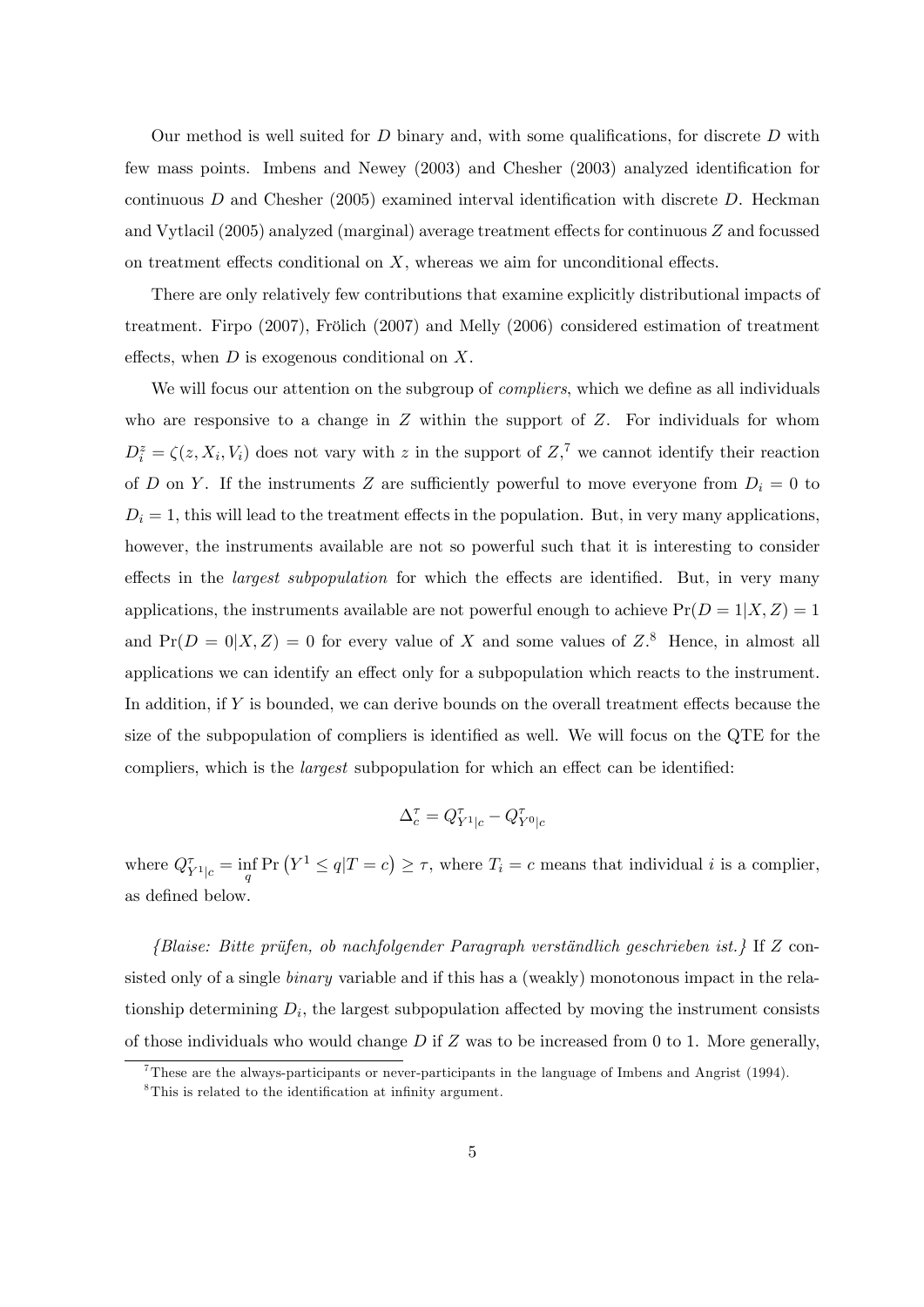the largest subpopulation affected would be obtained by moving  $Z$  from the smallest point of its support to its largest point, as long as  $Z$  has a weakly monotonous impact on  $D$ . If there is only a single instrument Z with support  $\mathcal{Z} = [z_{\min}, z_{\max}]$ , this corresponds to hypothetically moving  $Z_i$  from  $z_{\text{min}}$  to  $z_{\text{max}}$  for every individual. If Z contains several instrumental variables, the largest subpopulation affected would be obtained by moving the instruments from  $z_1^*$  to  $z_2^*$ where

$$
(z_1^*, z_2^*) = \underset{z_1, z_2 \in \mathcal{Z}}{\arg \max} \left| \int \left( E\left[ D | X, Z = z_2 \right] - E\left[ D | X, Z = z_1 \right] \right) dF_X \right|,
$$

where the integral expression measures the size of this subpopulation, as further discussed below. With monotonicity  $z_1^*$  and  $z_2^*$  will be at the boundary of the support of  $\mathcal{Z}$ .<sup>9</sup>

In the following we will assume throughout that  $z_1^*$  and  $z_2^*$  are known (and not estimated) and that  $Pr(Z = z_1^*) > 0$  and  $Pr(Z = z_2^*) > 0.10$  To ease notation we will use the values 0 and 1 subsequently instead of  $z_{\text{min}}$  to  $z_{\text{max}}$  or  $z_1^*$  and  $z_2^*$ , respectively. Furthermore, we will in the following only refer to the effectively used sample  $\{i : Z_i \in \{0,1\}\}\$  or in other words assume that  $Pr(Z = z_1^*) + Pr(Z = z_2^*) = 1$ . This is appropriate for our application where the single instrument Z is truly binary. In other applications, where  $Pr(Z = z_1^*) + Pr(Z = z_2^*) < 1$ , our results apply with reference to the subsample  $\{i : Z_i \in \{0, 1\}\}.^{11}$ 

By considering only the endpoints of the support of  $Z$ , and recoding  $Z$  as 0 and 1, and with D being a binary treatment variable, we can partition the population into  $4$  groups defined as  $\mathcal{T}_i = a$  if  $D_i^1 = D_i^0 = 1$  (always treated),  $\mathcal{T}_i = n$  if  $D_i^1 = D_i^0 = 0$  (never treated),  $\mathcal{T}_i = c$  if  $D_i^1 > D_i^0$  (compliers),  $\mathcal{T}_i = d$  if  $D_i^1 < D_i^0$  (defiers). We assume that

#### Assumption 1:

| i) Existence of compliers:   | $Pr(\mathcal{T}=c)>0$                         |
|------------------------------|-----------------------------------------------|
| ii) Monotonicity:            | $Pr(\mathcal{T} = d) = 0$                     |
| iii) Independent instrument: | $(Y^d, \mathcal{T}) \perp \!\!\! \perp Z   X$ |
| iv) Common support:          | $0 < p(X) < 1$ a.s.                           |

<sup>9</sup>This may not be the case, if the impact of Z is monotonous only given X, such that the relationship determining  $D$  may be decreasing in  $z$  for some  $x$  and increasing for other  $x$ .

 $10$ The latter condition requires purely continuous variables to be discretized at their endpoints.

<sup>&</sup>lt;sup>11</sup>Consider Pr( $Z = z_1^*$ ) + Pr( $Z = z_2^*$ ) =  $r < 1$  with  $plim \frac{n}{N} = r$  where N is the total sample size and  $n = \sum_{i=1}^{N} 1(Z_i \in \{0,1\})$  the number of observations at the endpoints of the support of Z. When calculating the variance approximation for a particular application, the sample size  $n$  should be used. (If  $r$  is much smaller than 1, there could be finite-sample precision gains by smoothing over  $Z$ . We leave this for future research.)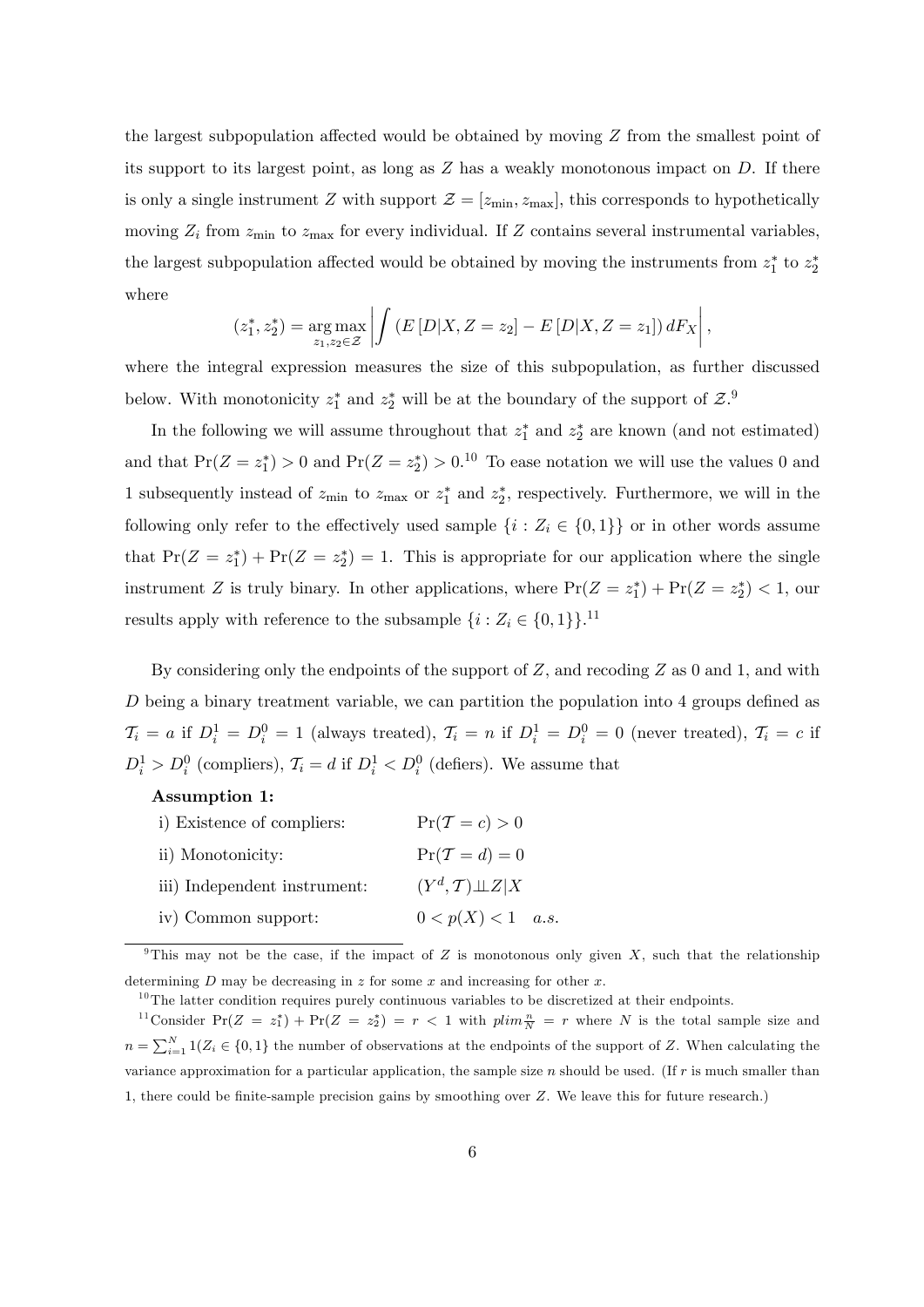where  $p(x) = Pr(Z = 1 | X = x)$ .

The first two assumptions are often referred to as monotonicity. They require that  $D_i^z$  either weakly increases with  $z$  for all individuals (or decreases for all individuals). They also require that at least some individuals react to movements in the instrument. The third assumption is the main instrumental variable assumption. It implicitly requires an exclusion restriction (=triangularity) and an unconfounded instrument restriction. In other words,  $Z_i$  should not affect the potential outcomes of individual i directly and those individuals for whom  $Z = z$ is observed should not differ in their relevant unobserved characteristics from individuals with  $Z \neq z$ . Unless the instrument has been randomly assigned, this last restriction is often very unlikely to hold. However, *conditional* on a large set of covariates  $X$ , this assumption can often be plausible.<sup>12</sup> Note further that we do *not* need X to be exogenous. X can be related to U and  $V$  in (1) in any way. This may be important in many applications where  $X$  often contains lagged (dependent) variables that may well be related to unobserved ability  $U$ . See also Frölich  $(2006b).$ <sup>13</sup>

The fourth assumption requires that the support of X is identical in the  $Z = 0$  and the  $Z = 1$  subpopulation. This assumption is needed since we first condition on X to make the instrumental variables assumption valid but then integrate out to obtain the unconditional treatment effects.

**Theorem 1 (Identification: Matching on X)** Under Assumption 1, the potential outcome distributions for the compliers are nonparametrically identified as

$$
F_{Y^{1}|c}(u) = \frac{\int (E\left[1(Y \le u) \cdot D | X, Z = 1\right] - E\left[1(Y \le u) \cdot D | X, Z = 0\right]) dF_X}{\int (E\left[D | X, Z = 1\right] - E\left[D | X, Z = 0\right]) dF_X}
$$
\n
$$
F_{Y^{0}|c}(u) = \frac{\int (E\left[1(Y \le u) \cdot (D - 1) | X, Z = 1\right] - E\left[1(Y \le u) \cdot (D - 1) | X, Z = 0\right]) dF_X}{\int (E\left[D | X, Z = 1\right] - E\left[D | X, Z = 0\right]) dF_X}
$$
\n(2)

<sup>12</sup>In our application .... Clearly the instrument is not randomly assigned and individuals with  $Z = 1$  are certainly different from those with  $Z = 0$ . After conditioning on a number of X variables that capture the endogenous location choice the assumption becomes more plausible. Text anpassen sobald Anwendung fertig.

 $^{13}$  If X were exogenous, we could strengthen the above assumption and identify the effect for a larger subpopulation in Section 2.@@.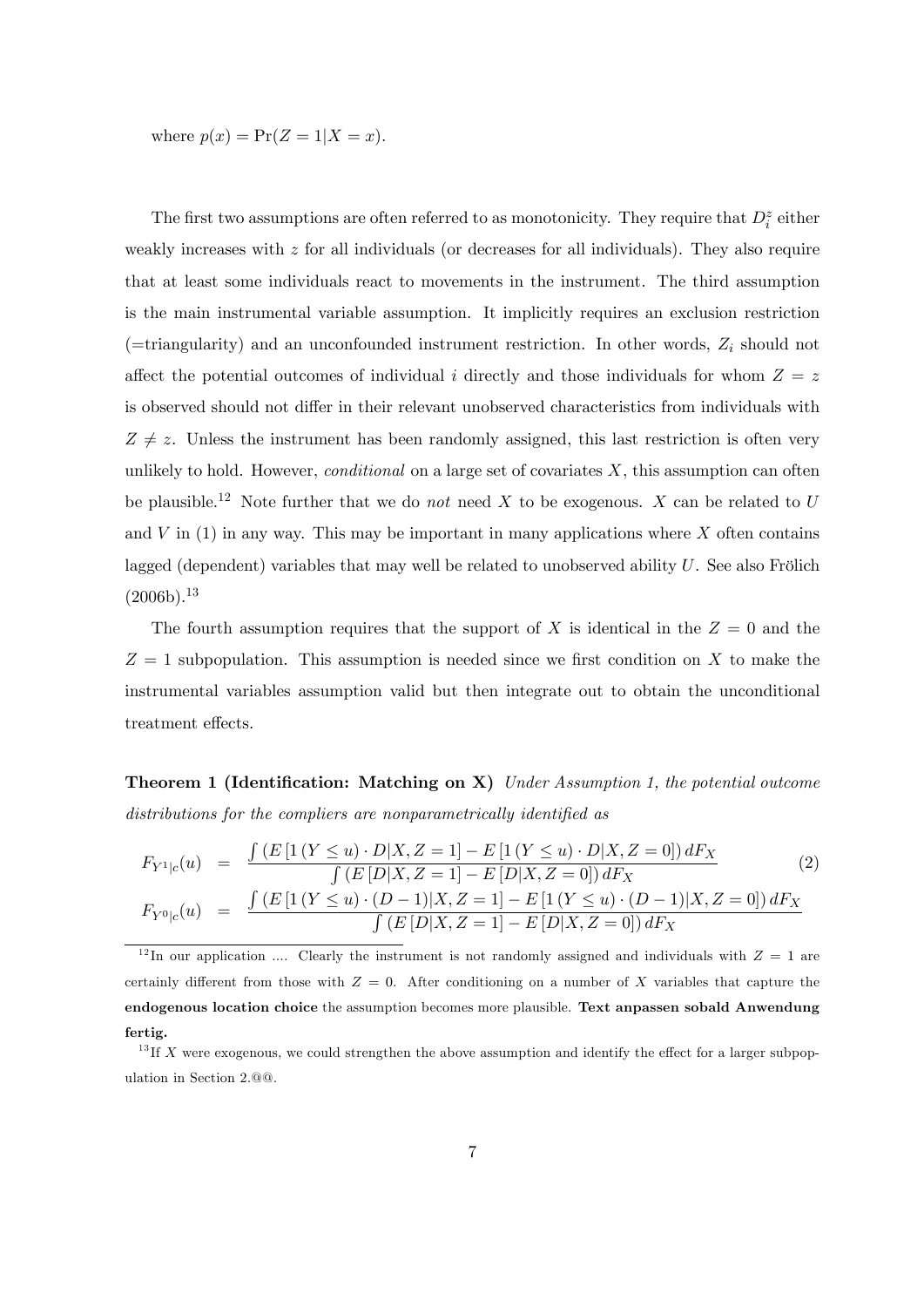which gives the  $QTE$  as the difference between the quantiles:

$$
Q_{Y^1|c}^{\tau} = F_{Y^1|c}^{-1}(\tau) \qquad \qquad Q_{Y^0|c}^{\tau} = F_{Y^0|c}^{-1}(\tau).
$$

We can estimate the potential outcome distributions and then the QTE, by plugging in nonparametric estimators for the conditional expectation functions and the empirical distribution function for  $F_X$ .

The following Lemma shows that

**Lemma 2 (Propensity score matching)** Let  $P = p(X)$  and dF<sub>P</sub> be the distribution of P. Under Assumption 1 it follows that:

$$
F_{Y^1|c}(u) = \frac{\int (E\left[1\left(Y \le u\right) \cdot D \middle| P, Z = 1\right] - E\left[1\left(Y \le u\right) \cdot D \middle| P, Z = 0\right]\right) dF_P}{\int (E\left[D \middle| P, Z = 1\right] - E\left[D \middle| P, Z = 0\right]) dF_P}
$$

$$
F_{Y^0|c}(u) = \frac{\int (E\left[1\left(Y \le u\right) \cdot (D - 1) \middle| P, Z = 1\right] - E\left[1\left(Y \le u\right) \cdot (D - 1) \middle| X, Z = 0\right]\right) dF_P}{\int (E\left[D \middle| P, Z = 1\right] - E\left[D \middle| P, Z = 0\right]) dF_P}
$$

(Proof see appendix.)

### 2.2 QTE weighting estimator

Starting from (2) one can also derive an expression for the unconditional distribution functions by some kind of weighting through the propensity score. In particular, the expressions in (2) can be shown to be equivalent to

Lemma 3 (QTE weighting estimator) The potential outcome distributions are identified as

$$
F_{Y^{1}|c}(u) = \frac{E\left[1(Y < u) \cdot D \cdot \frac{Z - p(X)}{p(X)(1 - p(X))}\right]}{P_c}
$$
  
\n
$$
F_{Y^{0}|c}(u) = \frac{E\left[1(Y < u) \cdot (D - 1) \cdot \frac{Z - p(X)}{p(X)(1 - p(X))}\right]}{P_c}
$$
\n(3)

where  $P_c$  is the denominator in (2), which can also be written as  $P_c = E\left[D \cdot \frac{Z - p(X)}{p(X)(1 - p(X))}\right]$ .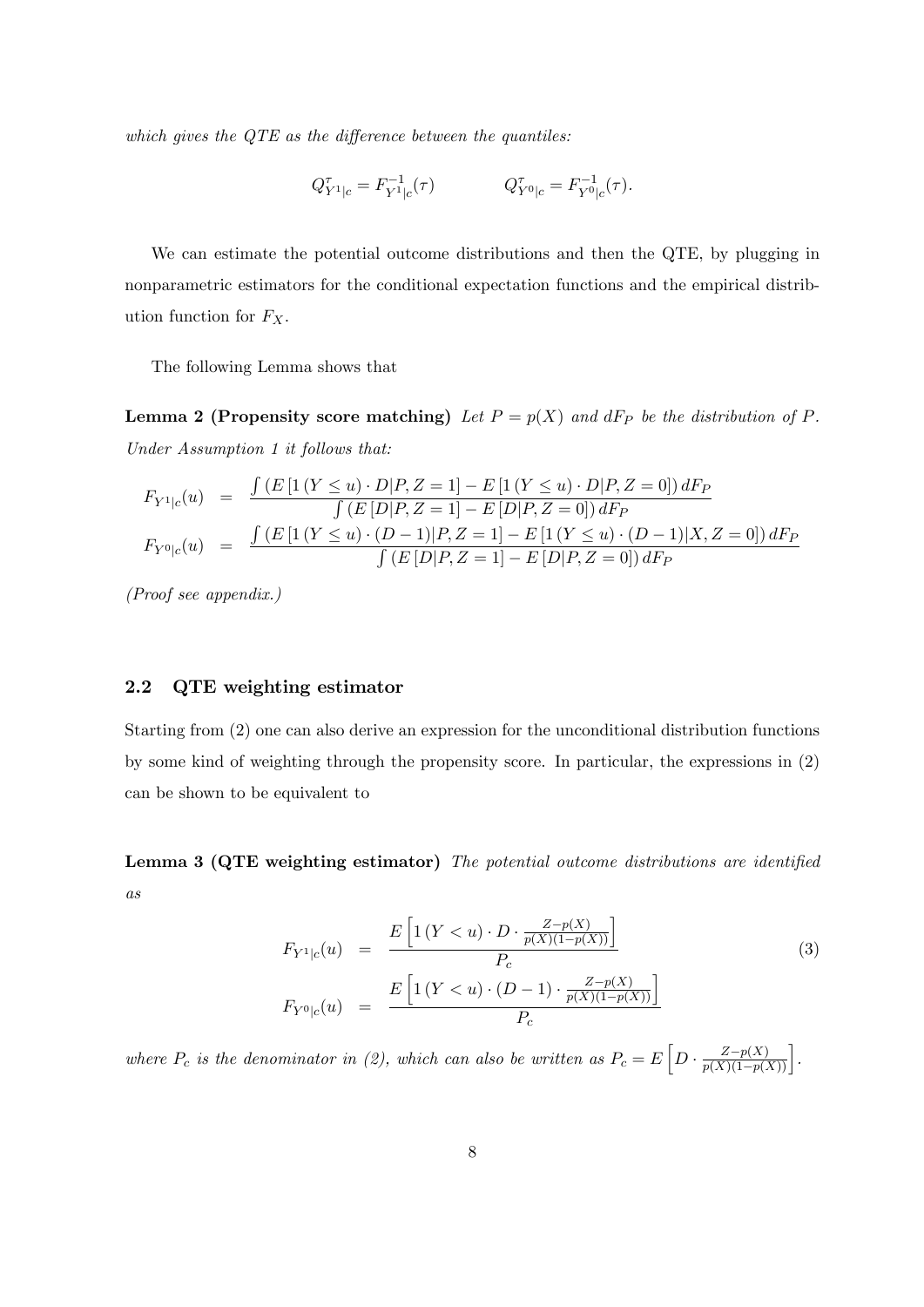Hence, one could estimate the QTE by the difference

 $q_1 - q_0$ 

of the solutions of the two moment conditions

$$
E\left[1(Y < q_1) \cdot D \frac{Z - p(X)}{p(X)(1 - p(X))}\right] = \tau P_c
$$
\n
$$
E\left[1(Y < q_0) \cdot (D - 1) \frac{Z - p(X)}{p(X)(1 - p(X))}\right] = \tau P_c
$$
\n(4)

or equivalently

$$
E\left[\left\{1\left(Y < q_1\right) - \tau\right\}WD\right] = 0\tag{5}
$$
\n
$$
E\left[\left\{1\left(Y < q_0\right) - \tau\right\}W\left(1 - D\right)\right] = 0
$$

where the weights  $W$  are defined as followed.

$$
W = \frac{Z - p(X)}{p(X)(1 - p(X))} (2D - 1)
$$
\n(6)

We could thus estimate  $q_0$  and  $q_1$  by univariate quantile regressions in the  $D = 0$  and  $D = 1$ populations. Alternatively, we could estimate the treatment effect directly by a weighted quantile regression:

Lemma 4 The solution of the following optimization problem

$$
(\alpha, \beta) = \underset{a,b}{\text{arg min}} E\left[\rho_{\tau}(Y - a - bD) \cdot W\right],\tag{7}
$$

where  $\rho_{\tau}(u) = u \cdot {\tau - 1}$   $(u < 0)$ , is equivalent to the solutions to the moment conditions (5) in that the solution for a corresponds to  $q_0$  and the solution for b corresponds to  $q_1 - q_0$ . (The proof is straightforward, because  $(5)$  are the first order conditions of the minimization problem, see appendix.)

Note that  $W_i$  is negative for  $Z_i \neq D_i$ . Therefore, if we use these weights the sample objective function to  $(7)$ , i.e. where the expectation operator is replaced by the sample average, will typically be non-convex. This complicates the optimization problem because local optima can exist. AAI notice a similar problem in their approach. The problem is not so serious here since we need to estimate only a scalar in the  $D = 1$  population and in the  $D = 0$  population.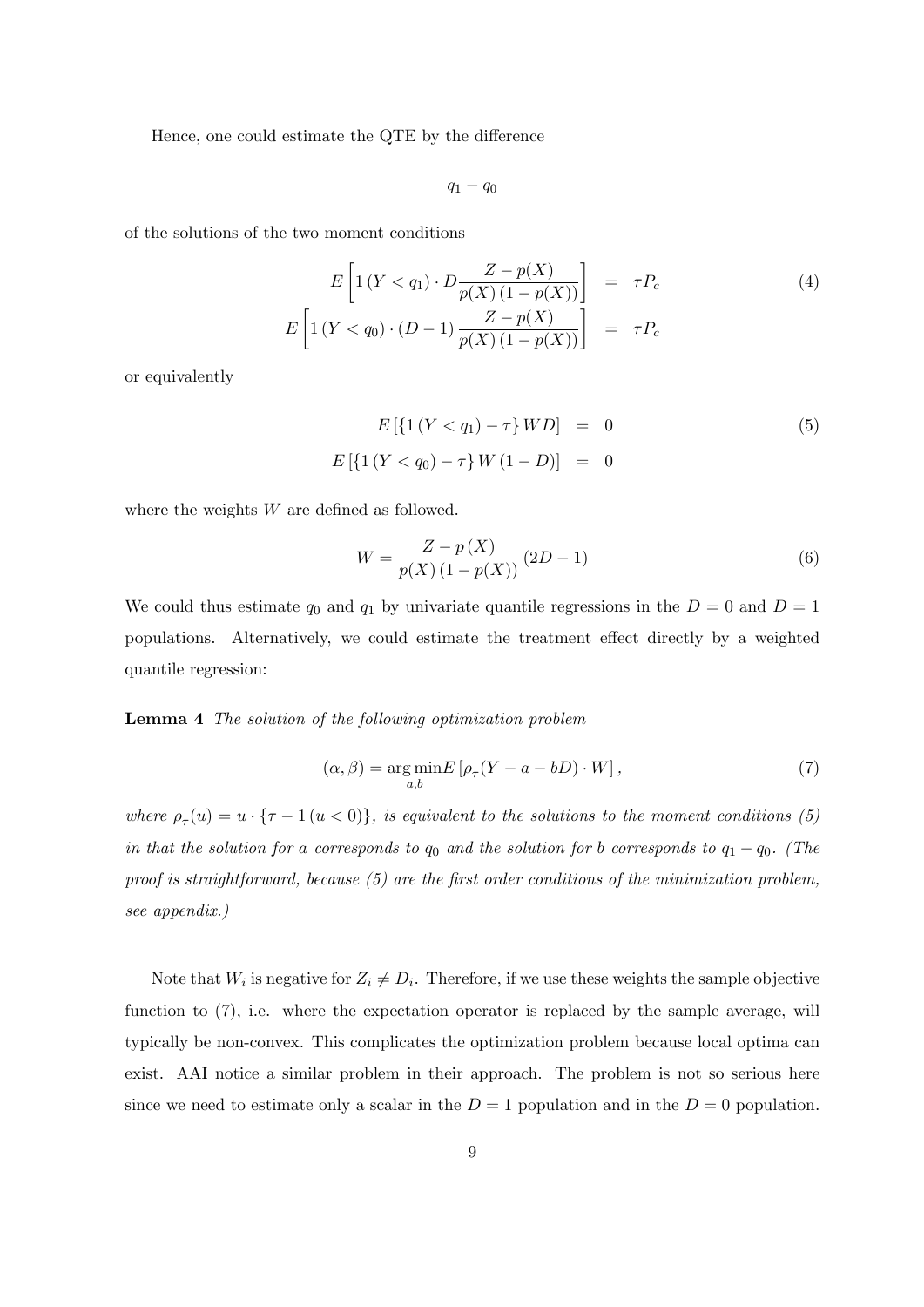This one-dimensional estimation problem can be solved by grid-search supported with visual inspection of the objective function for local minima.

This problem can altogether be avoided by estimating the cdf via (3) instead of the quantiles via (7), particularly if one is interested in the entire distribution anyhow instead of only the effect at one single quantile, e.g. the median.

Alternatively, we could apply an iterated expectations argument to obtain

$$
(\alpha, \beta) = \underset{a,b}{\arg\min} E\left[\rho_{\tau}(Y - a - bD) \cdot W\right] = \underset{a,b}{\arg\min} E\left[\rho_{\tau}(Y - a - bD)E\left[W|Y, D\right]\right] \tag{8}
$$

$$
= \underset{a,b}{\arg\min} E\left[\rho_{\tau}(Y - a - bD) \cdot W_{+}\right] \tag{9}
$$

where

$$
W_{+} = E[W|Y,D] = E\left[\frac{Z - p(X)}{p(X)(1 - p(X))}|Y,D\right](2D - 1).
$$
 (10)

These new weights  $W_+$  are always nonnegative as shown below. Hence, the sample objective function of the rightmost term in (8) is globally convex as it would be the sum of convex functions, and fast linear programming (LP) algorithms can be used. However, we would need to estimate (10) first. Note that AAI suggest a similar projection approach, but their weights are conditional on  $Y, D$  and X. Hence, nonparametric estimation of their weights could be more difficult and computationally demanding, whereas estimation of  $(10)$  requires only *univariate* nonparametric regression separately for the  $D = 0$  and  $D = 1$  population.

We show now that these weights  $W_+$  are always non-negative. The following relationship is helpful

$$
E[D|X, Z=0] \le E[D|X] \le E[D|X, Z=1],
$$

which follows from the proof of Theorem (1). Via Bayes' theorem one can show that this implies also

$$
E[Z|X, D = 0] \le p(X) \le E[Z|X, D = 1].
$$

Now, if  $D = 1$  the weights would be negative if  $E[Z - p(X)|Y, D] < 0$ . However,

$$
E[Z - p(X)|Y, D = 1] = E[E[Z - p(X)|X, Y^1, D = 1]|Y^1, D = 1]
$$
  
=  $E[E[Z|X, D = 1] - p(X)|Y^1, D = 1]$  (by Assumption 1 iii)  
 $\ge E[p(X) - p(X)|Y^1, D = 1] = 0.$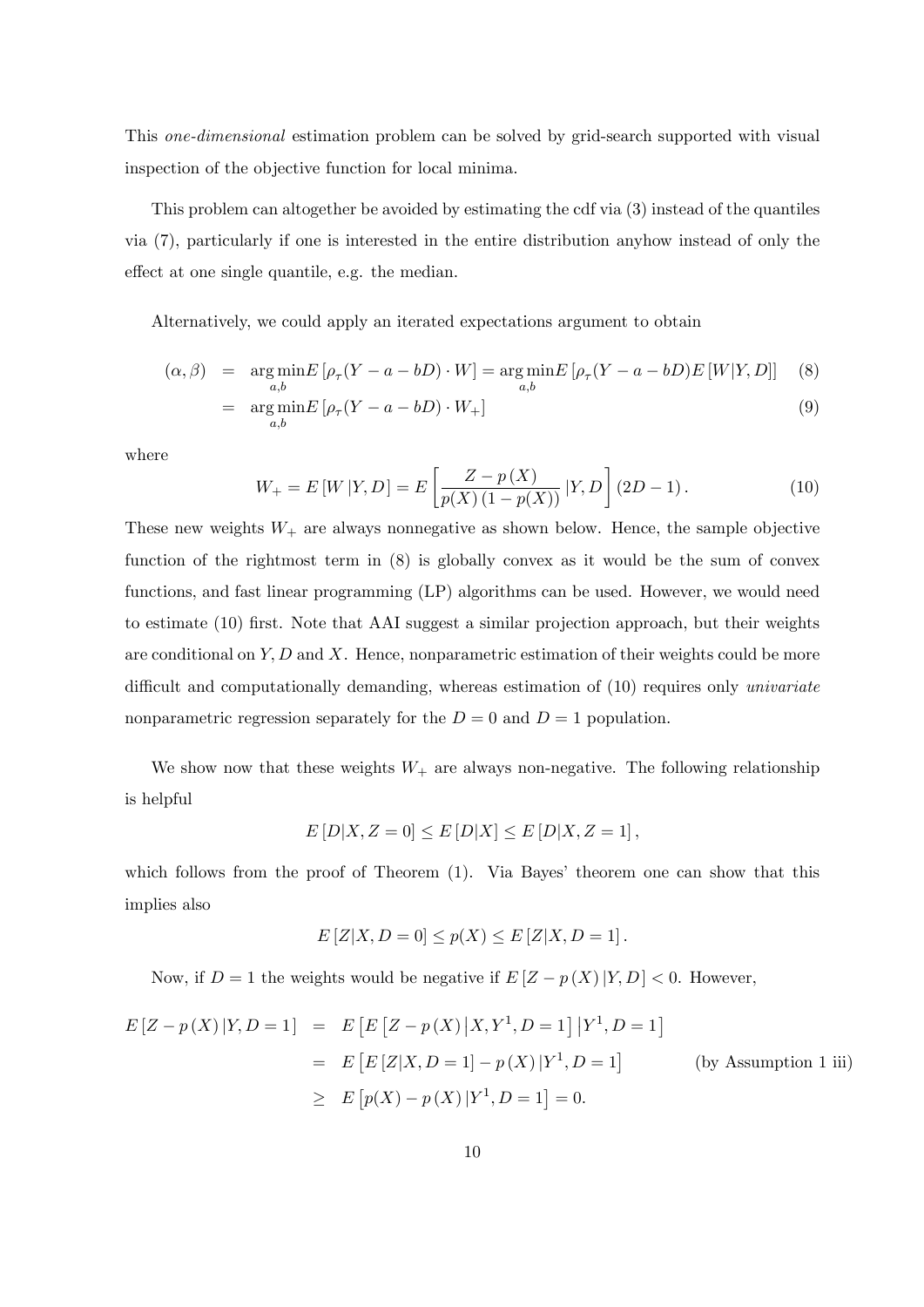Hence,  $W_+$  is always non-negative. On the other hand, if  $D=0$  the weights would be negative if  $E[Z - p(X)|Y,D] > 0$ . However,

$$
E[Z - p(X)|Y, D = 0] = E[E[Z - p(X)|X, Y^1, D = 0]|Y^1, D = 0]
$$
  
=  $E[E[Z|X, D = 0] - p(X)|Y^1, D = 0]$  (by Assumption 1 iii)  
 $\leq E[p(X) - p(X)|Y^1, D = 0] = 0.$ 

Therefore, the weights  $W_+$  are always non-negative.

#### 2.3 Relationship to AAI

These results bear some resemblance with Abadie, Angrist, and Imbens (2002), who suggested to estimate a weighted linear quantile regression

$$
\underset{\alpha,\beta}{\arg\min} E\left[\rho_{\tau}(Y-\alpha D-\beta'X)\cdot\left(1-\frac{D(1-Z)}{1-p(X)}-\frac{(1-D)Z}{p(X)}\right)\right].\tag{11}
$$

However, the interpretation is very different. Abadie, Angrist, and Imbens (2002) impose a linear parametric specification, whereas our approach is entirely nonparametric. Furthermore, they are interested in the conditional treatment effects, i.e. conditional on  $X$ , whereas we are interested in the *unconditional* treatment effects. As argued above, the unconditional treatment effects have substantial advantages when the number of covariates is large: First, they avoid the curse of dimensionality without any linearity assumption. Second, policy makers and users of evaluation studies are often interested in summary measures that summarize the effects in the population or large subpopulations, instead of examining heterogeneity in every of the many dimensions of X.

Note that the approach of Abadie, Angrist, and Imbens (2002) cannot be used for estimating unconditional treatment effects if one does not want to impose a parametric specification since the weights in (11) are not appropriate for that case. In other words, one might be thinking to run a weighted quantile regression of Y on a constant and D by using equation  $(11)$  and replacing  $X$  by a constant in the first term in  $(11)$ . For that purpose, however, the weights of Abadie, Angrist, and Imbens (2002) are not correct. Suppose one used the approach of (11) with  $X$  replaced by a constant, i.e.

$$
\underset{\alpha,\beta}{\arg\min} E\left[\rho_{\tau}(Y-\alpha-\beta D)\cdot\left(1-\frac{D(1-Z)}{1-p(X)}-\frac{(1-D)Z}{p(X)}\right)\right].\tag{12}
$$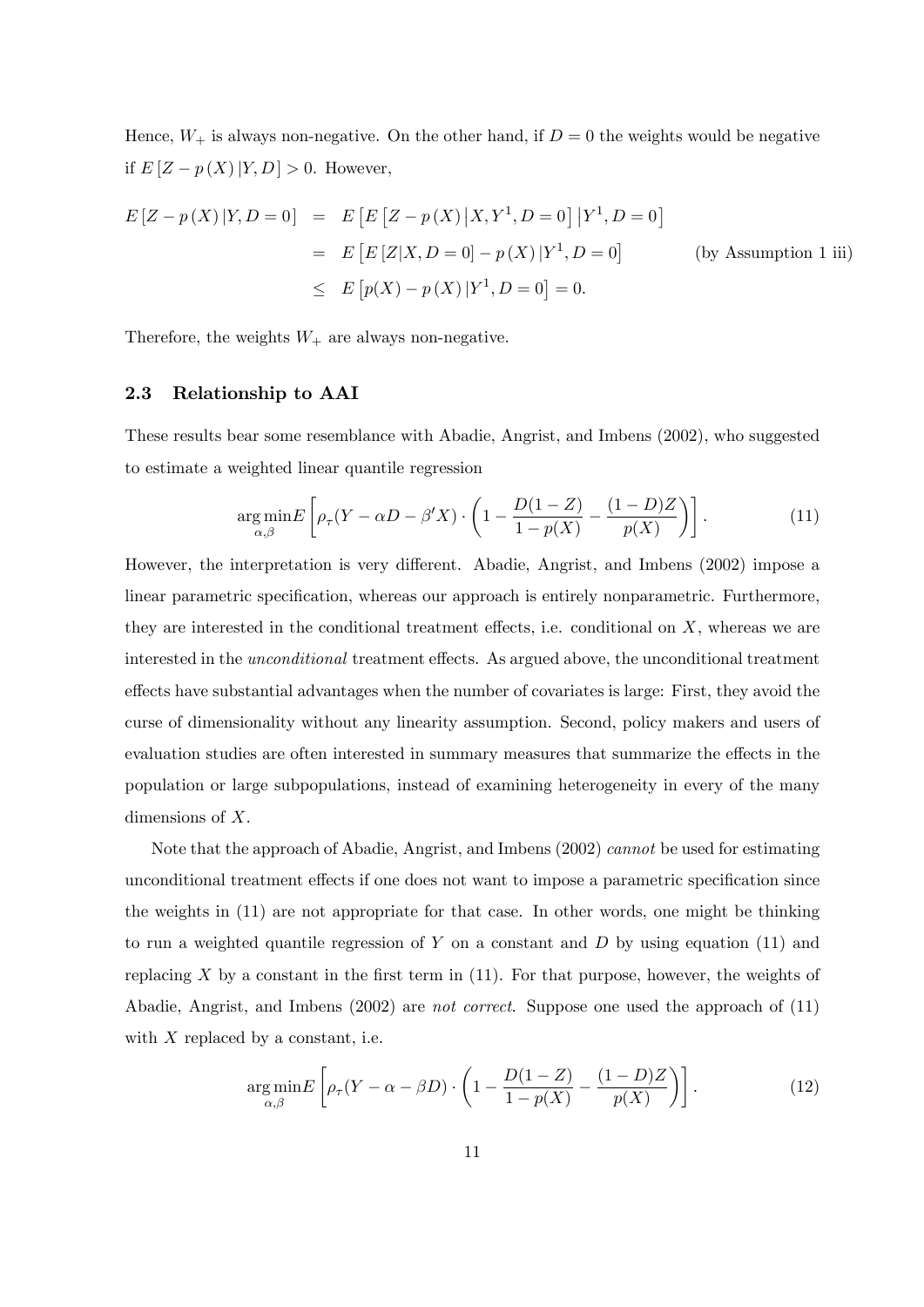**Proposition 5** As shown in the appendix, the solution of (12) for  $\beta$  gives the difference between the  $\tau$  quantiles of the treated compliers and non-treated compliers, respectively:

$$
\beta = F_{Y^1|c,D=1}^{-1}(\tau) - F_{Y^0|c,D=0}^{-1}(\tau)
$$

where

$$
F_{Y^1|c, D=1}(u) = \Pr(Y^1 \le u | D=1, T=c)
$$
  

$$
F_{Y^0|c, D=0}(u) = \Pr(Y^0 \le u | D=0, T=c).
$$

This difference is not very meaningful as one compares the  $Y^1$  outcomes among the treated with the  $Y^0$  outcomes among the non-treated. (Only if the instrumental variables assumptions are valid without conditioning on  $X$  would this correspond to the QTE of interest.) Therefore the weights of Abadie, Angrist, and Imbens (2002) are only useful in combination with a parametric assumption for conditional quantiles.

Hence, if one is interested in nonparametric estimation of the unconditional QTE, one should use the weights in (7) but not those in (12). On the other hand, if one were interested in estimating conditional QTE using a parametric specification, the weights  $W$  we propose in (6) could also be used:

Proposition 6 If one assumes a linear model for the conditional quantile for the compliers

$$
F_Y^{-1}(\tau | X, D, T = c) = X'\beta_0^{\tau} + \alpha_0^{\tau}D,
$$

a weighted quantile regression with weights W would identify  $\alpha_0^{\tau}$  and  $\beta_0^{\tau}$ .<sup>14</sup>

This follows from showing that the weighted objective function

$$
(\alpha, \beta) = \underset{a,b}{\text{arg min}} E\left[\rho_{\tau}(Y - X'b - aD) \cdot W\right]
$$
\n(13)

is equivalent to

$$
= \underset{a,b}{\arg\min} E\left[\rho_{\tau}(Y - X'b - aD) \cdot W | \mathcal{T} = c\right]
$$

$$
= \underset{a,b}{\arg\min} E\left[\left(\frac{D}{p(X)} + \frac{1 - D}{1 - p(X)}\right) \cdot \rho_{\tau}(Y - X'\beta - \alpha D) | \mathcal{T} = c\right],\tag{14}
$$

<sup>&</sup>lt;sup>14</sup>Instead of W one could also use  $E[W|Y, X, D]$ , which are always nonnegative, but usually not the weights  $W_+ = E[W|Y,D]$  as one would also need to condition on X here.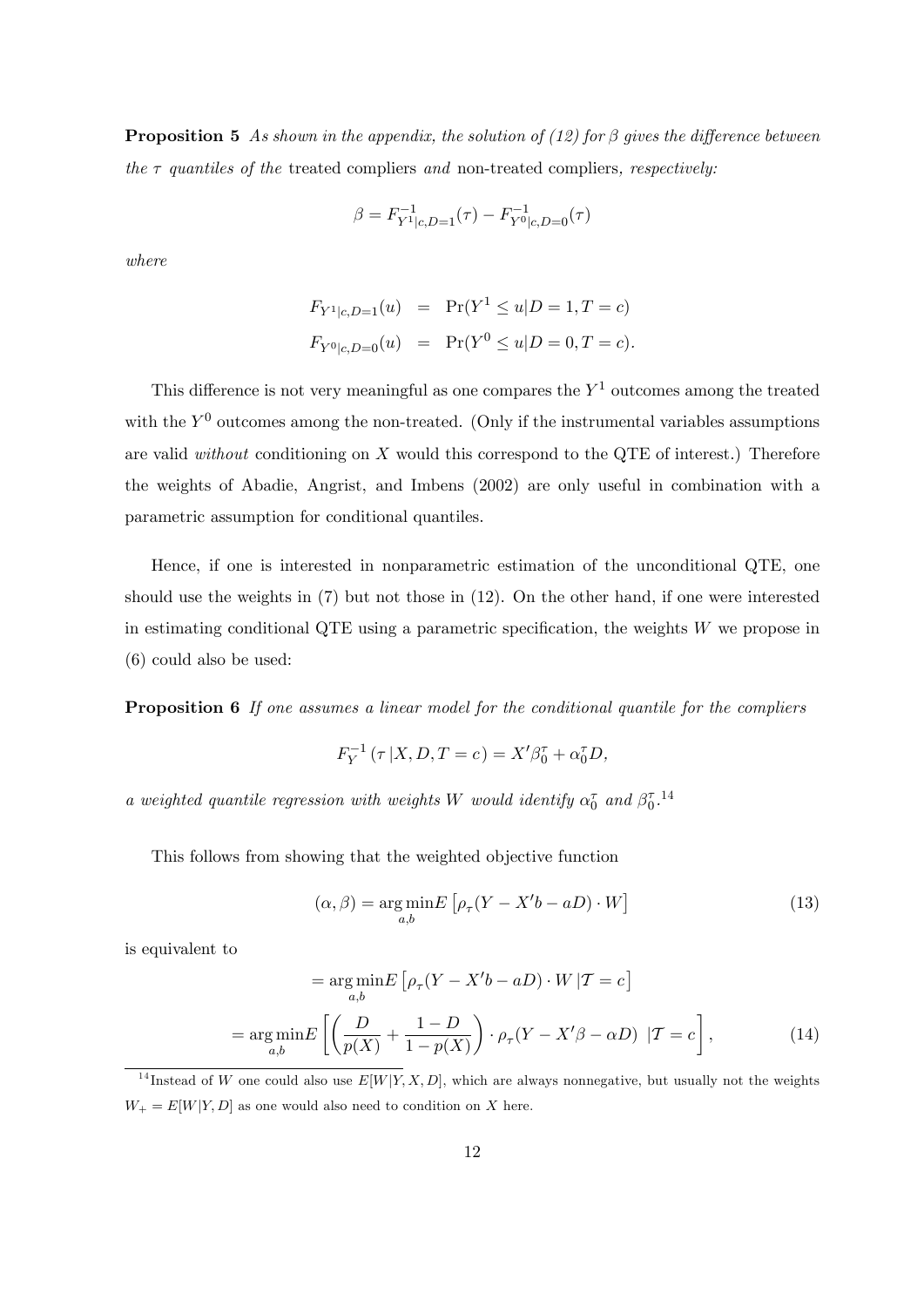which is the objective function of a weighted linear quantile regression for compliers. (See appendix.) Note that all weights are strictly positive and Önite because we assume that  $0 \leq p(X) \leq 1$ . Therefore, standard quantile regression results (see for instance Koenker (2005) theorem 4.1 and 5.1) imply that this function is minimized at  $\alpha_0^{\tau}$  and  $\beta_0^{\tau}$  as long as  $E\left[\left(\frac{D}{p(X)} + \frac{1-D}{1-p(X)}\right)$  $1-p(X)$  $(X', D)'(X', D)$  is positive definite, what is assumed.

Hence, both types of weights, i.e. those of AAI and those in (6), would identify the conditional quantile treatment effects, but it is not clear which would be more efficient. The weights in  $(14)$  vary with x whereas the weights in AAI are identical to one for every complier. In any case, both types of weights would be generally inefficient since they do not incorporate the density function of U at the  $\tau$  quantile. Hence, if one were mainly interested in estimating conditional QTE with a parametric specification, more efficient estimators could be developed.

### 2.4 Comparison of weighting versus matching

### 2.5 Extensions to non-binary treatments and non-binary instruments

## 3 Asymptotic properties

In the previous section a number of different estimators for the unconditional quantile treatment effects have been developed. In this section, the large sample properties are examined. We will first derive the semiparametric efficiency bound. Therefore we impose assumptions that guarantee that the quantile is well defined:

#### Assumption 2:

The random variables  $Y^1|c$  and  $Y^0|c$  are continuous with positive density in a neighbourhood of  $Q_{Y^1|c}^{\tau}$  and  $Q_{Y^0|c}^{\tau}$ , respectively.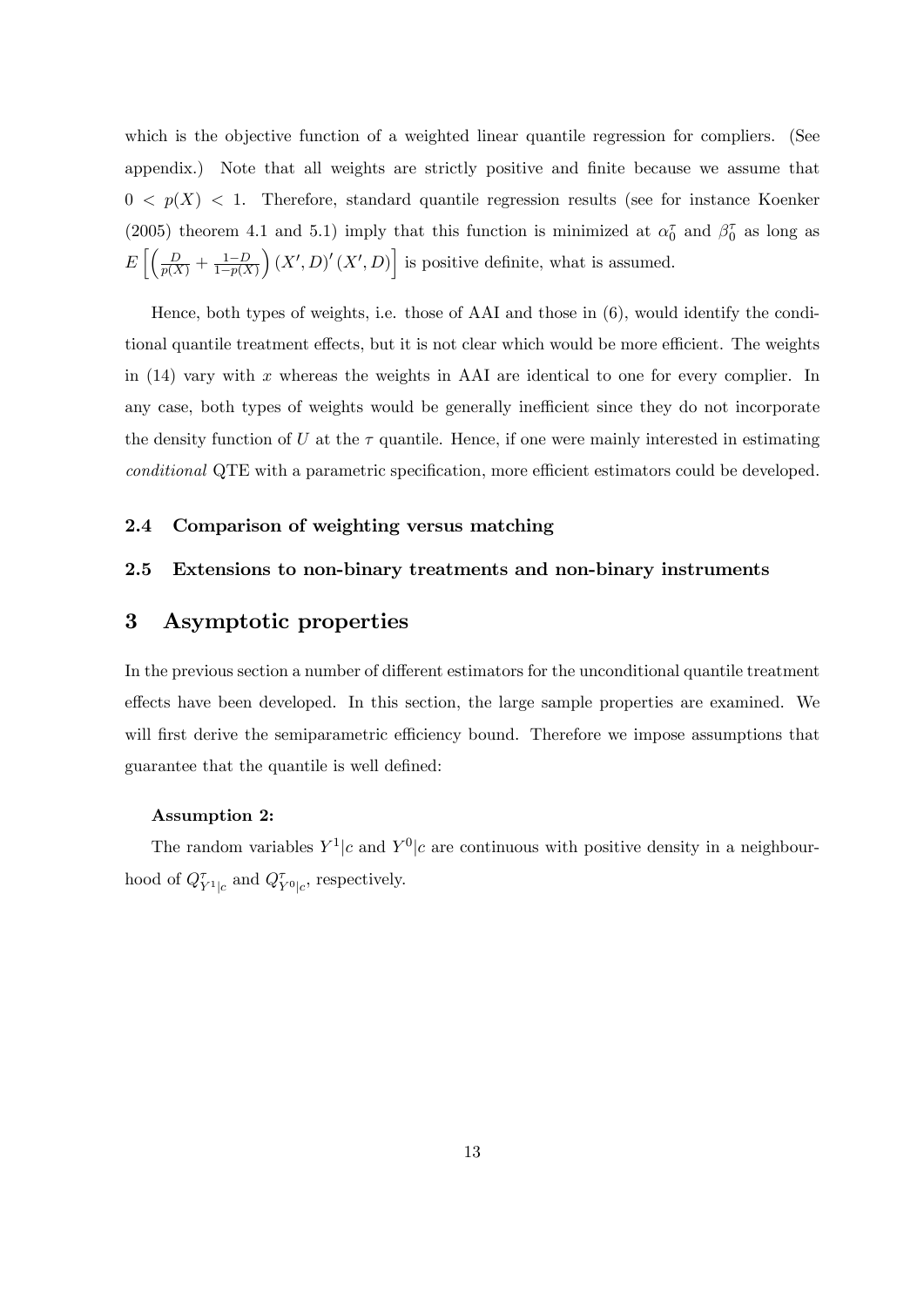**Theorem 7 (Efficiency bound)** a) The efficiency bound for  $\Delta_c^{\tau} = Q_{Y^1|c}^{\tau} - Q_{Y^0|c}^{\tau}$  is

$$
\mathcal{V} = \frac{1}{P_c^2 f_{Y^1|c}^2 (Q_{Y^1|c}^{\tau})} E\left[\frac{\pi(X,1)}{p(X)} F_{Y|D=1,Z=1,X} (Q_{Y^1|c}^{\tau}) \left(1 - F_{Y|D=1,Z=1,X} (Q_{Y^1|c}^{\tau})\right)\right] \n+ \frac{1}{P_c^2 f_{Y^1|c}^2 (Q_{Y^1|c}^{\tau})} E\left[\frac{\pi(X,0)}{1 - p(x)} F_{Y|D=1,Z=0,X} (Q_{Y^1|c}^{\tau}) \left(1 - F_{Y|D=1,Z=0,X} (Q_{Y^1|c}^{\tau})\right)\right] \n+ \frac{1}{P_c^2 f_{Y^0|c}^2 (Q_{Y^0|c}^{\tau})} E\left[\frac{1 - \pi(X,1)}{p(X)} F_{Y|D=0,Z=1,X} (Q_{Y^0|c}^{\tau}) \left(1 - F_{Y|D=0,Z=1,X} (Q_{Y^0|c}^{\tau})\right)\right] \n+ \frac{1}{P_c^2 f_{Y^0|c}^2 (Q_{Y^0|c}^{\tau})} E\left[\frac{1 - \pi(X,0)}{1 - p(X)} F_{Y|D=0,Z=0,X} (Q_{Y^0|c}^{\tau}) \left(1 - F_{Y|D=0,Z=0,X} (Q_{Y^0|c}^{\tau})\right)\right] \n+ \frac{1}{P_c^2} V a r \left(\frac{F_{Y|D=1,Z=0,X} (Q_{Y^1|c}^{\tau}) - F_{Y|D=1,Z=1,X} (Q_{Y^1|c}^{\tau})}{f_{Y^1|c} (Q_{Y^1|c}^{\tau})} + \frac{F_{Y|D=0,Z=0,X} (Q_{Y^0|c}^{\tau}) - F_{Y|D=0,Z=1,X} (Q_{Y^0|c}^{\tau})}{f_{Y^0|c} (Q_{Y^0|c}^{\tau})}\right)
$$

where

$$
f_{Y^1|c}(u) = \left\{ \int \left( f_{Y|X,D=1,Z=1}(u)\pi(x,1) - f_{Y|X,D=1,Z=0}(u)\pi(x,0) \right) dF_X \right\} / P_c
$$
  
\n
$$
f_{Y^0|c}(u) = -\left\{ \int \left( f_{Y|X,D=0,Z=1}(u) \left( 1 - \pi(x,1) \right) - f_{Y|X,D=0,Z=0}(u) \left( 1 - \pi(x,0) \right) \right) dF_X \right\} / P_c
$$
  
\nwhere  $\pi(x,z) = \Pr(D=1|X=x,Z=z)$  and  $P_c = \int (\pi(x,1) - \pi(x,0)) dF_X$  is the fraction of

compliers.

We suppose to estimate everything by llr or kernel regression. We need the following assumptions:

**Theorem 8 (Asymptotic distribution)** Under the previous conditions, the estimator is  $\sqrt{n}$  $consistent$  and asymptotically normal (and efficient)

$$
\sqrt{n}\left(\hat{\Delta}_{c}^{\tau}-\Delta_{c}^{\tau}\right)\stackrel{d}{\longrightarrow}N\left(\cdot,\cdot\right)
$$

To be continued: The proof needs to be typed in.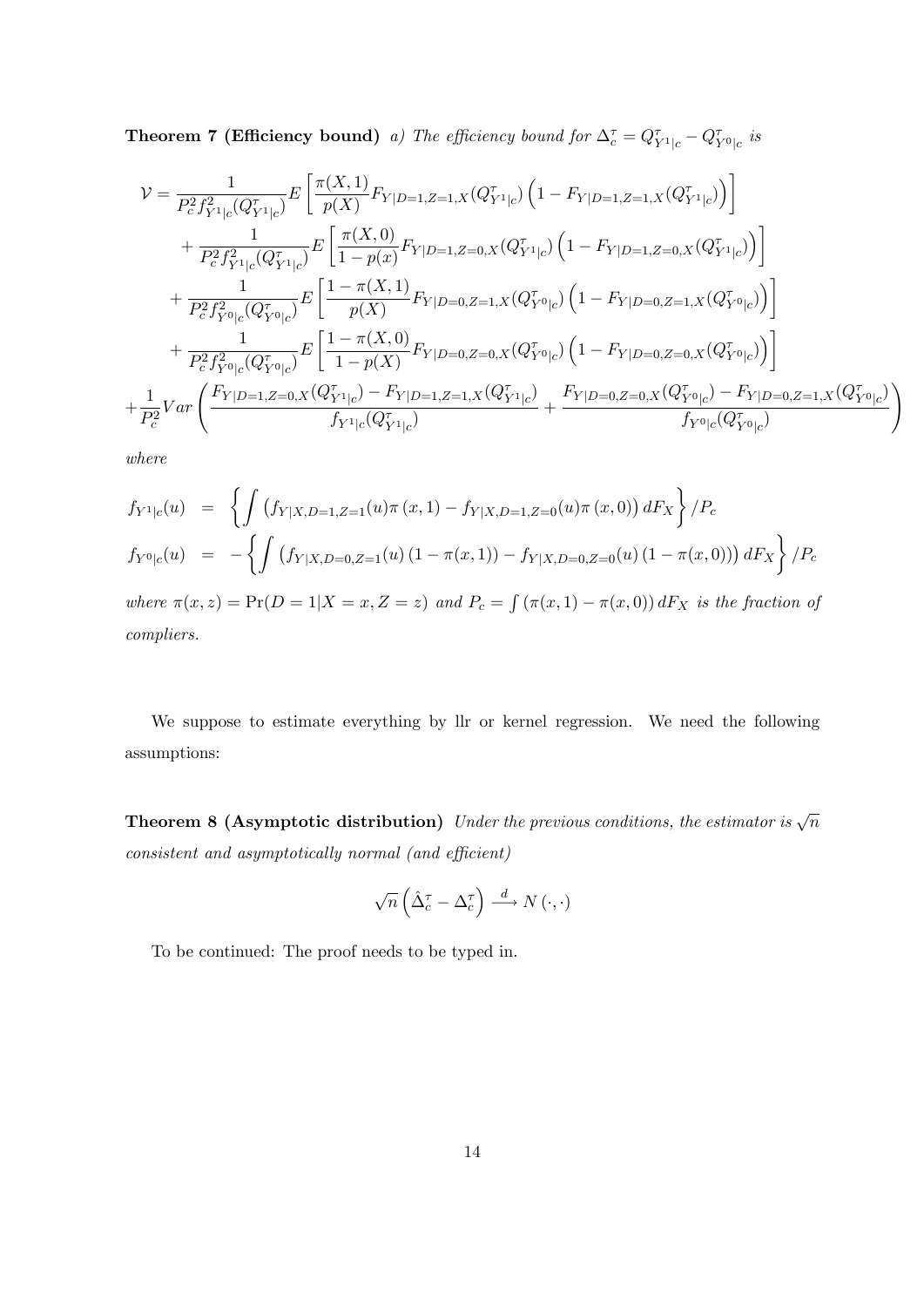### 4 Monte Carlo

In this section we examine the finite sample performance of the proposed estimator and compare it to AAI and some other versions. The basic model setup is

$$
Y_i = \varphi(D_i, X_i, U_i)
$$
  
\n
$$
D_i = 1 \, (\zeta(Z_i, X_i, V_i) \ge 0) \qquad \text{weakly monotonous in } Z
$$
  
\n
$$
Z_i = 1 \, (\xi(X_i, \eta_i) \ge 0)
$$

where D and Z are both binary,  $U, V, \eta$  are error terms (where  $\eta$  is independent of  $U, V$ ) and X are covariates that affect Y,  $D$  and Z. We examine a variety of different designs characterized by the following parameters:

1) Distribution of the X regressors: In a first design, X consists of 3  $\chi^2_{(1)}$  variables. In the second design, X consists of 3 Cauchy variables.

2) Distribution of the random variable  $p(X) = E[Z|X]$ : We measure the density mass of the events  $0.05 \le p(X) \le 0.95$  and of  $0.01 \le p(X) \le 0.99$ . In those designs, where more mass is in the tails, the estimation problem is much harder.

3) The degree of differentiability of  $p(X)$ . (Differentiability may be particularly relevant in the tail areas.)

4) The fraction of compliers: I.e. the percentage of observations that would change D if Z were increased.

5) The degree of endogeneity measured as the correlation between  $U$  and  $V$ .

6) The degree of non-linearity of  $\varphi$  as a function of X, measured as the average of the square of the second derivative (so wie in der spline smoothing Literatur).

Obviously, it would be impossible to run a MonteCarlo for all combinations of these different parameters. Therefore, we choose a few designs below and later regress the estimated MSE on these 7 parameters defined before to obtain an indication of which of these characteristics of the designs are most beneficial or harmful for the MSE.

Funktionen zu w‰hlen, die relativ symmetrisch in den 3 X sind, so dass wir den Verlauf der Kurve graphisch leichter darstellen könnten z.B.

$$
Z = 1 \left( \left\{ 1(X_1 > 1) + 1(X_2 > 1) + 1(X_3 > 1) \right\} \eta + \eta \right) \geq 0 \right).
$$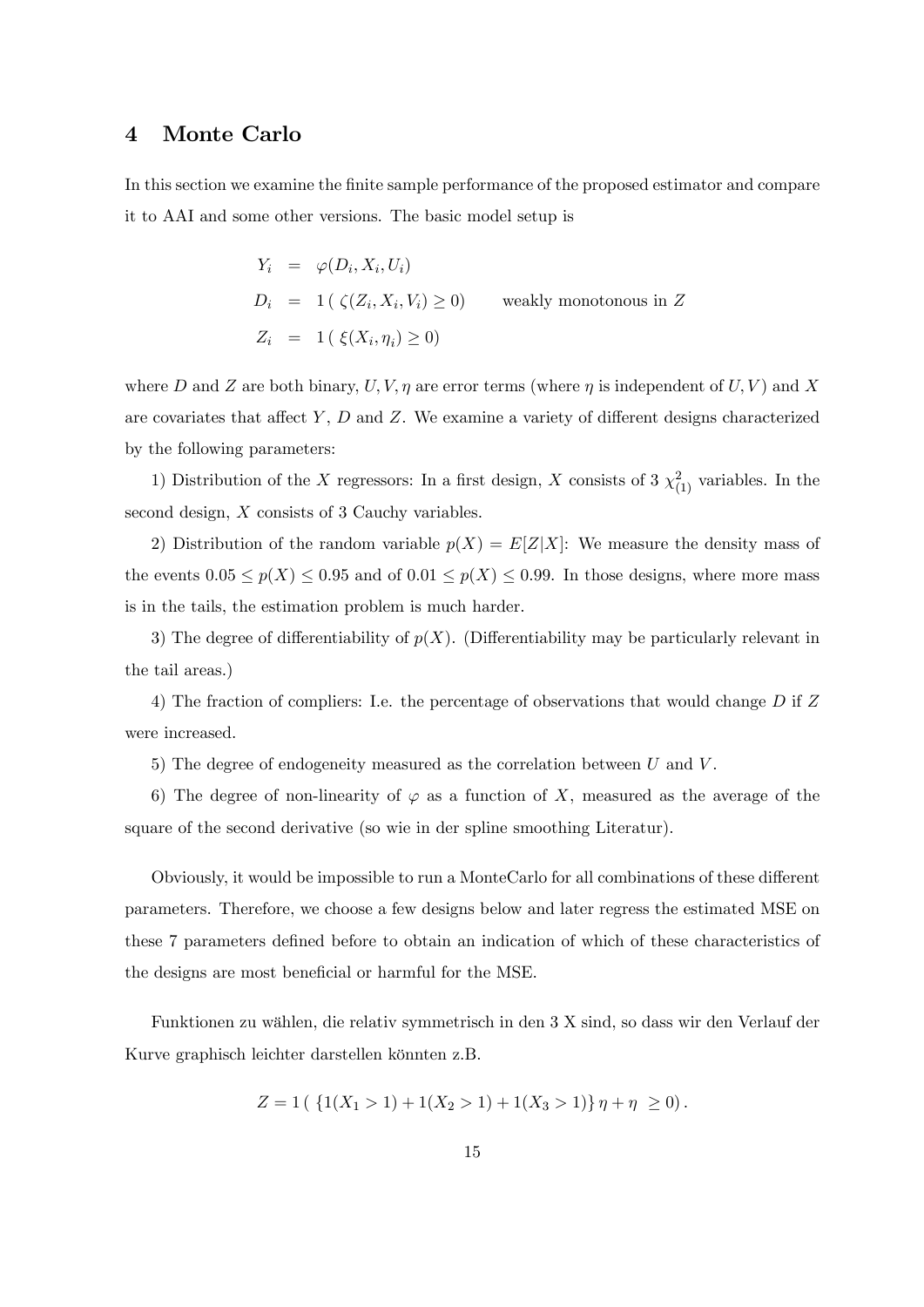$$
Z = 1\left(\left\{1(X_1 > 1)X_1 + 1(X_2 > 1)X_2 + 1(X_3 > 1)X_3\right\}\eta + \eta \ge 0\right)
$$

und die Parameter so zu wählen, dass  $\pi(X)$  auch viel Masse in den Aussenbereichen hat. Danach eine Funktion für D und erst zum Schluss eine Funktion für  $Y^1$  und  $Y^0$ .

## 5 Returns to college

The returns to education have received a lot of attention with recent research interests aiming also particularly at higher education, see e.g. @@@, @Smith, @@ about the returns to college. In this section we apply the new quantile estimators to estimate the returns to college using distance to college as an instrument. The data is taken from Card (1995), who found that the 2SLS estimates of the returns to schooling were about 13% and thus twice as large as the corresponding OLS estimates. Here, we focus particularly on the treatment effect of having attended college. The data stems from the National Longitudinal Survey of Young Men (NL-SYM), which began in 1966 with 5525 men between 14 to 24 years old. The sampling frame of the NLSYM oversampled neighbourhoods with a large fraction of non-white residents.

We follow Card  $(1995)$  in that we examine wages in the year 1976 to mitigate the influence of attrition. About 20% of the sample attrited in the Örst three years of the survey and the total attrition rate was about 29% in 1976. Total attrition increased further to 35% until the 1981 wave. In 1976 the respondents were between 24 to 34 years old such that most of them should have completed college at that time. As pointed out in Card (1995), the sample interviewed in 1976 is very similar in most characterstics to the original 1966 sample apart from a smaller fraction of blacks. Descriptive statistics for some variables are given in Table 1. The variable of interest Y is hourly wage in 1976, measured in cents per hour.

The binary indicator D having *attended college* is also taken from the 1976 wave. About 50% have attended college, while the other 50% did not. Most of the other variables are taken from the baseline survey in 1966. This includes an indicator for the presence of an accredited 4-year college in the local labour market. Almost 70% of the observations were living in such neighbourhoods in 1966. In the baseline survey, individuals were also asked about their family situation when they were 14 years old. 77% lived with both their father and mother, 12% lived only with their mother, and the other lived with relatives of at least one step-parent. The data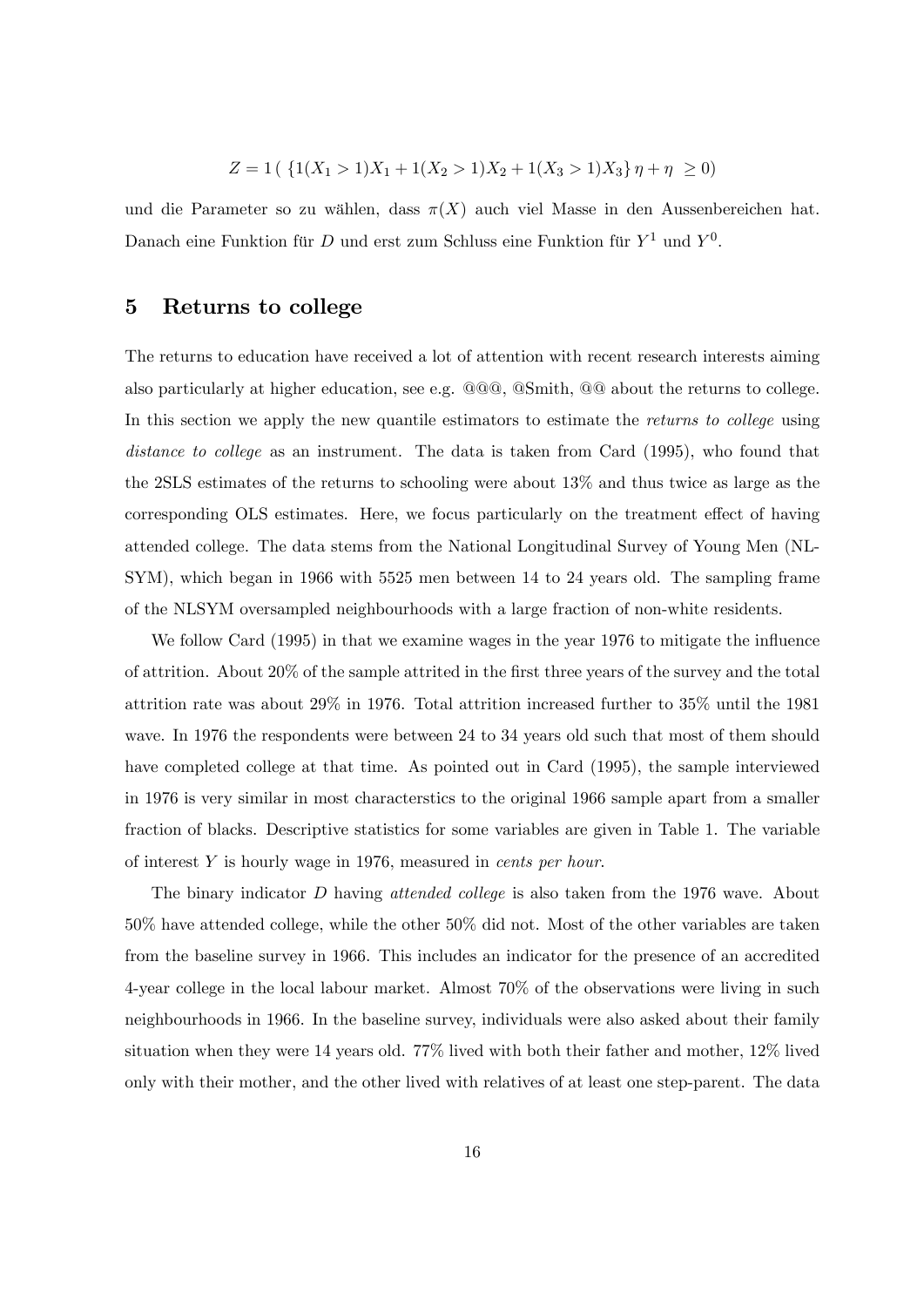also contains information on mother's and father's education and race and region of residence: rural versus urban (Standard Metropolitan Statistical Area, SMSA) and geographic location.

As a first step to estimating the QTE of college attendance on wages, we examine the relationship between the instrumental variable  $Z$  and other background characteristics  $X$  that are likely to have a strong influence on earnings in 1976. Table 2 shows a probit regression of Z on X and the following Figure 1 shows the distribution of  $p(X) = Pr(Z = 1|X)$  in the  $Z = 1$  and  $Z = 0$  subpopulations. This figures shows that those individuals living near to a college  $(Z = 1)$  and those with  $Z = 0$  do indeed seem to differ with respect to their family characteristics  $X$ . On the other hand, there does not seem to be a problem with respect to common support since the support of  $p(x)$  is rather similar in these two subpopulations.

The following figures show the estimators of the quantile treatment effects. Figure 2 gives the results for the matching estimator, the propensity score weighting estimator and the propensity score weighting estimator with positive weights.<sup>15</sup> Bandwidths are chosen by  $\cos s$ -validation.<sup>16</sup> All three estimators produce relatively similar results. The treatment effects are positive throughout and increasing with the quantiles. At the lower end the QTE is about 1.5\$ per hour and increases up to 4\$ to 8\$ per hour for higher quantiles.

Figure 3 compares the estimated QTE to the estimates of the QTE when college attendance is not instrumented for, i.e. when it is considered as exogenous, conditional on X. The nonparametric estimator of Frölich (2006a) is used for estimating the QTE when  $D$  is exogenous, conditional on  $X$ . The results clearly show that the QTE when college choice is handled as endogenous are much larger and the absolute gap increases for larger quantiles. Figure 4 shows the relative comparison of the results of Figure 3. It shows that the instrumentation doubles the QTE for lower quantiles, whereas for higher quantiles the QTE with endogenous college choice are about 2.5 times as large than when college choice is treated as exogenous.

Finally, Figure 5 shows bootstrap confidence intervals for the propensity score weighting estimator with positive weights of Figure 2. Except for the very low quantiles, the estimates are signifikantly different from zero. (However, only 50 bootstrap replications so far.)

 $15$ The propensity score matching estimator will follow soon.

 $16$ Markus: Explain the smoothing over discrete and continuous regressors with two different bandwidths.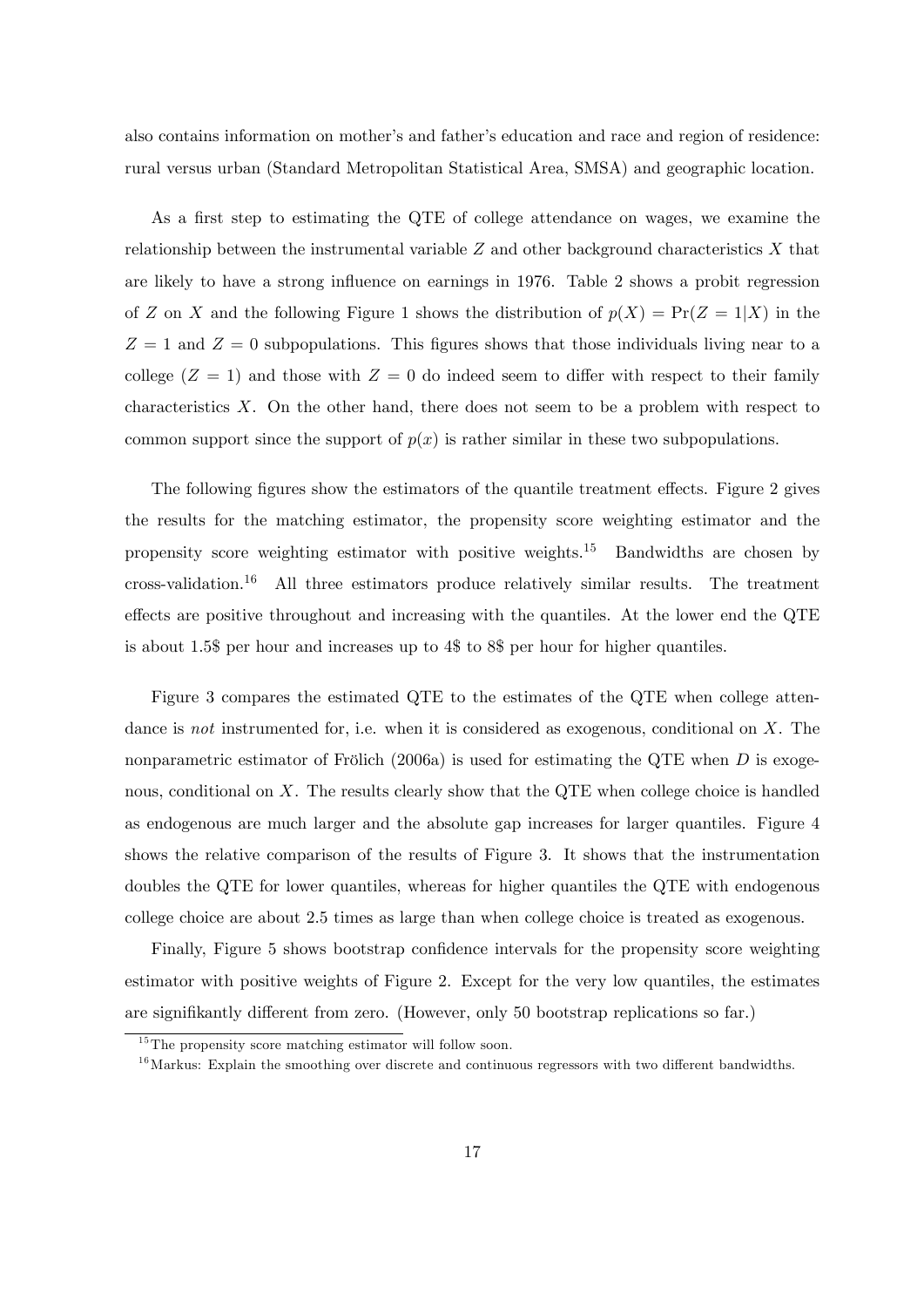## 6 Conclusions

...

# A Appendix (Proof of theorems)

## A.1 Proof of Theorem (1):

We consider the derivation of

$$
F_{Y^0|c}(u) = \frac{\int (E\left[1\left(Y \le u\right) \cdot (D-1)|X,Z=1\right] - E\left[1\left(Y \le u\right) \cdot (D-1)|X,Z=0\right])dF_X}{\int (E\left[D|X,Z=1\right] - E\left[D|X,Z=0\right])dF_X}.
$$
 (15)

(The results for  $F_{Y^1|c}$  are analogous and are omitted.)

Consider first the expression

$$
E\left[1\left(Y \le u\right) \cdot (D-1)|X, Z=1\right] - E\left[1\left(Y \le u\right) \cdot (D-1)|X, Z=0\right]
$$

which by the law of total probability can be partitioned into the four subpopulations:

$$
= E[1(Y \le u) \cdot (D-1)|X, Z = 1, T = a] Pr(T = a|X, Z = 1) - E[1(Y \le u) \cdot (D-1)|X, Z = 0, T = a]
$$
  
+
$$
E[1(Y \le u) \cdot (D-1)|X, Z = 1, T = n] Pr(T = n|X, Z = 1) - E[1(Y \le u) \cdot (D-1)|X, Z = 0, T = n]
$$
  
+
$$
E[1(Y \le u) \cdot (D-1)|X, Z = 1, T = c] Pr(T = c|X, Z = 1) - E[1(Y \le u) \cdot (D-1)|X, Z = 0, T = c]
$$

Noting that the value of Z and T together determine the value of D and using that  $\mathcal{T} \perp \!\!\! \perp Z \mid X$ from assumption 1, we obtain

= 0 · Pr (
$$
\mathcal{T} = a|X
$$
)  
\n- { $E [1 (Y^0 \le u) | X, Z = 1, \mathcal{T} = n] - E [1 (Y^0 \le u) | X, Z = 0, \mathcal{T} = n]$ } Pr ( $\mathcal{T} = n | X$ )  
\n+ {0 + E [1 (Y^0 \le u) | X, Z = 0, \mathcal{T} = c]} Pr ( $\mathcal{T} = c | X$ ).

Now we use  $Y^d \perp Z | X, \mathcal{T}$  by assumption 1 to obtain

$$
= -\{E \left[1 (Y^0 \le u) | X, T = n\right] - E \left[1 (Y^0 \le u) | X, T = n\right]\} \Pr(T = n | X)
$$

$$
+ \{E \left[1 (Y^0 \le u) | X, T = c\right]\} \Pr(T = c | X)
$$

$$
= E \left[1 (Y^0 \le u) | X, T = c\right] \Pr(T = c | X).
$$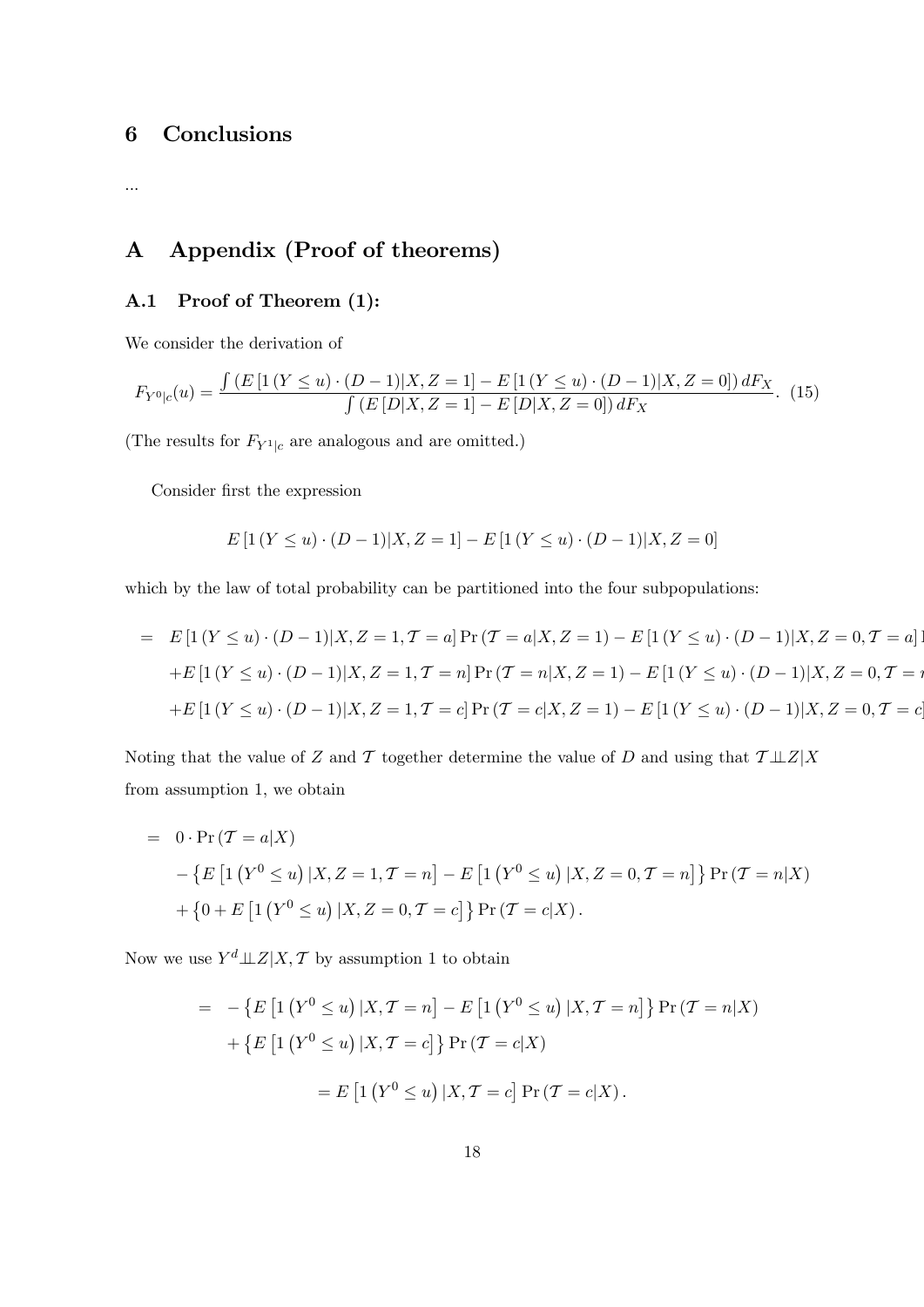Now we insert this result into the numerator of (15) to obtain

$$
\int (E [1 (Y \le u) \cdot (D - 1) | X, Z = 1] - E [1 (Y \le u) \cdot (D - 1) | X, Z = 0]) dF_X
$$
  
= 
$$
\int E [1 (Y^0 \le u) | X, T = c] Pr (T = c | X) dF_X
$$
  
= 
$$
\int E [1 (Y^0 \le u) | X, T = c] dF_{X|c} \cdot P_c
$$
  
= 
$$
E [1 (Y^0 \le u) | T = c] \cdot P_c
$$

where the second last equality made use of Bayes' theorem:

$$
dF_{X|c} \cdot P_c = \Pr\left(\mathcal{T} = c|X\right) \cdot dF_X.
$$

Now consider the denominator of (15) and proceed as before. First notice that conditional on X

$$
E[D|X, Z=1] - E[D|X, Z=0]
$$

= 
$$
E[D|X, Z = 1, T = a]
$$
 Pr  $(T = a|X, Z = 1) - E[D|X, Z = 0, T = a]$  Pr  $(T = a|X, Z = 0)$   
+ $E[D|X, Z = 1, T = c]$  Pr  $(T = c|X, Z = 1) - E[D|X, Z = 0, T = c]$  Pr  $(T = c|X, Z = 0)$ 

using that  $\mathcal{T} \perp \!\!\! \perp Z \mid X$  from assumption 1, we obtain

= 
$$
Pr(T = a|X) - Pr(T = a|X) + Pr(T = c|X)
$$
  
=  $Pr(T = c|X)$ .

Inserting this into the denominator of  $(15)$  and again making use of Bayes' theorem

$$
\int \Pr(T = c|X) dF_X = \int dF_{X|c} \cdot P_c = P_c.
$$

Putting these results together we obtain for the right hand side of (15)

$$
\frac{E\left[1\left(Y^{0} \leq u\right) | \mathcal{T} = c\right] \cdot P_{c}}{P_{c}} = \Pr\left(Y^{0} \leq u | \mathcal{T} = c\right) = F_{Y^{0}|c}(u).
$$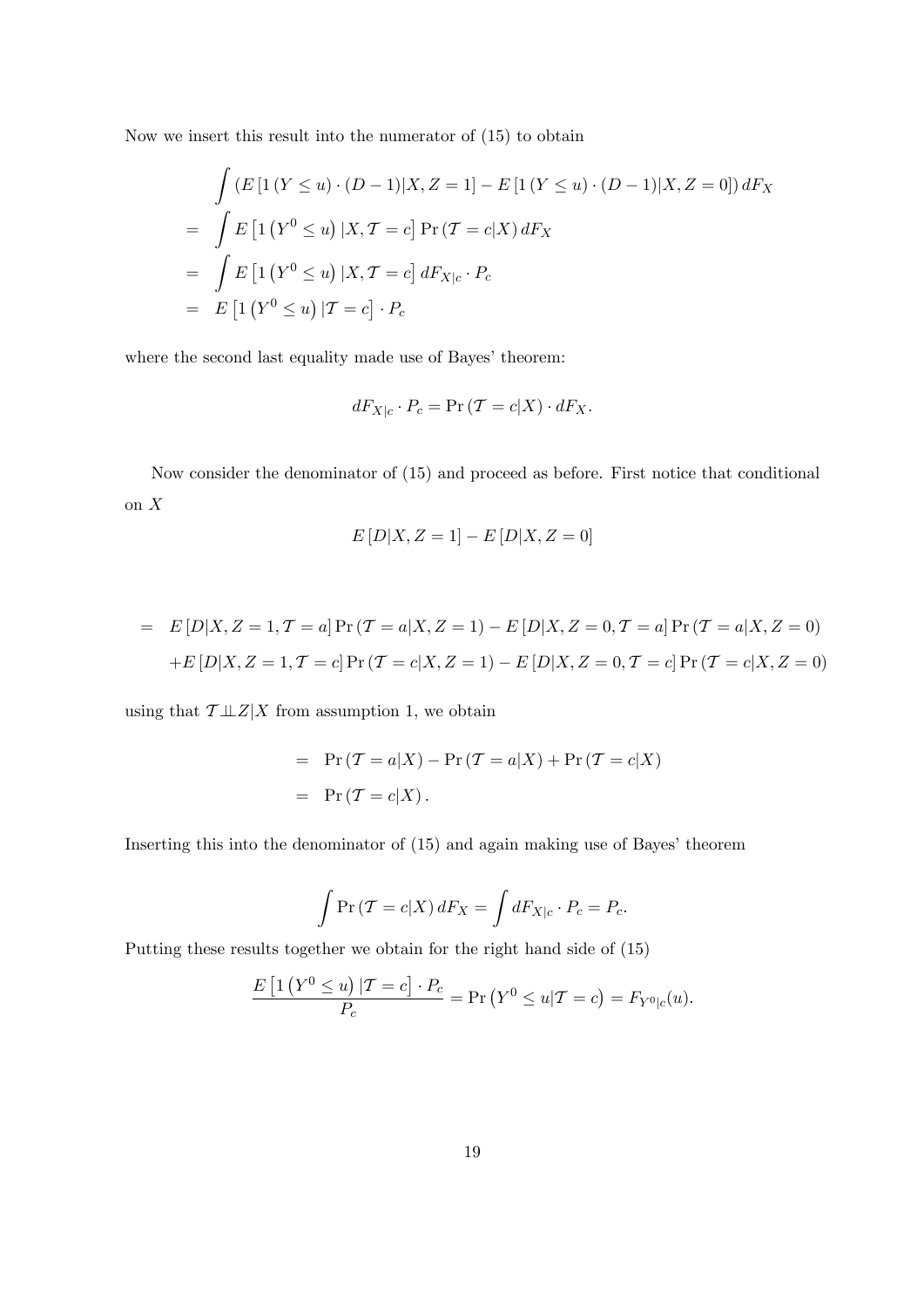### A.2 Proof of Lemma (2):

The following two variants of using iterated expectations show the equality for a typical component of the estimator

$$
E\left[\frac{1(Y \le u)DZ}{p(X)}\right] = \int E\left[\frac{1(Y \le u)DZ}{p(X)}|X\right]dF_X = \int E\left[1(Y \le u)D|X, Z = 1\right]dF_X
$$
  

$$
E\left[\frac{1(Y \le u)DZ}{p(X)}\right] = E\left[E\left[\frac{1(Y \le u)DZ}{p(X)}|p(X) = \rho\right]\right] = E\left[E\left[\rho\frac{1(Y \le u)D}{p(X)}|p(X) = \rho, Z = 1\right]\right]
$$
  

$$
= E\left[E\left[1(Y \le u)D|p(X) = \rho, Z = 1\right]\right].
$$

For the corresponding components in the  $Z = 0$  population, Z is replaced by  $1 - Z$  and  $p(X)$ is replaced by  $1 - p(X)$  in the previous derivations.

## A.3 Proof of Lemma (3):

Note that by iterated expectations

$$
E\left[\frac{1\left(Y \le u\right)DZ}{p(X)}\right] = \int E\left[\frac{1\left(Y \le u\right)DZ}{p(X)}|X\right]dF_X = \int E\left[1\left(Y \le u\right)D|X, Z = 1\right]dF_X
$$

and

$$
E\left[\frac{1(Y \le u) D(1 - Z)}{1 - p(X)}\right] = \int E\left[\frac{1(Y \le u) D(1 - Z)}{1 - p(X)} | X\right] dF_X = \int E\left[1(Y \le u) D | X, Z = 0\right] dF_X
$$

Hence, the equation (2) can be written as

$$
F_{Y^{1}|c}(u) = \frac{\int \left( E\left[1\left(Y \le u\right)D\left(\frac{Z - p(X)}{p(X)(1 - p(X))}\right)\right]\right) dF_X}{P_c}
$$

and analogously for  $F_{Y^0|c}(u)$ .

## A.4 Proof of Lemma (4):

If the objective function has a unique interior solution, it follows that

$$
\underset{a,b}{\arg\min} E\left[W \cdot \rho_{\tau}(Y - a - bD)\right] \tag{16}
$$

$$
= \underset{a,b}{\arg\,zero} E\left[W \cdot \{\tau - 1\,(Y < a + bD)\} \cdot \left(\begin{array}{c}1\\D\end{array}\right)\right].\tag{17}
$$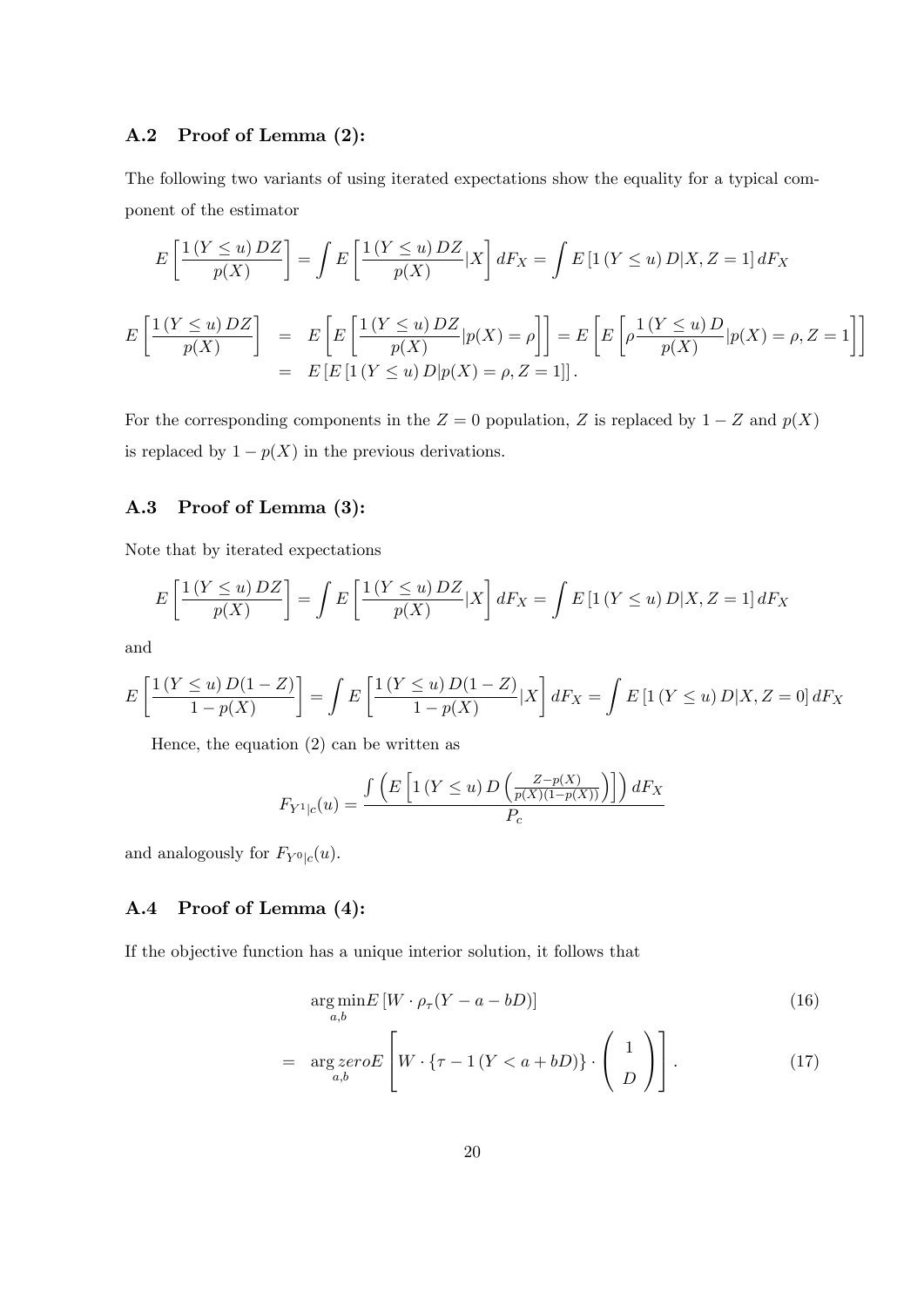This implies the moment conditions:

$$
E\left[\frac{Z - p(X)}{p(X)(1 - p(X))} (2D - 1) \{\tau - 1(Y < a + bD)\}\right] = 0
$$
  

$$
E\left[\frac{Z - p(X)}{p(X)(1 - p(X))} (2D - 1) \{\tau - 1(Y < a + bD)\} \cdot D\right] = 0.
$$

Multiplying the first moment condition with  $(D + (1 - D))$  inside the expectation operator and inserting the second moment condition gives:

$$
E\left[\frac{Z - p(X)}{p(X)(1 - p(X))} (2D - 1) \{\tau - 1 (Y < a + bD)\} \cdot (1 - D)\right] = 0
$$
  

$$
E\left[\frac{Z - p(X)}{p(X)(1 - p(X))} (2D - 1) \{\tau - 1 (Y < a + bD)\} \cdot D\right] = 0
$$

which is equivalent to

$$
E\left[\frac{Z - p(X)}{p(X)(1 - p(X))} \{ \tau - 1(Y < a) \} \cdot (1 - D) \right] = 0
$$
\n
$$
E\left[\frac{Z - p(X)}{p(X)(1 - p(X))} \{ \tau - 1(Y < a + b) \} \cdot D \right] = 0.
$$

Renaming a with  $q_0$  and  $a + b$  with  $q_1$  and subtracting the term  $E\left[\tau \frac{Z-p(X)}{p(X)(1-p(X))}\right]$ , which is zero, from the first moment condition gives

$$
E\left[\frac{Z - p(X)}{p(X)(1 - p(X))} \{1 (Y < q_0)(D - 1) - \tau D)\}\right] = 0
$$
\n
$$
E\left[\frac{Z - p(X)}{p(X)(1 - p(X))} \{\tau - 1 (Y < q_1)\} \cdot D\right] = 0,
$$

which are identical to (4).

### A.5 Proof of Proposition (5)

Replicating the previous proofs in reverse order, one can first show that the first order conditions to

$$
\underset{a,b}{\arg\min} E\left[\left(1 - \frac{D(1-Z)}{1 - p(X)} - \frac{(1-D)Z}{p(X)}\right)\rho_{\tau}(Y - \alpha - \beta D)\right]
$$

are:

$$
E\left[D\left(\frac{Z-p(X)}{1-p(X)}\right)1(Y<\alpha+\beta)\right] = \tau \cdot P(T=c, D=1)
$$
\n
$$
E\left[(D-1)\left(\frac{Z-p(X)}{p(X)}\right)1(Y<\alpha)\right] = \tau \cdot P(T=c, D=0).
$$
\n(18)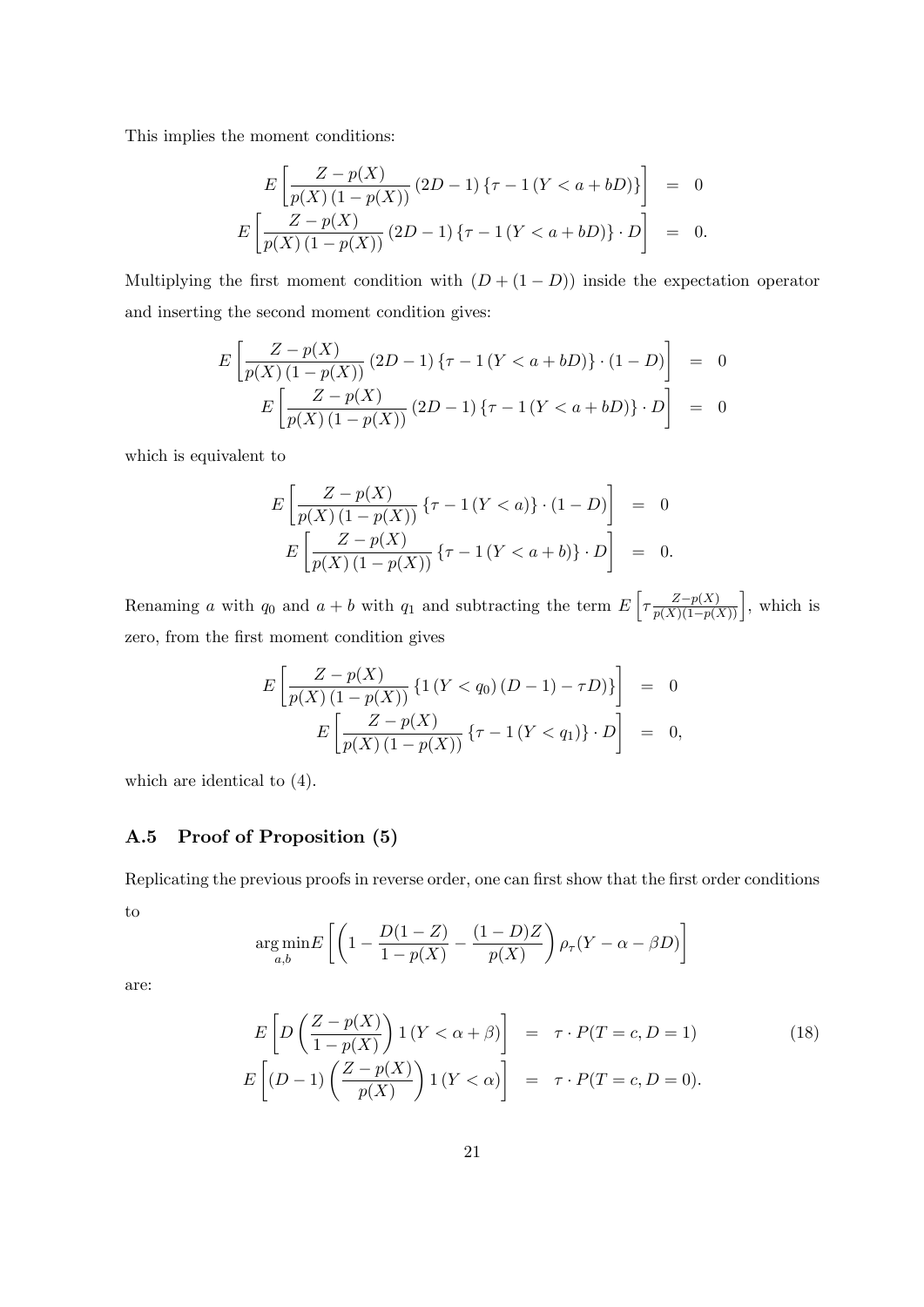where  $Pr(T = c, D = 1) = Pr(D = 1|T = c) Pr(T = c) = E\left[D\frac{Z - p(X)}{1 - p(X)}\right]$  $1-p(X)$ i is the fraction of 'treated compliers' and  $Pr(T = c, D = 0) = Pr(D = 0|T = c) Pr(T = c) = E\left[(D - 1)\frac{Z - p(X)}{p(X)}\right]$ i is the fraction of 'non-treated compliers'. (Since the proof is very similar to the previous one it is ommitted.)

Define the distributions of the potential outcomes for *treated compliers* and *non-treated* compliers as

$$
F_{Y^1|c, D=1}(u) = \Pr(Y^1 \le u | D=1, T=c)
$$
  

$$
F_{Y^0|c, D=0}(u) = \Pr(Y^0 \le u | D=0, T=c).
$$

Analogously to the previous proofs one can show that these distributions are identified as

$$
F_{Y^1|c,D=1}(u) = \frac{E\left[1\left(Y < u\right) \cdot D \cdot \frac{Z - p(X)}{1 - p(X)}\right]}{\Pr(T = c, D = 1)}
$$

$$
F_{Y^0|c,D=0}(u) = \frac{E\left[1\left(Y < u\right) \cdot (D - 1) \cdot \frac{Z - p(X)}{p(X)}\right]}{\Pr(T = c, D = 0)}.
$$

Hence,  $\alpha + \beta$  and  $\alpha$  in (18) define the quantiles in the sense that  $F_{Y}|_{c,D=1}(\alpha_0 + \beta_0) = \tau =$  $F_{Y^0|c,D=0}(\alpha_0)$ . This implies then that  $F_{Y^1|c,D=1}^{-1}(\tau) = \alpha_0 + \beta_0$  and  $F_{Y^0|c,D=0}^{-1}(\tau) = \alpha_0$  and that

$$
\beta_0 = F_{Y^1|c,D=1}^{-1}(\tau) - F_{Y^0|c,D=0}^{-1}(\tau).
$$

### A.6 Proof of Proposition (6):

We show that  $E[\rho_\tau(Y - X'b - aD) \cdot W]$  has expectation zero in the subpopulation of alwaysand never-participants, for every value of a and b. Hence,  $E[\rho_\tau(Y - X'b - aD) \cdot W | \mathcal{T} = a]$ .  $Pr(T = a)$  such that the relationship below Proposition (6) follows.

Note Örst that

$$
E\left[\rho_{\tau}(Y - X'\beta - \alpha D)W | \mathcal{T} = a\right] = E\left[\rho_{\tau}(Y - X'\beta - \alpha D)\frac{Z - p(X)}{p(X)(1 - p(X))}(2D - 1)|\mathcal{T} = a\right]
$$
  
\n
$$
= E\left[E\left[\rho_{\tau}(Y^1 - X'\beta - \alpha)\frac{Z - p(X)}{p(X)(1 - p(X))}|X, Z, \mathcal{T} = a\right]|\mathcal{T} = a\right]
$$
  
\n
$$
= E\left[E\left[\rho_{\tau}(Y^1 - X'\beta - \alpha)|X, \mathcal{T} = a\right]\frac{E[Z|X, \mathcal{T} = a] - p(X)}{p(X)(1 - p(X))}|\mathcal{T} = a\right]
$$
  
\n
$$
= E\left[E\left[\rho_{\tau}(Y^1 - X'\beta - \alpha)|X, \mathcal{T} = a\right]\frac{E[Z|X] - p(X)}{p(X)(1 - p(X))}|\mathcal{T} = a\right]
$$
  
\n
$$
= 0.
$$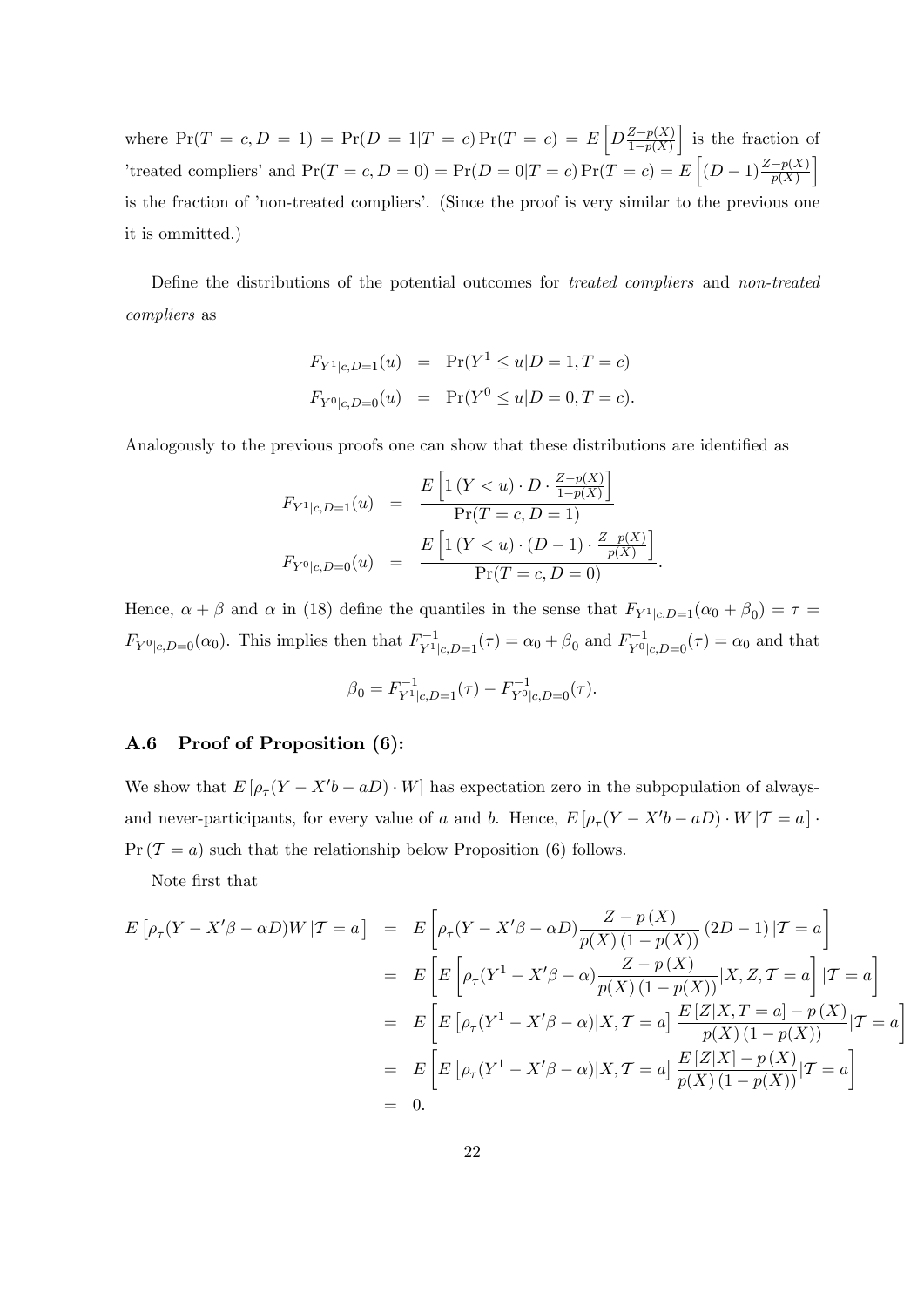where  $Y^d \perp Z | X, \mathcal{T}$  and  $\mathcal{T} \perp Z | X$  has been used which follows from Assumption 1. The same result holds for the never-taker. Therefore the expression (13) is equivalent to

$$
(\alpha, \beta) = \underset{a,b}{\arg\min} E \left[ \rho_{\tau} (Y - X'b - aD) \cdot W | T = c \right]
$$
  
= 
$$
\underset{a,b}{\arg\min} E \left[ \left( \frac{D}{p(X)} + \frac{1 - D}{1 - p(X)} \right) \cdot \rho_{\tau} (Y - X'\beta - \alpha D) | T = c \right],
$$

which is the objective function of a weighted linear quantile regression for compliers. Note that all weights are strictly positive and finite because we assume that  $0 < p(X) < 1$ . Therefore, standard quantile regression results (see for instance Koenker (2005) theorem 4.1 and 5.1) imply that this function is minimized at  $\alpha_0^{\tau}$  and  $\beta_0^{\tau}$  as long as  $E\left[\left(\frac{D}{p(X)} + \frac{1-D}{1-p(X)}\right)\right]$  $1-p(X)$  $(X', D)'(X', D)$ is positive definite, what is assumed.

### A.7 Proof of Theorem (7):

Semiparametric efficiency bounds were introduced by Stein (1956) and developed by Koshevnik and Levit (1976), Pfanzagl and Wefelmeyer (1982), Begun, Hall, Huang, and Wellner (1983) and Bickel, Klaassen, Ritov, and Wellner (1993). See also the survey of Newey (1990) or Newey (1994).

We need to derive the efficiency bound for

$$
\Delta_c^\tau=Q_{Y^1|c}^\tau-Q_{Y^0|c}^\tau.
$$

For this it will be helpful to have an expression for  $f_{Y^1|c}$  and  $f_{Y^0|c}$ . From Theorem (1) it follows that

$$
f_{Y^1|c}(u) = \left\{ \int \left( f_{Y|X,D=1,Z=1}(u)\pi(x,1) - f_{Y|X,D=1,Z=0}(u)\pi(x,0) \right) dF_X \right\} / P_c
$$
  
\n
$$
f_{Y^0|c}(u) = -\left\{ \int \left( f_{Y|X,D=0,Z=1}(u) \left( 1 - \pi(x,1) \right) - f_{Y|X,D=0,Z=0}(u) \left( 1 - \pi(x,0) \right) \right) dF_X \right\} / P_c
$$

where  $\pi(x, z) = Pr(D = 1 | X = x, Z = z)$  and  $P_c = \int (\pi(x, 1) - \pi(x, 0)) dF_X$  is the fraction of compliers.

By **Assumption 2** the quantiles  $Q_{Y^1|c}^{\tau}$  and  $Q_{Y^0|c}^{\tau}$  are unique and defined as

$$
0 = E\left[1(Y^1 \leq Q_{Y^1|c}^{\tau}) - \tau | T = c\right] = \int \left(1(u \leq Q_{Y^1|c}^{\tau}) - \tau\right) \cdot f_{Y^1|c}(u) du \qquad (19)
$$

$$
0 = E\left[1(Y^0 \leq Q_{Y^0|c}^{\tau}) - \tau | T = c\right] = \int \left(1(u \leq Q_{Y^0|c}^{\tau}) - \tau\right) \cdot f_{Y^0|c}(u) du
$$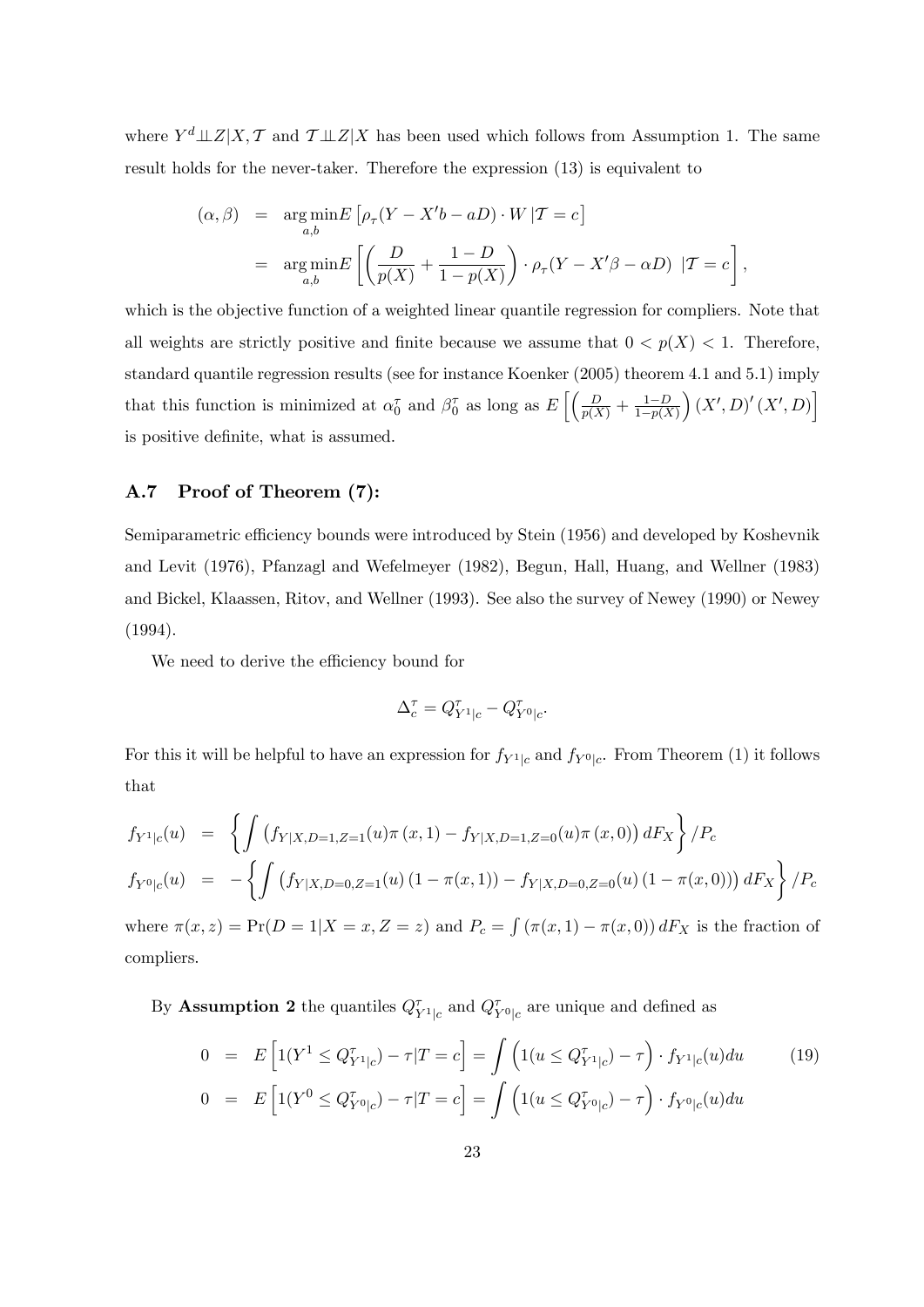where  $f_{Y^d|c}$  are given above. We thus have expressed the quantiles in terms of the densities of the observed variables.

The joint density of the observed variables  $(Y, D, Z, X)$  with D and Z binary can be written as

$$
f(y, d, z, x) = f(y|d, z, x) f(d|z, x) f(z|x) f(x)
$$

$$
= f(y|d, z, x) \left\{ \pi(x, z)^d \cdot (1 - \pi(x, z))^{1-d} \right\} \left\{ p(x)^z \cdot (1 - p(x))^{1-z} \right\} f(x).
$$

Consider a regular parametric submodel indexed by  $\theta$  with  $\theta_0$  corresponding to the true model:  $f(y, d, z, x; \theta_0) = f(y, d, z, x)$ . The density  $f(y, d, z, x; \theta)$  can be written as

$$
f(y, d, z, x; \theta) = f^{11}(y|x; \theta)^{dz} \cdot f^{10z}(y|x; \theta)^{d(1-z)} \cdot f^{01}(y|x; \theta)^{(1-d)z} \cdot f^{00}(y|x; \theta)^{(1-d)(1-z)} \left\{ \pi(x, z; \theta)^d \cdot (1 - \pi(x, z; \theta))^{1-d} \right\} \left\{ p(x; \theta)^z \cdot (1 - p(x; \theta))^{1-z} \right\} f(x; \theta),
$$

where  $f^{dz}(y|x;\theta) = f(y|d, z, x; \theta)$ .

We will assume throughout that all terms of the previous equation admit an interchange of the order of integration and differentiation, such that

$$
\int \frac{\partial f(y, d, z, x; \theta)}{\partial \theta} dy d\theta dz dx = \frac{\partial}{\partial \theta} \int f(y, d, z, x; \theta) dy d\theta dz dx = 0.
$$

Sufficient conditions for permitting interchanging differentiation and integration are, for example, given by Theorem 1.3.2 of Amemiya (1985).

The corresponding score of  $f(y, d, z, x; \theta)$  is

$$
s(y, d, z, x; \theta) = \frac{\partial \ln f(y, d, z, x; \theta)}{\partial \theta}
$$
  
=  $dz \check{f}^{11}(y|x; \theta) + d(1-z)\check{f}^{10}(y|x; \theta) + (1-d)z\check{f}^{01}(y|x; \theta) + (1-d)(1-z)\check{f}^{00}(y|x; \theta)$   
+  $\frac{d - \pi(x, z; \theta)}{1 - \pi(x, z; \theta)}\check{\pi}(x, z, \theta) + \frac{z - p(x; \theta)}{1 - p(x; \theta)}\check{p}(x, \theta) + \check{f}(x; \theta),$ 

where the subscript  $\check{f}$  defines a derivative of the log, i.e.  $\check{f}(x;\theta) = \partial \ln f(x;\theta)/\partial \theta$ .

At the true value  $\theta_0$  the expectation of the score is zero. The tangent space of the model is the set of functions that are mean zero and satisfy the additive structure of the score:

$$
\Im = \left\{ \begin{array}{c} dz s^{11}(y|x) + d(1-z)s^{10}(y|x) + (1-d)zs^{01}(y|x) + (1-d)(1-z)s^{00}(y|x) \\ + (d - \pi(x,z)) \cdot s_{\pi}(x,z) + (z - p(x)) \cdot s_{p}(x) + s_{x}(x) \end{array} \right\} \tag{20}
$$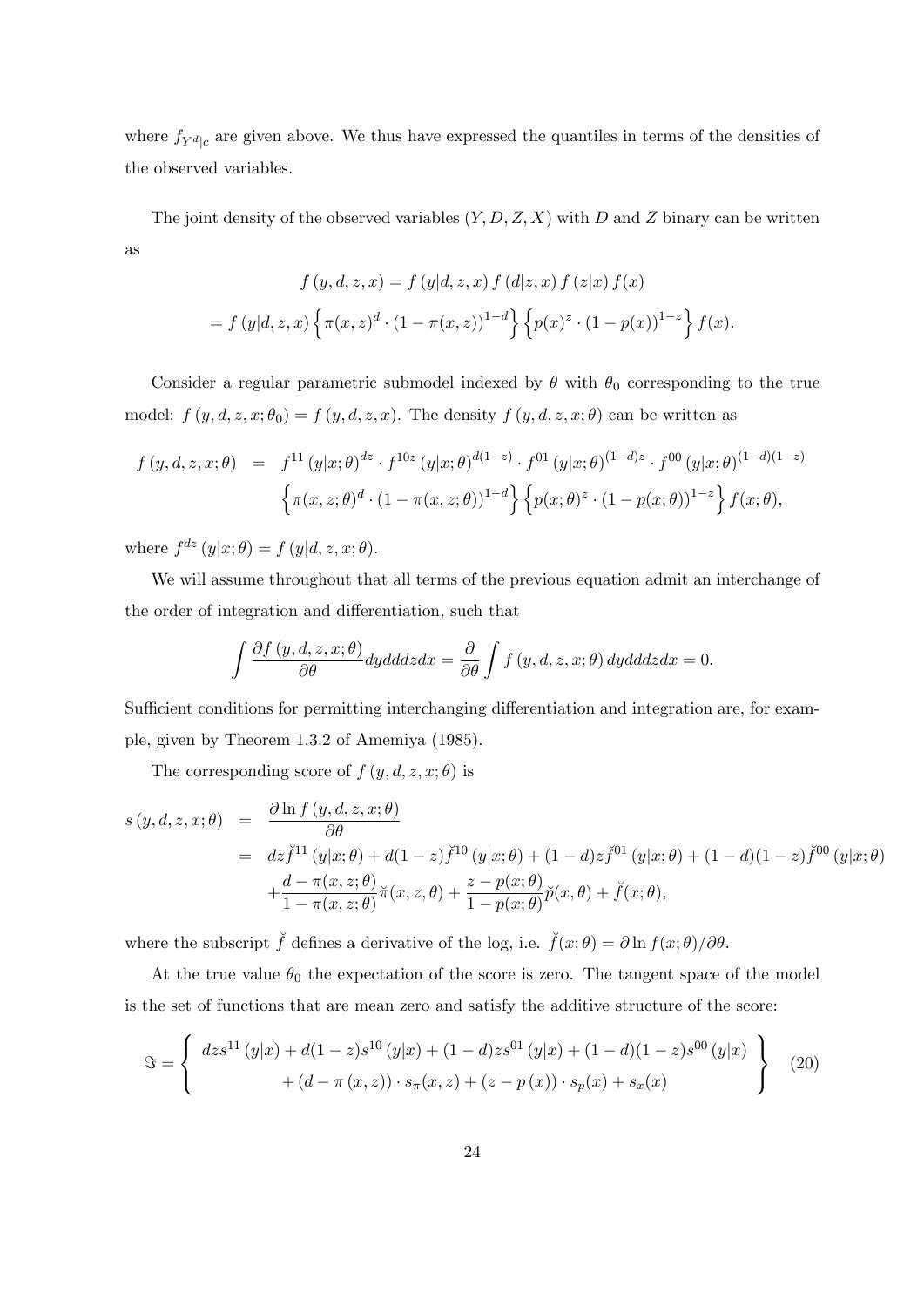for any functions  $s^{11}, s^{10}, s^{01}, s^{00}, s_x$  satisfying the mean-zero property:  $E[s^{dz}|D = d, Z = z, X] =$  $0 = E[s_x(x)]$  and  $s_x(x, z)$  and  $s_y(x)$  being square-integrable measurable functions.

The *semiparametric variance bound* of  $\Delta_c^{\tau}$  is the variance of the projection on  $\Im$  of a function  $\psi(Y, D, Z, X)$  (with  $E[\psi] = 0$  and  $E[\psi(\cdot) \|^{2}] < \infty$ ) that satisfies for all regular parametric submodels

$$
\frac{\partial \Delta_{c}^{\tau}(F_{\theta})}{\partial \theta}_{|\theta=\theta_{0}} = E\left[\psi(Y,D,Z,X) \cdot s(Y,D,Z,X)\right]_{|\theta=\theta_{0}}
$$
\n(21)

If  $\psi$  itself already lies in the tangent space, the variance bound is given by  $E[\psi^2]$ .

As a first step to calculating the variance bound, we need to derive

$$
\frac{\partial \Delta_c^{\tau}(\theta)}{\partial \theta} = \frac{\partial Q_{Y^1|c}^{\tau}(\theta)}{\partial \theta} - \frac{\partial Q_{Y^0|c}^{\tau}(\theta)}{\partial \theta}.
$$

The identify (19) holds for all submodels  $\theta$  such that we obtain

$$
\frac{\partial}{\partial \theta} \int \left( 1(u \leq Q_{Y^1|c}^{\tau}(\theta)) - \tau \right) \cdot f_{Y^1|c}(u; \theta) du = 0
$$
\n
$$
= (1 - \tau) \frac{\partial}{\partial \theta} \int_{-\infty}^{Q_{Y^1|c}^{\tau}(\theta)} f_{Y^1|c}(u; \theta) du - \tau \frac{\partial}{\partial \theta} \int_{Q_{Y^1|c}^{\tau}(\theta)}^{\infty} f_{Y^1|c}(u; \theta) du
$$
\n
$$
= f_{Y^1|c}(Q_{Y^1|c}^{\tau}(\theta); \theta) \cdot \frac{\partial Q_{Y^1|c}^{\tau}(\theta)}{\partial \theta} + \int \left( 1(u \leq Q_{Y^1|c}^{\tau}(\theta)) - \tau \right) \frac{\partial}{\partial \theta} f_{Y^1|c}(u; \theta) du = 0.
$$

by Leibniz's rule of differentiation. We thus obtain that the derivative evaluated at the true  $\theta_0$ is

$$
\frac{\partial \Delta_{c}^{\tau}(\theta)}{\partial \theta}_{|\theta=\theta_0}=\frac{\int \left(\tau-1(u\leq Q_{Y^1|c}^{\tau})\right)\frac{\partial}{\partial \theta}f_{Y^1|c}(u;\theta_0)du}{f_{Y^1|c}(Q_{Y^1|c}^{\tau})}-\frac{\int \left(\tau-1(u\leq Q_{Y^0|c}^{\tau})\right)\frac{\partial}{\partial \theta}f_{Y^0|c}(u;\theta_0)du}{f_{Y^0|c}(Q_{Y^0|c}^{\tau})}
$$

where

$$
\frac{\partial}{\partial \theta} f_{Y^1|c}(u; \theta_0) = \frac{1}{P_c} \frac{\partial}{\partial \theta} \left\{ \int \left( f_{Y|X, D=1, Z=1}(u) \pi(x, 1) - f_{Y|X, D=1, Z=0}(u) \pi(x, 0) \right) f(x) dx \right\} - f_{Y^1|c}(u; \theta_0) \frac{\partial \ln P_c(\theta_0)}{\partial \theta}
$$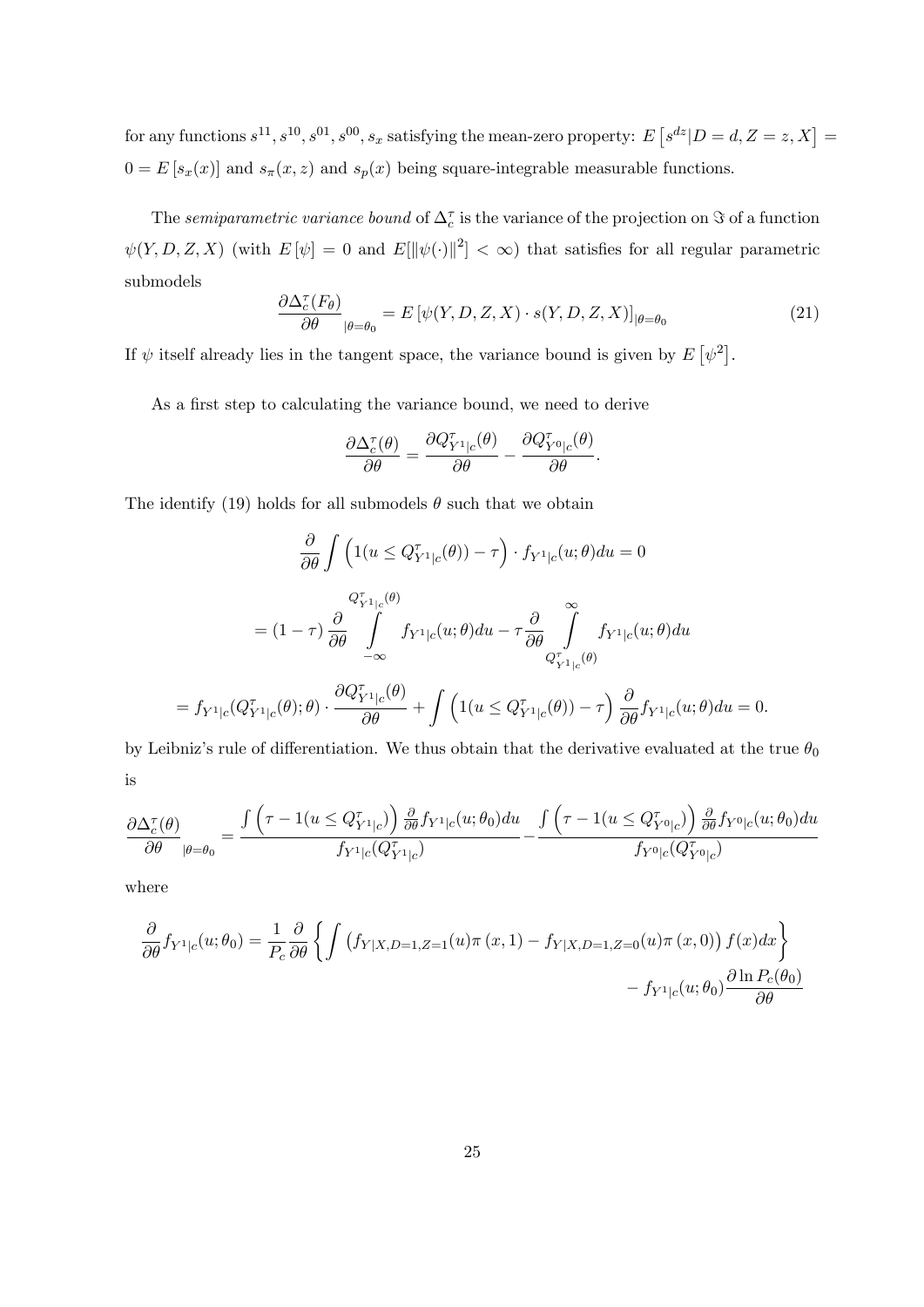such that

$$
\frac{\partial \Delta_{c}^{\tau}(\theta)}{\partial \theta}_{|\theta=\theta_{0}} \\
= \frac{\int \left(\tau - 1(u \leq Q_{Y^{1}|c}^{\tau})\right) \frac{\partial}{\partial \theta} \left\{\int \left(f_{Y|X,D=1,Z=1}(u)\pi(x,1) - f_{Y|X,D=1,Z=0}(u)\pi(x,0)\right) f(x)dx\right\} du}{P_{c} \cdot f_{Y^{1}|c}(Q_{Y^{1}|c}^{\tau})} \\
+ \frac{\int \left(\tau - 1(u \leq Q_{Y^{0}|c}^{\tau})\right) \frac{\partial}{\partial \theta} \left\{\int \left(f_{Y|X,D=0,Z=1}(u)(1-\pi(x,1)) - f_{Y|X,D=0,Z=0}(u)(1-\pi(x,0))\right) f(x)dx\right\} du}{P_{c} \cdot f_{Y^{0}|c}(Q_{Y^{0}|c}^{\tau})}
$$

Define

$$
\chi_{dz}(x) = \frac{1}{P_c \cdot f_{Y^d|c}(Q_{Y^d|c}^{\tau})} \left\{ \left( \tau - 1(y \leq Q_{Y^d|c}^{\tau}) \right) - E\left[ \tau - 1(y \leq Q_{Y^d|c}^{\tau}) | D = d, Z = z, X = x \right] \right\}
$$

and

$$
\vartheta_{dz}(x) = \frac{1}{P_c \cdot f_{Y^d|c}(Q_{Y^d|c}^{\tau})} E\left[\tau - 1(y \leq Q_{Y^d|c}^{\tau})|D = d, Z = z, X = x\right]
$$

and choose  $\psi(Y, D, Z, X)$  as

$$
\psi(y, d, z, x) = \frac{z d}{p(x)} \chi_{11}(x) - \frac{(1-z)d}{1-p(x)} \chi_{10}(x) + \frac{z(1-d)}{p(x)} \chi_{01}(x) - \frac{(1-z)(1-d)}{1-p(x)} \chi_{00}(x) \n+ \vartheta_{11}(x) - \vartheta_{10}(x) + \vartheta_{01}(x) - \vartheta_{00}(x) - E[\vartheta_{11}(x) - \vartheta_{10}(x) + \vartheta_{01}(x) - \vartheta_{00}(x)],
$$

which, after some tedious calculations, can be shown to satisfy (21).

Since  $\psi$  is mean zero and lies in the tangent space, the variance bound is

 $E\left[\psi(y,d,z,x)^2\right]$ 

$$
= E\left[\left(\frac{zd}{p(x)}\chi_{11}(x) - \frac{(1-z)d}{1-p(x)}\chi_{10}(x) + \frac{z(1-d)}{p(x)}\chi_{01}(x) - \frac{(1-z)(1-d)}{1-p(x)}\chi_{00}(x)\right)^2\right] + \frac{1}{P_c^2}Var\left(\frac{F_{Y|D=1,Z=0,X}(Q_{Y^1|c}^{\tau}) - F_{Y|D=1,Z=1,X}(Q_{Y^1|c}^{\tau})}{f_{Y^1|c}(Q_{Y^1|c}^{\tau})} + \frac{F_{Y|D=0,Z=0,X}(Q_{Y^0|c}^{\tau}) - F_{Y|D=0,Z=1,X}(Q_{Y^0|c}^{\tau})}{f_{Y^0|c}(Q_{Y^0|c}^{\tau})} \right]
$$

$$
= \frac{1}{P_c^2 f_{Y^1|c}^2 (Q_{Y^1|c}^{\tau})} E \left[ \left( \frac{zd}{p(x)} \chi_{11}(x) \right)^2 \right] + \frac{1}{P_c^2 f_{Y^1|c}^2 (Q_{Y^1|c}^{\tau})} E \left[ \left( \frac{(1-z)d}{1-p(x)} \chi_{10}(x) \right)^2 \right] + \frac{1}{P_c^2 f_{Y^0|c}^2 (Q_{Y^0|c}^{\tau})} E \left[ \left( \frac{z(1-d)}{p(x)} \chi_{01}(x) \right)^2 \right] + \frac{1}{P_c^2 f_{Y^0|c}^2 (Q_{Y^0|c}^{\tau})} E \left[ \left( \frac{(1-z)(1-d)}{1-p(x)} \chi_{00}(x) \right)^2 \right] + \frac{1}{P_c^2} Var \left( \frac{F_{Y|D=1,Z=0,X}(Q_{Y^1|c}^{\tau}) - F_{Y|D=1,Z=1,X}(Q_{Y^1|c}^{\tau})}{f_{Y^1|c}(Q_{Y^1|c}^{\tau})} + \frac{F_{Y|D=0,Z=0,X}(Q_{Y^0|c}^{\tau}) - F_{Y|D=0,Z=1,X}(Q_{Y^0|c}^{\tau})}{f_{Y^0|c}(Q_{Y^0|c}^{\tau})} \right]
$$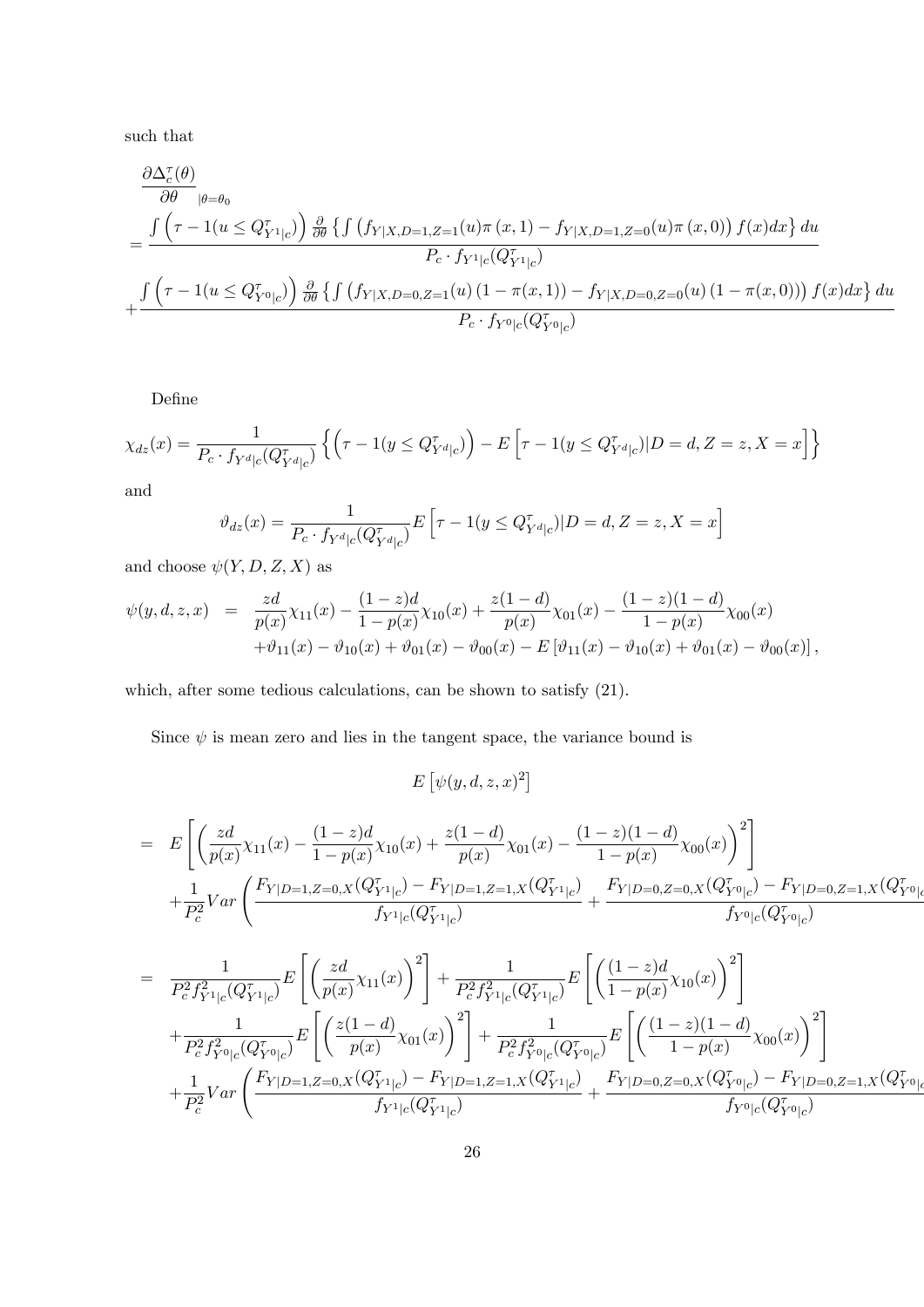$$
= \frac{1}{P_c^2 f_{Y^1|c}^2 (Q_{Y^1|c}^{\tau})} E \left[ \frac{\pi(X,1)}{p(X)} F_{Y|D=1,Z=1,X}(Q_{Y^1|c}^{\tau}) \left(1 - F_{Y|D=1,Z=1,X}(Q_{Y^1|c}^{\tau}) \right) \right] + \frac{1}{P_c^2 f_{Y^1|c}^2 (Q_{Y^1|c}^{\tau})} E \left[ \frac{\pi(X,0)}{1 - p(x)} F_{Y|D=1,Z=0,X}(Q_{Y^1|c}^{\tau}) \left(1 - F_{Y|D=1,Z=0,X}(Q_{Y^1|c}^{\tau}) \right) \right] + \frac{1}{P_c^2 f_{Y^0|c}^2 (Q_{Y^0|c}^{\tau})} E \left[ \frac{1 - \pi(X,1)}{p(X)} F_{Y|D=0,Z=1,X}(Q_{Y^0|c}^{\tau}) \left(1 - F_{Y|D=0,Z=1,X}(Q_{Y^0|c}^{\tau}) \right) \right] + \frac{1}{P_c^2 f_{Y^0|c}^2 (Q_{Y^0|c}^{\tau})} E \left[ \frac{1 - \pi(X,0)}{1 - p(X)} F_{Y|D=0,Z=0,X}(Q_{Y^0|c}^{\tau}) \left(1 - F_{Y|D=0,Z=0,X}(Q_{Y^0|c}^{\tau}) \right) \right] + \frac{1}{P_c^2} Var \left( \frac{F_{Y|D=1,Z=0,X}(Q_{Y^1|c}^{\tau}) - F_{Y|D=1,Z=1,X}(Q_{Y^1|c}^{\tau})}{f_{Y^1|c}(Q_{Y^1|c}^{\tau})} + \frac{F_{Y|D=0,Z=0,X}(Q_{Y^0|c}^{\tau}) - F_{Y|D=0,Z=1,X}(Q_{Y^0|c}^{\tau})}{f_{Y^0|c}(Q_{Y^0|c}^{\tau})} \right)
$$

because

$$
E\left[\left(\frac{DZ}{p(X)}\chi_{11}(X)\right)^2\right] = E\left[E\left[\frac{DZ}{p^2(X)}\chi_{11}^2(X)|X\right]\right] = E\left[E\left[\frac{\pi(X,1)p(X)}{p^2(X)}E\left[\chi_{11}^2(X)|D=Z=1,X\right]|X\right]\right]
$$

and

$$
E\left[\chi_{11}^2(X)|D = Z = 1, X\right] = F_{Y|D=1, Z=1, X}(Q_{Y^1|c}^{\tau}) \left(1 - F_{Y|D=1, Z=1, X}(Q_{Y^1|c}^{\tau})\right)
$$

and analogously for the other terms.

## References

- ABADIE, A., J. ANGRIST, AND G. IMBENS (2002): "Instrumental Variables Estimates of the Effect of Subsidized Training on the Quantiles of Trainee Earnings," *Econometrica*, 70, 91– 117.
- Amemiya, T. (1985): Advanced Econometrics. Harvard University Press, Cambridge, Mass.
- BEGUN, J., W. HALL, W. HUANG, AND J. WELLNER (1983): "Information and Asymptotic Efficiency in Parametric-Nonparametric Models," Annals of Statistics, 11, 432-452.
- BICKEL, P., C. KLAASSEN, Y. RITOV, AND J. WELLNER (1993): Efficient and Adaptive Estimation for Semiparametric Models. John Hopkins University Press, Baltimore.
- CARD, D. (1995): "Using Geographic Variation in College Proximity to Estimate the Return to Schooling," in Aspects of Labor Market Behaviour: Essays in Honour of John Vanderkamp, ed. by L. Christofides, E. Grant, and R. Swidinsky, pp. 201–222. University of Toronto Press, Toronto.
- CHAUDHURI, P. (1991): "Global nonparametric estimation of conditional quantile functions and their derivatives," Journal of Multivariate Analysis, 39, 246–269.
- CHERNOZHUKOV, V., AND C. HANSEN (2005): "An IV Model of Quantile Treatment Effects,"  $Econometrica, 73, 245-261.$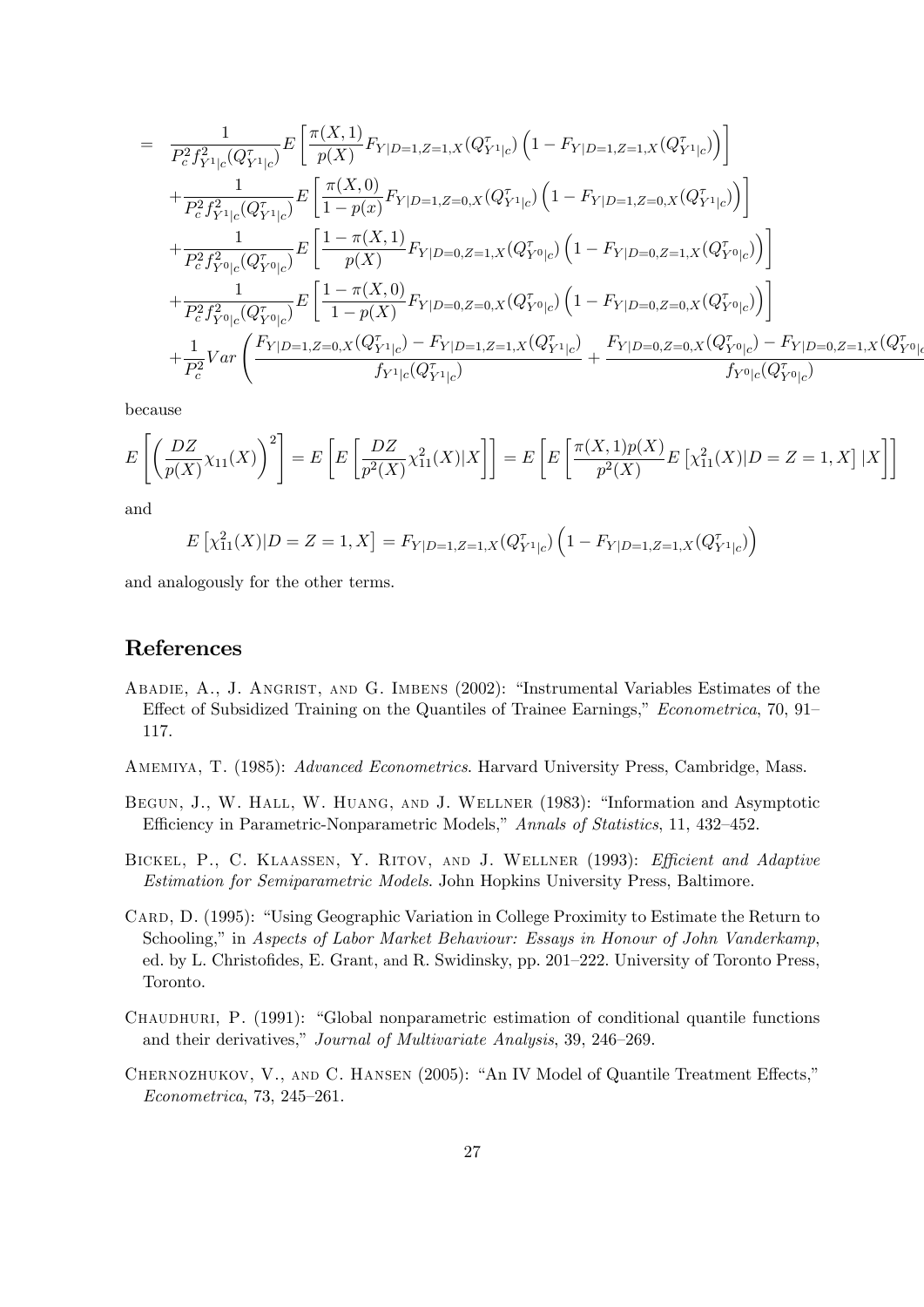$(2006)$ : "Instrumental quantile regression inference for structural and treatment effect models," Journal of Econometrics, 132, 491-525.

CHERNOZHUKOV, V., G. IMBENS, AND W. NEWEY (2007): "Instrumental variable estimation of nonseparable models," forthcoming in Journal of Econometrics,  $0, X-X$ .

CHESHER, A.  $(2003)$ : "Identification in nonseparable models," *Econometrica*, 71, 1405–1441.

(2005): "Nonparametric identification under discrete variation," Econometrica, 73,  $1525 - 1550.$ 

- (2007): "Endogeneity and discrete outcomes," mimeo.
- FIRPO, S. (2007): "Efficient Semiparametric Estimation of Quantile Treatment Effects," forthcoming in Econometrica,  $1, -1$ .
- FRÖLICH, M. (2006a): "Nonparametric IV Estimation of Local Average Treatment Effects with Covariates," forthcoming in Journal of Econometrics.

(2006b): "A Note on Parametric and Nonparametric Regression in the Presence of Endogenous Control Variables," IZA Discussion Paper, 2126.

- (2007): "Propensity score matching without conditional independence assumption - with an application to the gender wage gap in the UK," forthcoming in Econometrics Journal.
- HECKMAN, J., AND E. VYTLACIL (2005): "Structural Equations, Treatment Effects, and Econometric Policy Evaluation," Econometrica, 73, 669-738.
- HOROWITZ, J., AND S. LEE (2007): "Nonparametric Instrumental Variables Estimation of a Quantile Regression Model," forthcoming in Econometrica,  $-$ ,  $-$ .
- IMBENS, G., AND J. ANGRIST (1994): "Identification and Estimation of Local Average Treatment Effects," Econometrica, 62, 467-475.
- IMBENS, G., AND W. NEWEY (2003): "Identification and Estimation of Triangular Simultaneous Equations Models Without Additivity," presented at the EC2 conference London December 2003.
- KOENKER, R., AND G. BASSETT (1978): "Regression Quantiles," *Econometrica*, 46, 33–50.
- KOSHEVNIK, Y., AND B. LEVIT (1976): "On a Non-parametric Analogue of the Information Matrix," Theory of Probability and Applications, 21, 738–753.
- MELLY, B. (2006): "Estimation of counterfactual distribution using quantile regression," mimeo.
- NEWEY, W. (1990): "Semiparametric Efficiency Bounds," Journal of Applied Econometrics,  $5, 99-135.$ 
	- $-$  (1994): "The Asymptotic Variance of Semiparametric Estimators," *Econometrica*, 62, 1349-1382.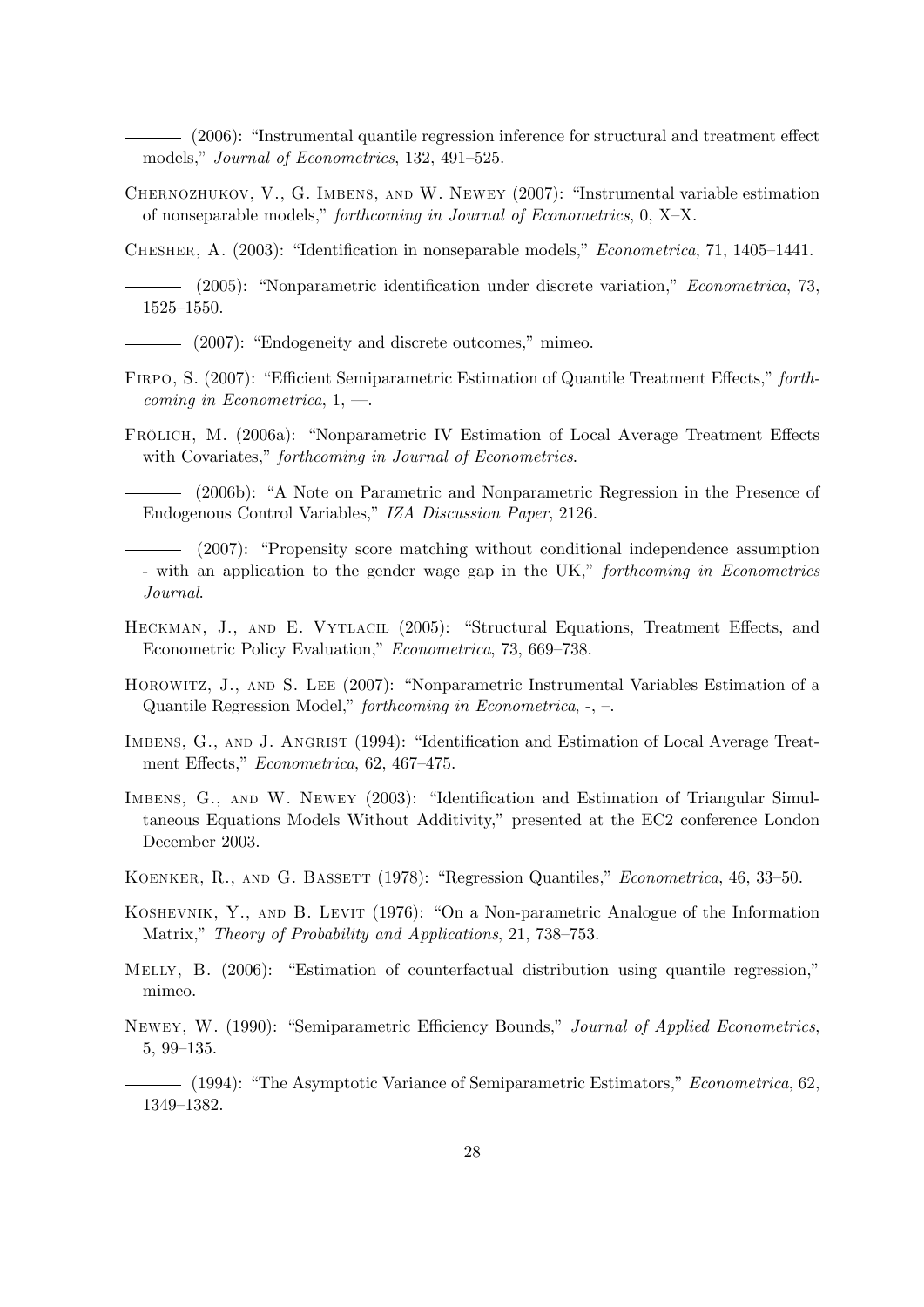- PFANZAGL, J., AND W. WEFELMEYER (1982): Contributions to a General Asymptotic Statistical Theory. Springer Verlag, Heidelberg.
- STEIN, C. (1956): "Efficient Nonparametric Testing and Estimation," in Proceedings of the third Berkeley Symposium on Mathematical Statistics and Probability, vol. 1. University of California Press, Berkeley.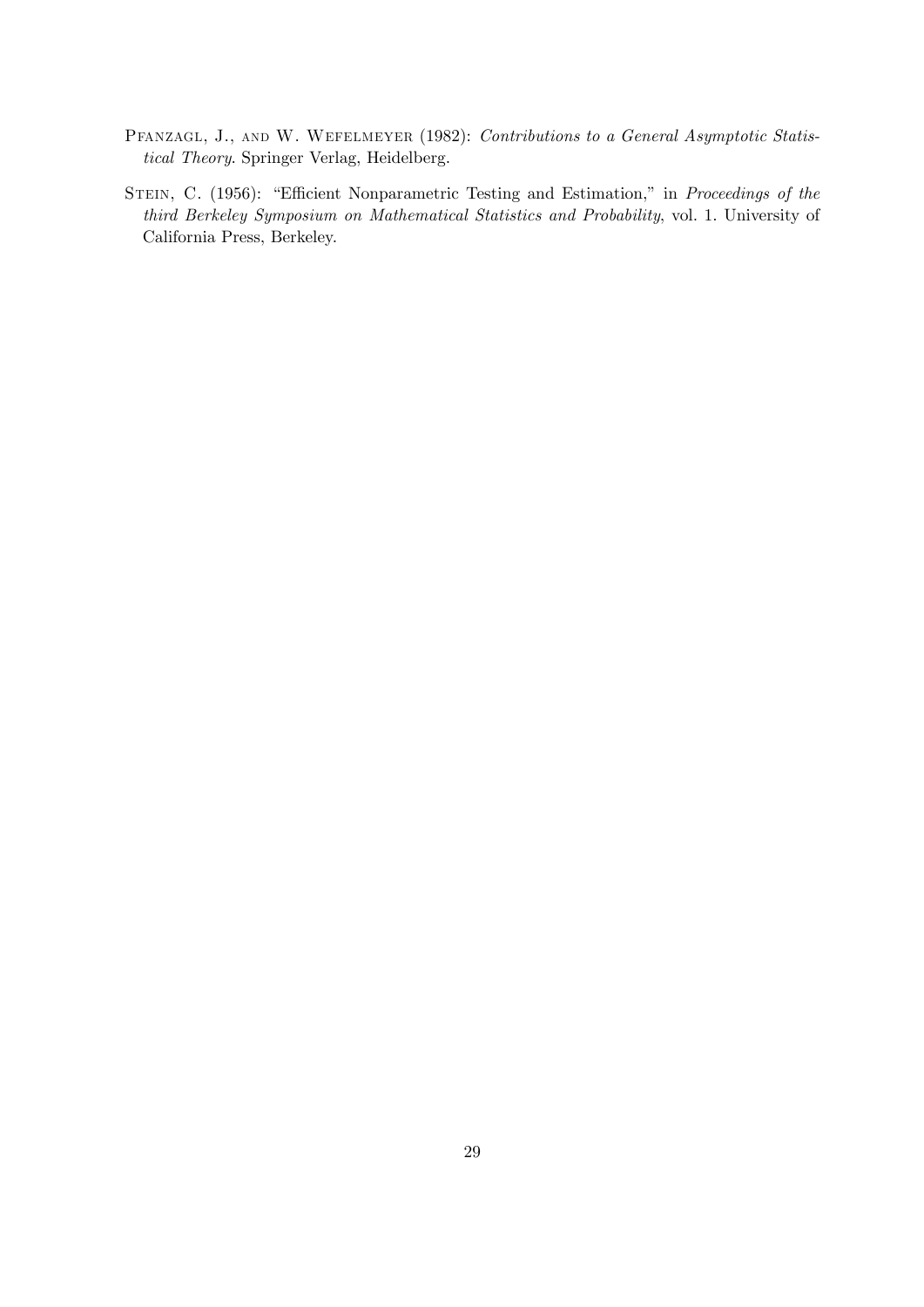| Variable       | Ν    | Mean        | Std Dev     | Minimum     | Maximum     |
|----------------|------|-------------|-------------|-------------|-------------|
| ID             | 3613 | 2609.78     | 1498.51     | 2.0000000   | 5225.00     |
| NEARC2         | 3613 | 0.4317741   | 0.4953919   | $\mathbf 0$ | 1.0000000   |
| NEARC4         | 3613 | 0.6781068   | 0.4672669   | $\pmb{0}$   | 1.0000000   |
| NEARC4A        | 3613 | 0.4921118   | 0.5000070   | $\mathbb O$ | 1.0000000   |
| NEARC4B        | 3613 | 0.1859950   | 0.3891565   | $\mathbf 0$ | 1.0000000   |
| ED76           | 3613 | 13.2252975  | 2.7497411   | $\mathbb O$ | 18.0000000  |
| ED66           | 3613 | 10.7428730  | 2.4590854   | $\mathbb O$ | 18.0000000  |
| AGE76          | 3613 | 28.1752007  | 3.1718104   | 24.0000000  | 34.0000000  |
| DADED          | 3613 | 10.0028785  | 3.2960212   | $\mathbf 0$ | 18.0000000  |
| NODADED        | 3613 | 0.2241904   | 0.4171058   | $\mathbb O$ | 1.0000000   |
| MOMED          | 3613 | 10.3421672  | 3.0293785   | $\mathbf 0$ | 18.0000000  |
| <b>NOMOMED</b> | 3613 | 0.1143094   | 0.3182308   | $\mathbf 0$ | 1.0000000   |
| WEIGHT         | 3613 | 320318.35   | 168006.76   | 75607.00    | 1752340.00  |
| MOMDAD14       | 3613 | 0.7921395   | 0.4058326   | $\mathbf 0$ | 1.0000000   |
| SINMOM14       | 3613 | 0.1001937   | 0.3002997   | $\mathbb O$ | 1.0000000   |
| STEP14         | 3613 | 0.0384722   | 0.1923599   | $\mathbb O$ | 1.0000000   |
| <b>REG661</b>  | 3613 | 0.0445613   | 0.2063671   | $\mathbb O$ | 1.0000000   |
| <b>REG662</b>  | 3613 | 0.1549958   | 0.3619508   | $\mathbb O$ | 1.0000000   |
| <b>REG663</b>  | 3613 | 0.1940216   | 0.3955003   | $\mathbb O$ | 1.0000000   |
| <b>REG664</b>  | 3613 | 0.0691946   | 0.2538199   | $\mathbb O$ | 1.0000000   |
| <b>REG665</b>  | 3613 | 0.2095212   | 0.4070232   | $\mathbb O$ | 1.0000000   |
| <b>REG666</b>  | 3613 | 0.0929975   | 0.2904691   | $\mathbb O$ | 1.0000000   |
| <b>REG667</b>  | 3613 | 0.1101578   | 0.3131296   | $\mathbb O$ | 1.0000000   |
| <b>REG668</b>  | 3613 | 0.0309992   | 0.1733394   | $\mathbb O$ | 1.0000000   |
| <b>REG669</b>  | 3613 | 0.0935511   | 0.2912434   | $\mathbb O$ | 1.0000000   |
| SOUTH66        | 3613 | 0.4126764   | 0.4923837   | $\mathbb O$ | 1.0000000   |
| WORK76         | 3613 | 0.8350401   | 0.3711957   | $\mathbb O$ | 1.0000000   |
| WORK78         | 3613 | 0.7351232   | 0.4413287   | $\mathbf 0$ | 1.0000000   |
| LWAGE76        | 3010 | 6.2618319   | 0.4437977   | 4.6051702   | 7.7848893   |
| LWAGE78        | 2639 | 6.3291080   | 0.4442450   | 4.6965200   | 8.2409240   |
| FAMED          | 3613 | 5.9128148   | 2.6504318   | 1.0000000   | 9.0000000   |
| BLACK          | 3613 | 0.2300028   | 0.4208925   | 0           | 1.0000000   |
| SMSA76R        | 3613 | 0.6947135   | 0.4605924   | $\mathbf 0$ | 1.0000000   |
| SMSA78R        | 3319 | 0.6929798   | 0.4613273   | $\mathbb O$ | 1.0000000   |
| REG76R         | 3613 | 0.3996679   | 0.4898978   | $\mathbb O$ | 1,0000000   |
| REG78R         | 3319 | 0.3968063   | 0.4893089   | $\mathbb O$ | 1.0000000   |
| REG80R         | 3227 | 0.4028509   | 0.4905473   | $\mathbb O$ | 1.0000000   |
| SMSA66R        | 3613 | 0.6426792   | 0.4792768   | 0           | 1.0000000   |
| WAGE76         | 3017 | 576.0888300 | 263.8199090 | 25.0000000  | 2404.00     |
| WAGE78         | 2656 | 724.5591114 | 526.1991520 | 17.0000000  | 17628.00    |
| WAGE80         | 2520 | 869.8940476 | 492.1729068 | 27.0000000  | 13857.00    |
| NOINT78        | 3613 | 0.0813728   | 0.2734447   | 0           | 1.0000000   |
| NOINT80        | 3613 | 0.1068364   | 0.3089479   | 0           | 1.0000000   |
| ENROLL76       | 3613 | 0.0946582   | 0.2927827   | 0           | 1,0000000   |
| ENROLL78       | 3317 | 0.0654206   | 0.2473038   | 0           | 1.0000000   |
| ENROLL80       | 3220 | 0.0583851   | 0.2345066   | 0           | 1.0000000   |
| KWW            | 3543 | 33.4891335  | 8.6918079   | 0           | 56.0000000  |
| IQ             | 2470 | 102.5878543 | 15.4450703  | 50.0000000  | 156.0000000 |
| MARSTA76       | 3604 | 2.3571032   | 2.1096377   | 1.0000000   | 6.0000000   |
| MARSTA78       | 3319 | 2.2136186   | 2.0058342   | 1.0000000   | 6.0000000   |
|                |      |             |             |             |             |
| MARSTA80       | 3227 | 2.1041215   | 1.9088835   | 1.0000000   | 6.0000000   |

## Table 1: Descriptive statistics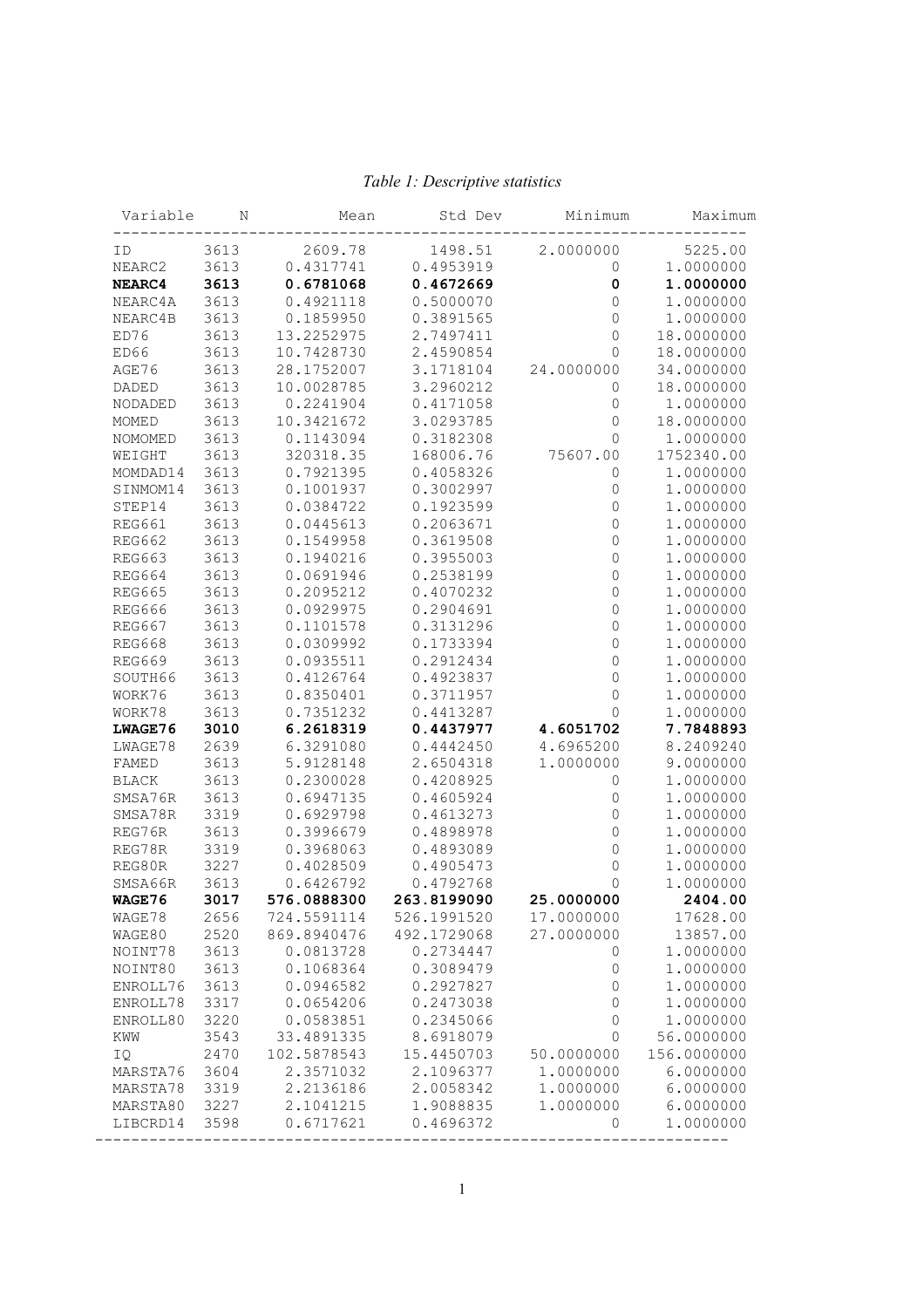| . probit nearc4 kww exp76 exp762 \$listev |             |           |                                                       |        |                                                                  |                          |
|-------------------------------------------|-------------|-----------|-------------------------------------------------------|--------|------------------------------------------------------------------|--------------------------|
| Probit regression                         |             |           |                                                       |        | Number of obs<br>$=$<br>LR chi2(29)<br>$=$<br>Prob > chi2<br>$=$ | 3543<br>953.90<br>0.0000 |
| Log likelihood = $-1753.1777$             | Pseudo R2   | $=$       | 0.2139                                                |        |                                                                  |                          |
| nearc4                                    | Coef.       | Std. Err. | $\mathbf{Z}% ^{T}=\mathbf{Z}^{T}\times\mathbf{Z}^{T}$ | P >  z | [95% Conf. Interval]                                             |                          |
| kww                                       | .0094064    | .0033342  | 2.82                                                  | 0.005  | .0028716                                                         | .0159413                 |
| exp76                                     | $-.0107292$ | .0237444  | $-0.45$                                               | 0.651  | $-.0572673$                                                      | .0358089                 |
| exp762                                    | $-.0001186$ | .0011236  | $-0.11$                                               | 0.916  | $-.0023208$                                                      | .0020835                 |
| black                                     | .2748305    | .0730832  | 3.76                                                  | 0.000  | .1315902                                                         | .4180709                 |
| smsa76r                                   | .2206061    | .0675998  | 3.26                                                  | 0.001  | .0881129                                                         | .3530993                 |
| reg76r                                    | $-.0669019$ | .092463   | $-0.72$                                               | 0.469  | $-.2481261$                                                      | .1143222                 |
| smsa66r                                   | .9840224    | .0662247  | 14.86                                                 | 0.000  | .8542245                                                         | 1.11382                  |
| req662                                    | .0459755    | .1539718  | 0.30                                                  | 0.765  | $-.2558036$                                                      | .3477547                 |
| req663                                    | $-.5406716$ | .1447889  | $-3.73$                                               | 0.000  | $-.8244527$                                                      | $-.2568905$              |
| req664                                    | $-.3624839$ | .15834    | $-2.29$                                               | 0.022  | $-.6728245$                                                      | $-.0521433$              |
| req665                                    | $-.6388701$ | .1644876  | $-3.88$                                               | 0.000  | $-.9612599$                                                      | $-.3164804$              |
| reg666                                    | $-1.006969$ | .1747037  | $-5.76$                                               | 0.000  | $-1.349382$                                                      | $-.6645563$              |
| req667                                    | $-.9341539$ | .1739213  | $-5.37$                                               | 0.000  | $-1.275033$                                                      | $-.5932744$              |
| reg668                                    | $-.770222$  | .1859383  | $-4.14$                                               | 0.000  | $-1.134654$                                                      | $-.4057896$              |
| reg669                                    | $-.241757$  | .1597352  | $-1.51$                                               | 0.130  | $-.5548322$                                                      | .0713183                 |
| daded                                     | .0096197    | .0153433  | 0.63                                                  | 0.531  | $-.0204527$                                                      | .0396921                 |
| momed                                     | $-.0117358$ | .0146098  | $-0.80$                                               | 0.422  | $-.0403705$                                                      | .016899                  |
| nodaded                                   | $-.1937773$ | .1928149  | $-1.00$                                               | 0.315  | $-.5716875$                                                      | .184133                  |
| nomomed                                   | $-.0784467$ | .1258471  | $-0.62$                                               | 0.533  | $-.3251024$                                                      | .168209                  |
| f1                                        | $-.0416213$ | .2844138  | $-0.15$                                               | 0.884  | $-.5990621$                                                      | .5158196                 |
| $\mathtt{f2}$                             | $-.314627$  | .2581221  | $-1.22$                                               | 0.223  | $-.8205371$                                                      | .1912831                 |
| f3                                        | $-.1896419$ | .2373843  | $-0.80$                                               | 0.424  | $-.6549065$                                                      | .2756228                 |
| £4                                        | $-.0248458$ | .16387    | $-0.15$                                               | 0.879  | $-.3460252$                                                      | .2963335                 |
| f <sub>5</sub>                            | $-.2643152$ | .2345548  | $-1.13$                                               | 0.260  | $-.7240343$                                                      | .1954038                 |
| f6                                        | $-.2811006$ | .2241565  | $-1.25$                                               | 0.210  | $-.7204393$                                                      | .1582382                 |
| f7                                        | $-.3104026$ | .238763   | $-1.30$                                               | 0.194  | $-.7783694$                                                      | .1575642                 |
| f8                                        | $-.1938829$ | .206183   | $-0.94$                                               | 0.347  | $-.5979941$                                                      | .2102283                 |
| momdad14                                  | $-.0287816$ | .094051   | $-0.31$                                               | 0.760  | $-.2131181$                                                      | .155555                  |
| sinmom14                                  | .1059404    | .1294821  | 0.82                                                  | 0.413  | $-.1478398$                                                      | .3597207                 |
| cons                                      | .2952601    | .3249659  | 0.91                                                  | 0.364  | $-.3416613$                                                      | .9321816                 |

## Table 2: Probit regression of instrument Z on X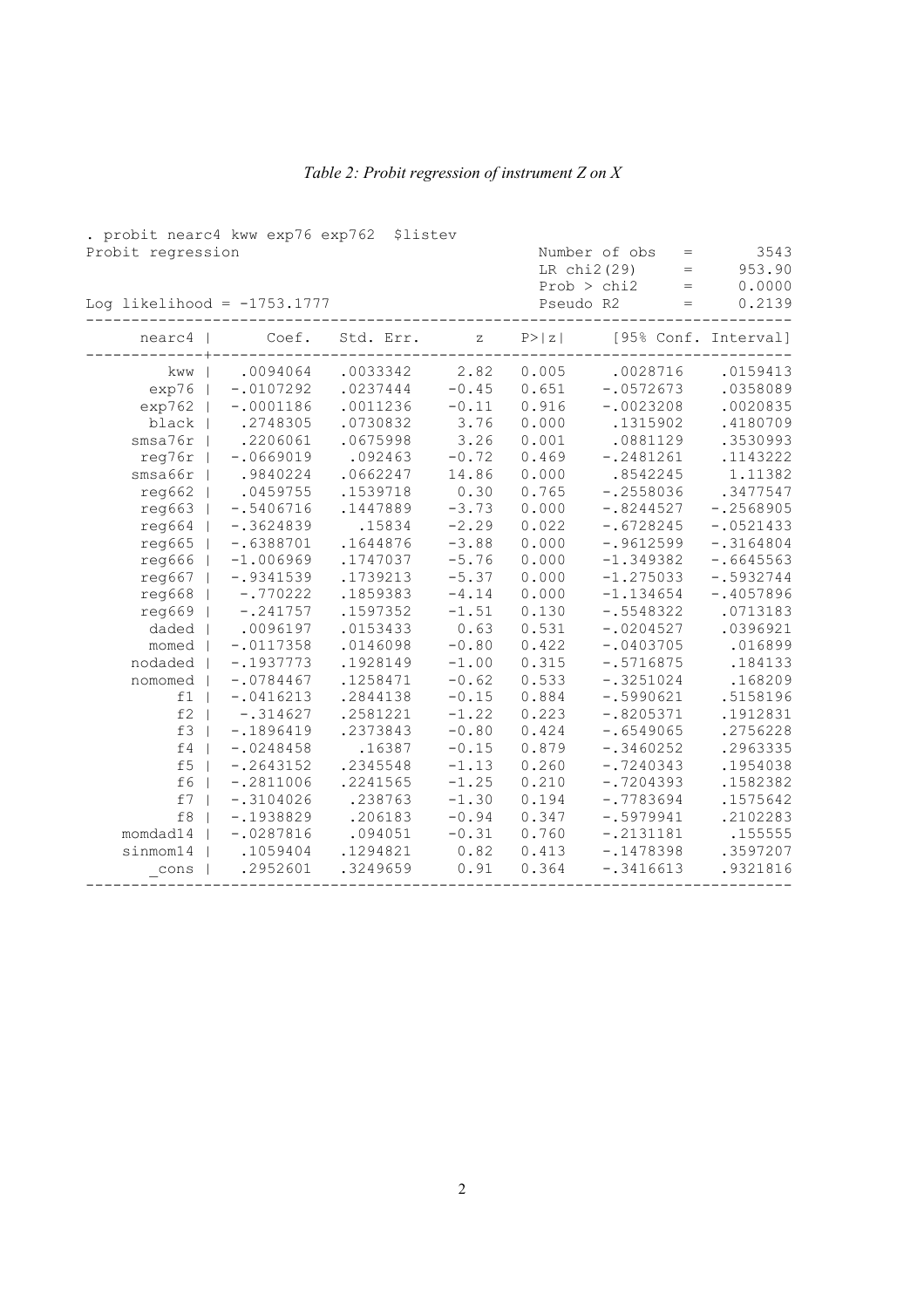

Figure 1: Distribution of  $P(Z=1|X)$  in the  $Z=0$  and  $Z=1$  subpopulation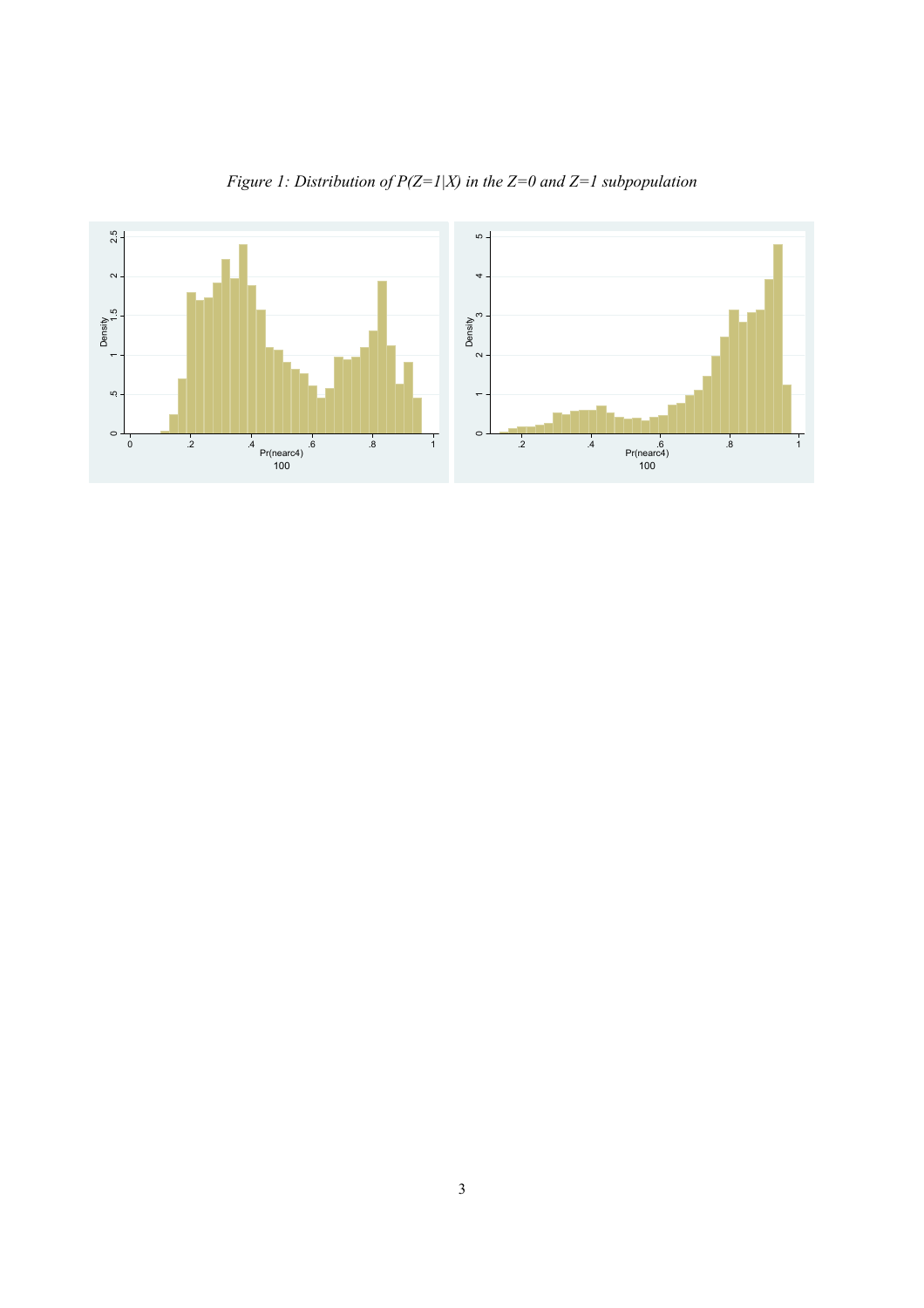Figure 2: Nonparametric IV estimators of the QTE of college attendance



**Quantile**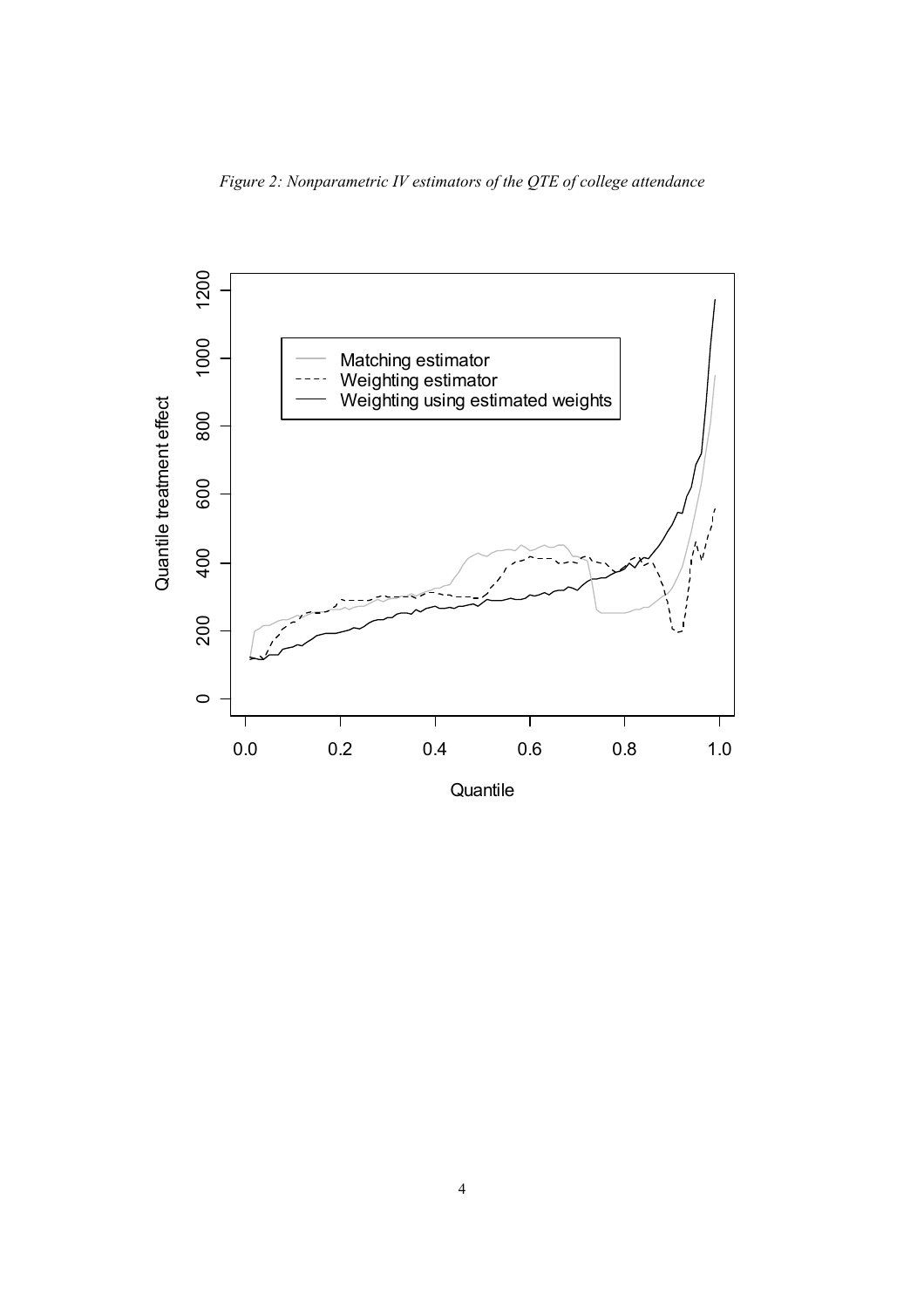Figure 3: Nonparametric estimation of QTE with and without endogeneity



**Quantile**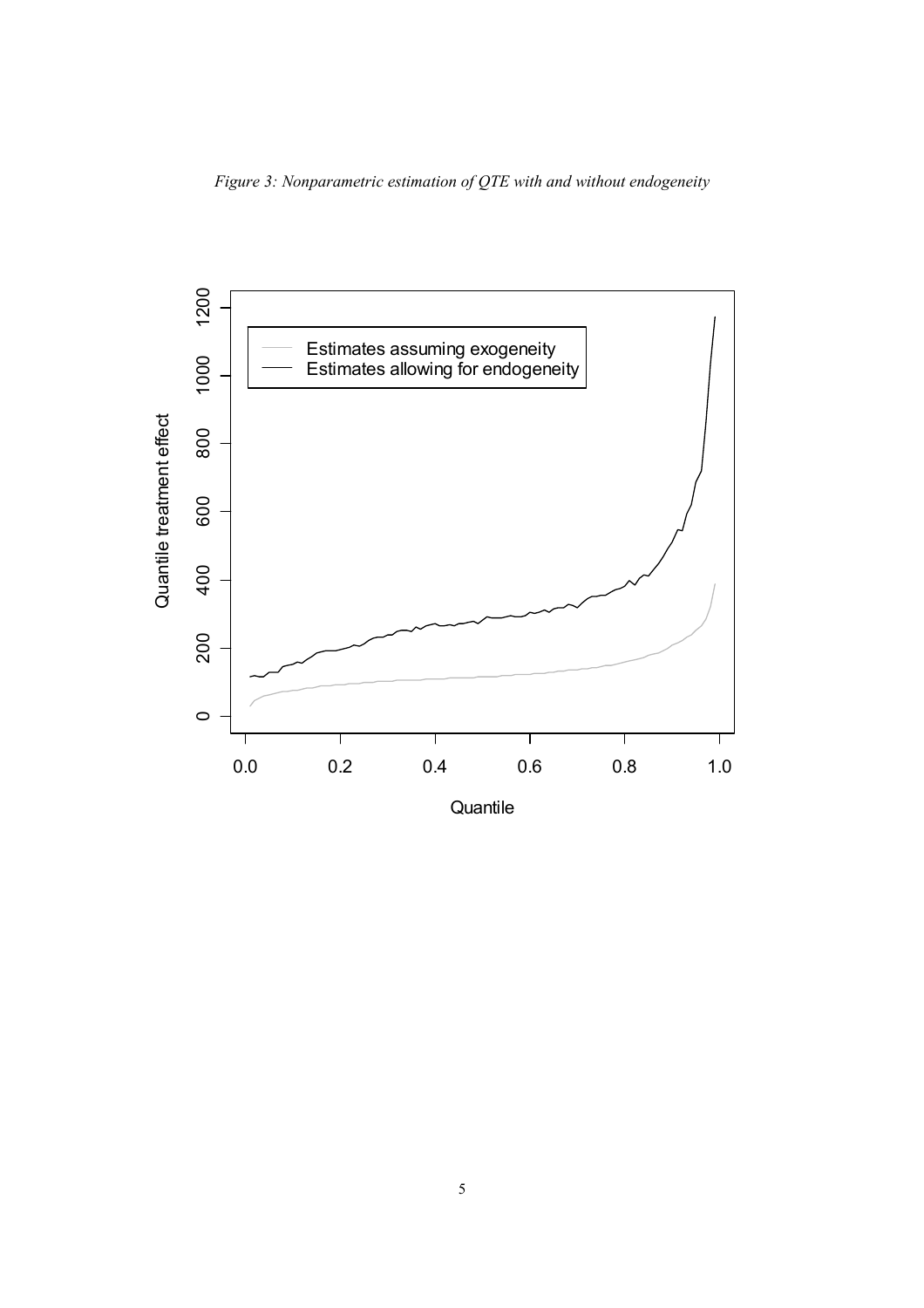Figure 4: Comparison of QTE with and without endogeneity: relative comparison



**Quantile**